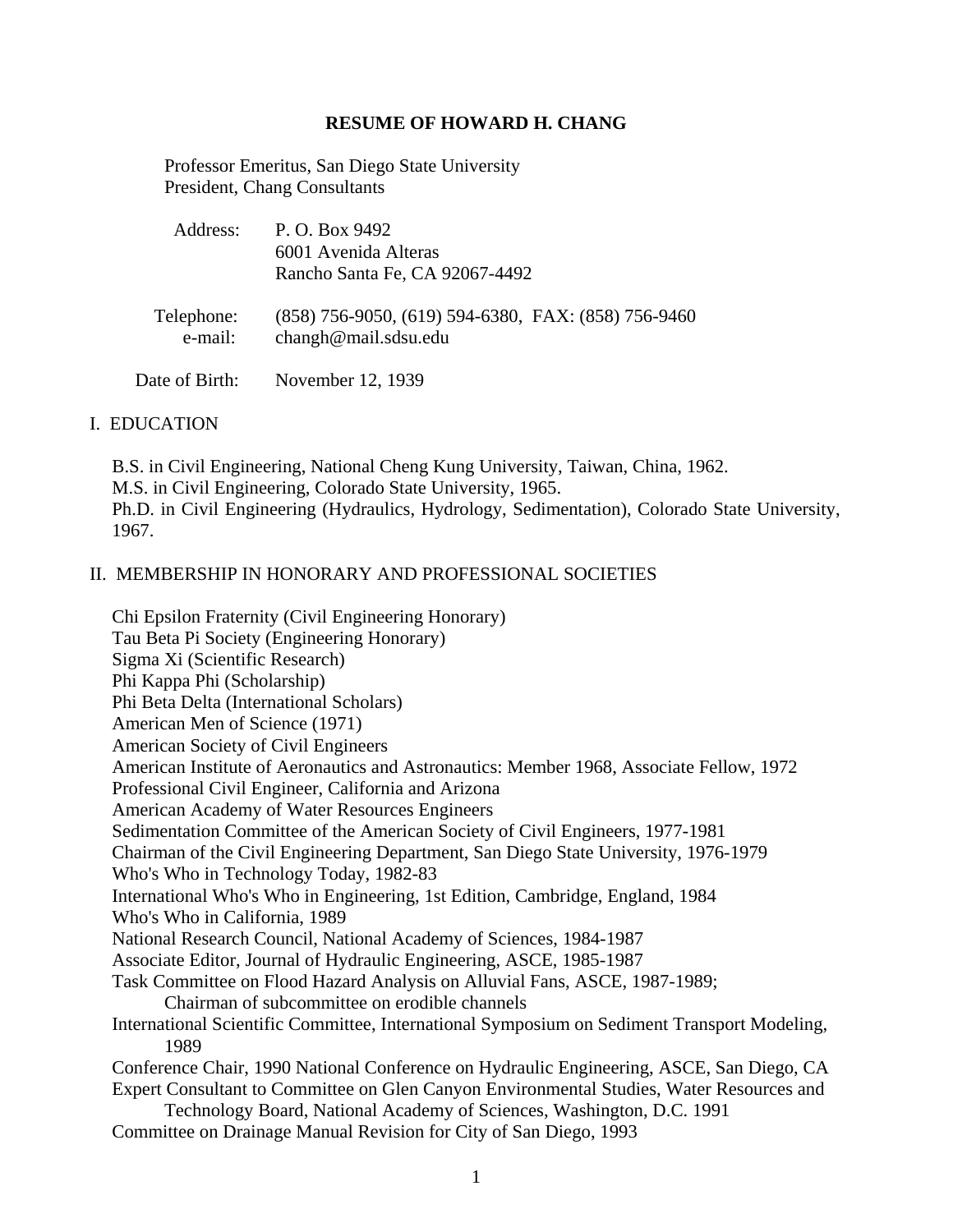- Ph.D. Examination Committee, Hydraulic Engineering, Royal Institute of Technology, Sweden, May 1993
- Member of National Cooperative Highway Research Program Project Panel E24-8, National Research Council, 1994-95
- Panel member of National Cooperative Highway Research Program Project "Expert System for Bridge Scour and Stream Stability", National Research Council, 1995-97
- Organizing Committee member of the 20th Annual Conference for the Association of State Floodplain Managers, June 10-14, 1996, San Diego
- Member of Scientific Advisory Group on Flooding to the San Diego County Board of Supervisors, 997-98
- Chair of National Cooperative Highway Research Program Project Panel 24-16 on Methodology for Migration of River Channels, National Research Council, 1997-99
- Member of the Federal Emergency Management Agency committee on Riverine Erosion Hazard Area, 1998-1999
- Honorary Faculty of the Wuhan University of Hydraulic and Electrical Engineering, Wuhan, China, 1998
- Expert Consultant to the Yangtze Science Institute in Wuhan, China, technology transfer for studying river channel changes affected by the Three Gorges Dam Project which is the largest engineering project in the world, 1998
- Member of the Editorial Board, International Journal of Sediment Research, since 1999, Beijing, China

Honorary Faculty of Sichuan University, Chengdu, China, 1999-2003

Member of the Editorial Board, Journal of Floodplain Management, since 1999, Costa Mesa, California

Consultant for World Bank loaned Yangtze River Dike Strengthening Project, Wuhan, China, 2004 Director of the Fairbanks Ranch Community Services District, 2004

# III. AWARDS

Outstanding Faculty Award (for teaching excellence) by the Tau Beta Pi Society, School of Engineering, San Diego State University, Dec. 1969.

Outstanding Contribution to Aerospace Engineering Award (for research achievements in fluid dynamics and aerodynamics) by the San Diego Section of AIAA, May 1970.

Outstanding Contribution to the Institute at the Sectional Level (for outstanding services), AIAA, San Diego Section, May 1973.

Outstanding Faculty Award, in recognition of the selection as the most influential university professor in Civil Engineering, San Diego State University, May 1981.

Outstanding Faculty Award of the University, Selected by the University President upon recommendation of the faculty Senate, awarded by the San Diego State University Alumni and Associates, 1981.

Outstanding Civil Engineering Achievement Award, co-recipient of this award with the Flood Plain Management Program of the County of San Diego, awarded by the San Diego Section of ASCE, 1982.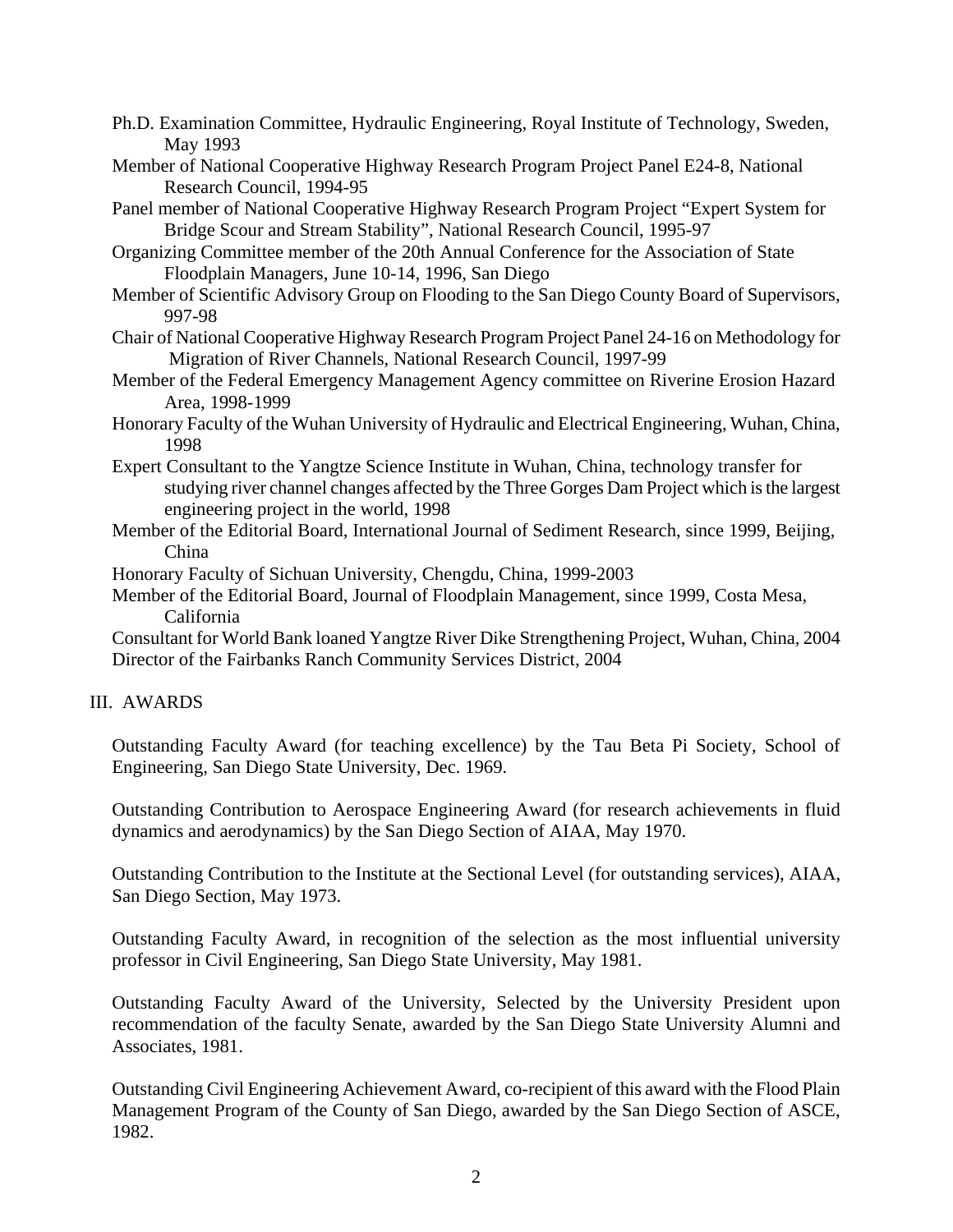Exceptional Merit Service Award, monetary award by the President of San Diego State University for the 1982-83 academic year.

Outstanding Faculty Award, in recognition of the selection as the most influential university professor in Civil Engineering, San Diego State University, May 1984.

Outstanding Service Award, for service on the Board of Directors of the San Diego State University Foundation, October 1985.

Meritorious Performance and Professional Promise Award, monetary award by the President of San Diego State University, 1986, 1987, 1989.

Outstanding Faculty Award, in recognition of the selection as the most influential university professor in Civil Engineering, San Diego State University, May 1988.

Outstanding Civil Engineering Project Award, on the hydraulic design of environmental flood control channel *First San Diego River Improvement Project*, awarded by the San Diego Section of ASCE, 1990.

Outstanding Advising Award, selected by students of Chi Epsilon Honorary Society for Civil Engineering at San Diego State University, May 1991

Outstanding Faculty Award, in recognition of the selection as the most influential university professor in Civil Engineering, San Diego State University, May 1991.

Outstanding Advising Award, selected by students of Chi Epsilon Honorary Society for Civil Engineering at San Diego State University for 1991-92, December 1992

Orchid Award for environmental solution to the First San Diego River Improvement Project, by American Institute of Architects, et al., November, 1992

Outstanding Faculty Award, in recognition of the selection as the most influential university professor in Civil Engineering, San Diego State University, May 1993.

Outstanding Faculty Award of the University, Selected by the University President upon recommendation of the faculty Senate, awarded by the San Diego State University Alumni and Associates, 1994.

Outstanding Faculty Award, in recognition of the selection as the most influential university professor in Civil Engineering, San Diego State University, May 1994.

Keynote speaker at the International Symposium on River Waterfront Development on Computer-Aided Design for River Channel Stabilization, Nile Research Institute, Egypt, Sept. 16, 1994.

Outstanding Faculty Award, in recognition of the selection as the most influential university professor in Civil Engineering, San Diego State University, May 1995.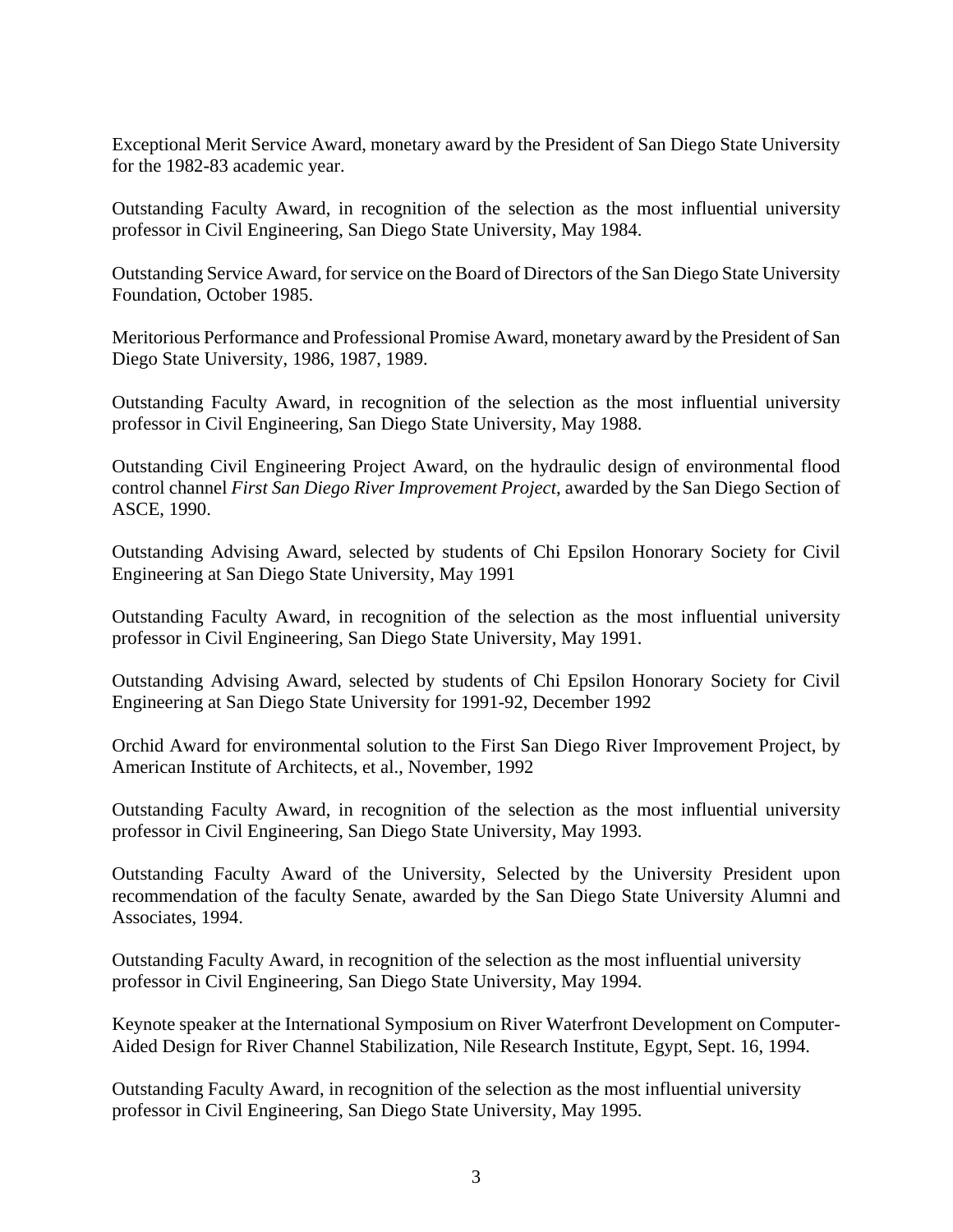Best Paper Award, for the paper "Operation Rule to Maintain Long-Term Sediment Balance in Reservoirs", with Tu, Geary, and Lee, at the Hydro Power of 95 Conference, San Francisco, May, 1995.

Outstanding Civil Engineering Project Award of Merit, on the hydraulic design of *Flood Control Stabilization Structure*, awarded by the San Diego Section of ASCE, June 1995.

Achievement in Academics Award, recognizing contributions to engineering through education, leadership and service, awarded by the College of Engineering, Colorado State University, September, 1995.

Outstanding Faculty Award, in recognition of the selection as the most influential university professor in Civil Engineering, San Diego State University, May 1996.

Outstanding Civil Engineering Project Award, on the hydraulic design of Labaja Bridge, awarded by the San Diego Section of ASCE, June 1996.

Outstanding Faculty Award, in recognition of the selection as the most influential university professor in Civil Engineering, San Diego State University, May 1997.

Outstanding Faculty Award, in recognition of the selection as the most influential university professor in Civil Engineering, San Diego State University, May 1998.

Outstanding Teaching Award, College of Engineering, San Diego State University, May 1998.

Outstanding Project Award for Rose Creek Bridge replacement, co-recipient of the award with Simon Wong Engineering, awarded by the San Diego Section of ASCE, May 2003.

Honorary Member (for Technical Leadership and Teaching Skills), San Diego Section of the American Society of Civil Engineers, 2007.

Lifetime Achievement Award in the State of California, given by the American Society of Civil Engineers, at the Annual Awards Banquet in Sacramento, CA, February 24, 2009.

### IV. TEACHING

### **Courses Taught at San Diego State University**

E 120 Engineering Problem Analysis (Digital Computers); E 420 Intermediate Engineering Problem Analysis; E 510 Methods of Analysis; EM 340 Fluid Mechanics; EM 341 Fluid Mechanics Laboratory; EM 540 Intermediate Fluid Mechanics; EM 541 Hydrodynamics; CE 444 Applied Hydraulics; CE 445 Applied Hydrology;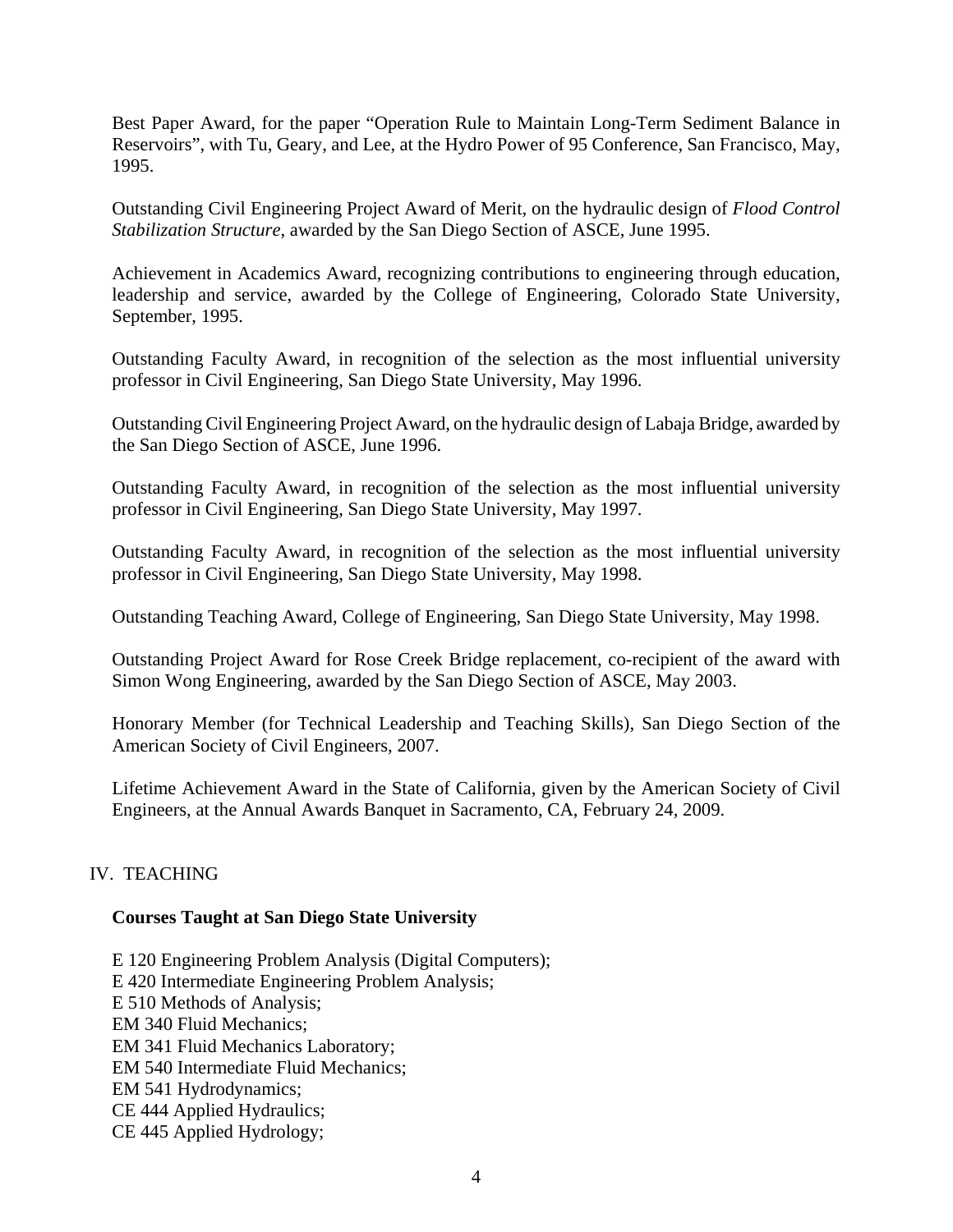CE 495 Civil Engineering Design CE 499 Special Study; CE 530 Open Channel Hydraulics; CE 600 Seminars in Water Resources Engineering; AE 612 Supersonic Flow Theory; CE 638 Sedimentation and River Engineering; EM 744 Advanced Fluid Mechanics II; Review for Engineering Registration

**Laboratory Development**: Fluid Mechanics Laboratory from September 1967 to September 1973. Some major pieces of equipment were acquired, including the water table, the Coanda table, the hydraulic bench, the small wind tunnel, the spin table, etc. Several new experiments were developed and added to the instructional program.

Soil Erosion Research Laboratory from January 1998 to present. The 2,000 square feet indoor space houses a test bed 3 m by 10 m with artificial rainfall, designed to emulate the natural rainfall with respect to drop-size distribution, drop fall velocity, and rainfall intensity and duration. The slope of the test bed can be raised up to  $26.6^\circ$ . The experimental study covers erosion rates of various soils and surface conditions.

# V. DEVELOPMENT OF COMPUTER MODELS

Dr. Chang is the developer of the FLUVIAL-12 model for river sedimentation and channel changes. The model has been extensively tested and calibrated by field data. It has been applied to over 100 river studies. This model is also adopted by the Chinese National Academy of Sciences for use on the Yangtze River.

Dr. Chang has also developed models for sediment yield analysis, hydrologic simulation, and culvert hydraulics.

### VI. BOOKS AND CHAPTERS

Chang, H. H., *Fluvial Processes in River Engineering*, John Wiley & Sons, February 1988, 432 pp. Known adoptions as a graduate text: Johns Hopkins University, Purdue University, McGill University in Canada, University of Iowa, University of Colorado, Clarkson University, University of Canterbury in New Zealand, South Dakota State University, Chengdu University, Washington State University, Brigham Young University, Clemson University, University of Nebraska, University of Kentucky, University of Maryland, University of Alaska, Concordia University in Montreal Canada, Virginia Tech, Oregon State University, University of Idaho, Tennessee Technological University, Ferdowsi University and Tarbiat Modares University in Iran, National University of Lisbon in Portugal, California State University at Fullerton, Technical University of Nova Scotia, Universiti Sains Malaysia, and Taiwan Chung Hsing University. The Chinese translation is published by the Science Press, Beijing, 1990.

Chang, H. H. and Hill, J. C., Editors, *Hydraulic Engineering*, Proceedings of the 1990 National Conference on Hydraulic Engineering, American Society of Civil Engineers, New York, NY, 1204 pp.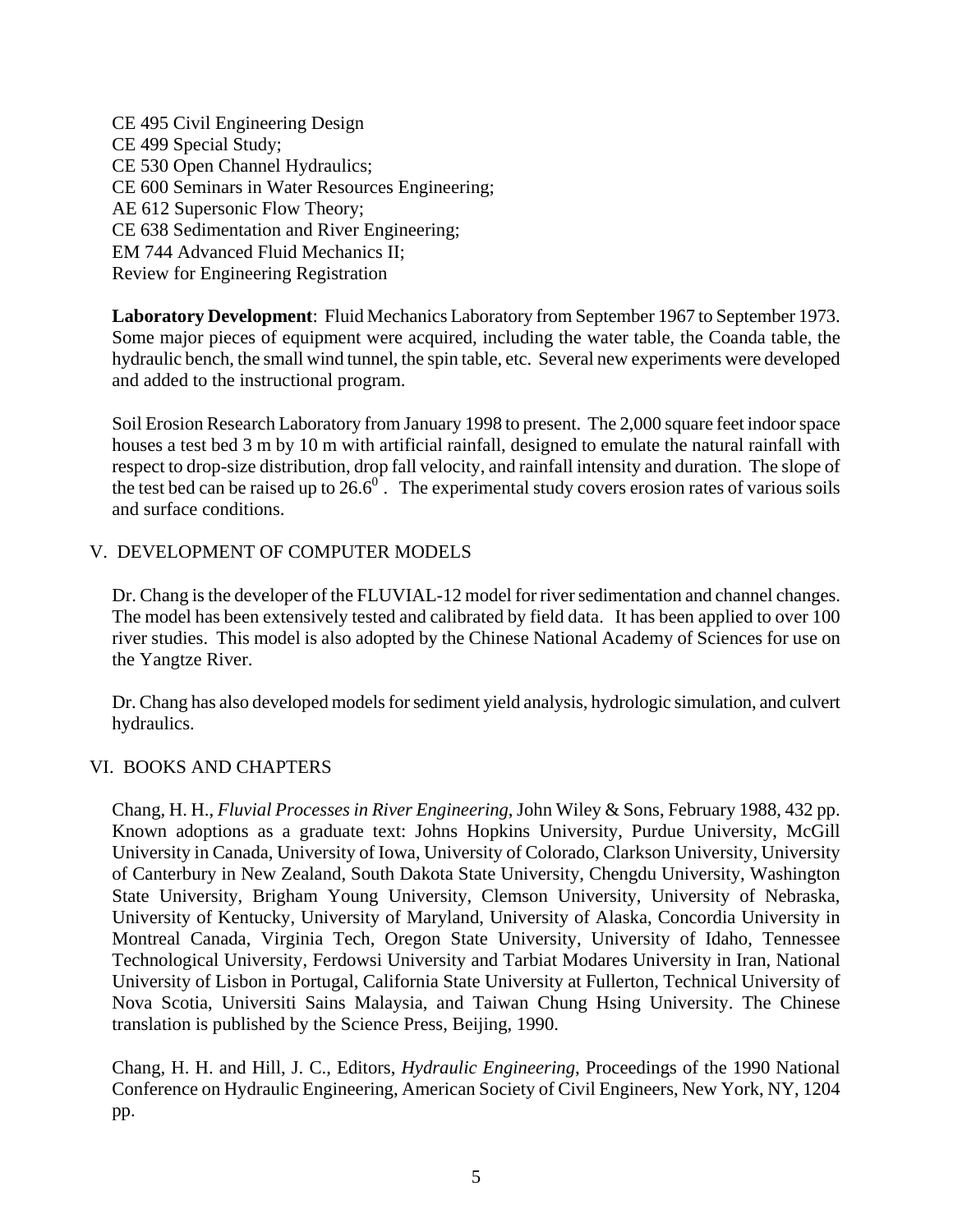Chang, H. H., and McCraken, H., 1975, "Bucket Rotor Wind-Driven Generator", *Energy Book No.1*, edited by John Prenis, Running Press, p.27. Also in Wind Energy Conversion Systems, NSF/RA/W-73-006, December 1973. Also presented at NSF/NASA Wind Energy Workshop, June 11-13, 1973, Washington, D. C.,

Chang, H. H., 1987, "Modeling Fluvial Processes in Streams with Gravel Mining," in *Sediment Transport in Gravel-Bed Rivers*, Thorne, et al. editors, John Wiley & Sons, pp. 977-988. Also presented at the Intern. Workshop on Problems of Sediment Transport in Gravel-Bed River, Colorado State University, August 12-17, 1985.

Chang, H. H., Moncrief, J., and Dyck, R. I. J., "Changes in Channel Morphology Induced Sand Mining", *Recent Research Developments in Hydrology, Research Signpost*, Trivandrum, Kerala State, India ,1996.

Thomas, W. A., and Chang, H. H., "Computational Modeling of Sedimentation Processes", Chapter 14, *Sedimentation Engineering*, ASCE Manuals and Reports for Engineering Practice, No. 110, 2008.

VII. REFEREED JOURNAL PUBLICATIONS

Chang, H. H., and Waidelich, J. P., 1970, "A Mathematical Model for the Behavior of Thrust Reversers", *Journal of Aircraft*, 164-168. Also presented at the AIAA 7th Aerospace Sciences Meeting, New York, Jan. 1969.

Chang, H. H., and Simons, D. B., 1970, "Bed Configuration of Straight Alluvial Channels When the Flow is Nearly Critical", *Journal of Fluid Mechanics*, 42(3), 491-495.

Chang, H. H., Simons, D. B., and Woolhiser, D. A., 1971, "Flume Experiments on Alternate Bar Formation", *Journal of the Waterways, Harbors and Coastal Engineering Division*, ASCE, 97(WW1), 155-165. Closure in 99(WW1), 1973, 127-128.

Chang, H. H., and Conly, J. F., 1971, "Potential Flow of Segmental Jet Deflectors", *Journal of Fluid Mechanics*, 46(3), 465-475.

Chang, H. H., and Hill, J. C., 1976, "Computer Modeling of Erodible Flood Channels and Deltas", *Journal of the Hydraulics Division*, ASCE, 102(HY10), 1461-77. Closure in 104(HY9), 1978, 1355-6.

Chang, H. H., and Hill, J. C., 1977, "Minimum Stream Power for Rivers and Deltas", *Journal of the Hydraulics Division*, ASCE, 103(HY12), 1375-89. Closure in 104(HY12), 1978, 1678-81.

Chang, H. H., 1978, Discussion of "Mathematical Modeling of Scour and Deposition", *Journal of the Hydraulics Division*, ASCE, 104(HY9), 1360-61.

Chang, H. H., 1979, "Geometry of Rivers in Regime", *Journal of the Hydraulics Division*, ASCE, 105(HY6), 691-706.

Chang, H. H., 1979, "Minimum Stream Power and River Channel Patterns", *Journal of Hydrology*,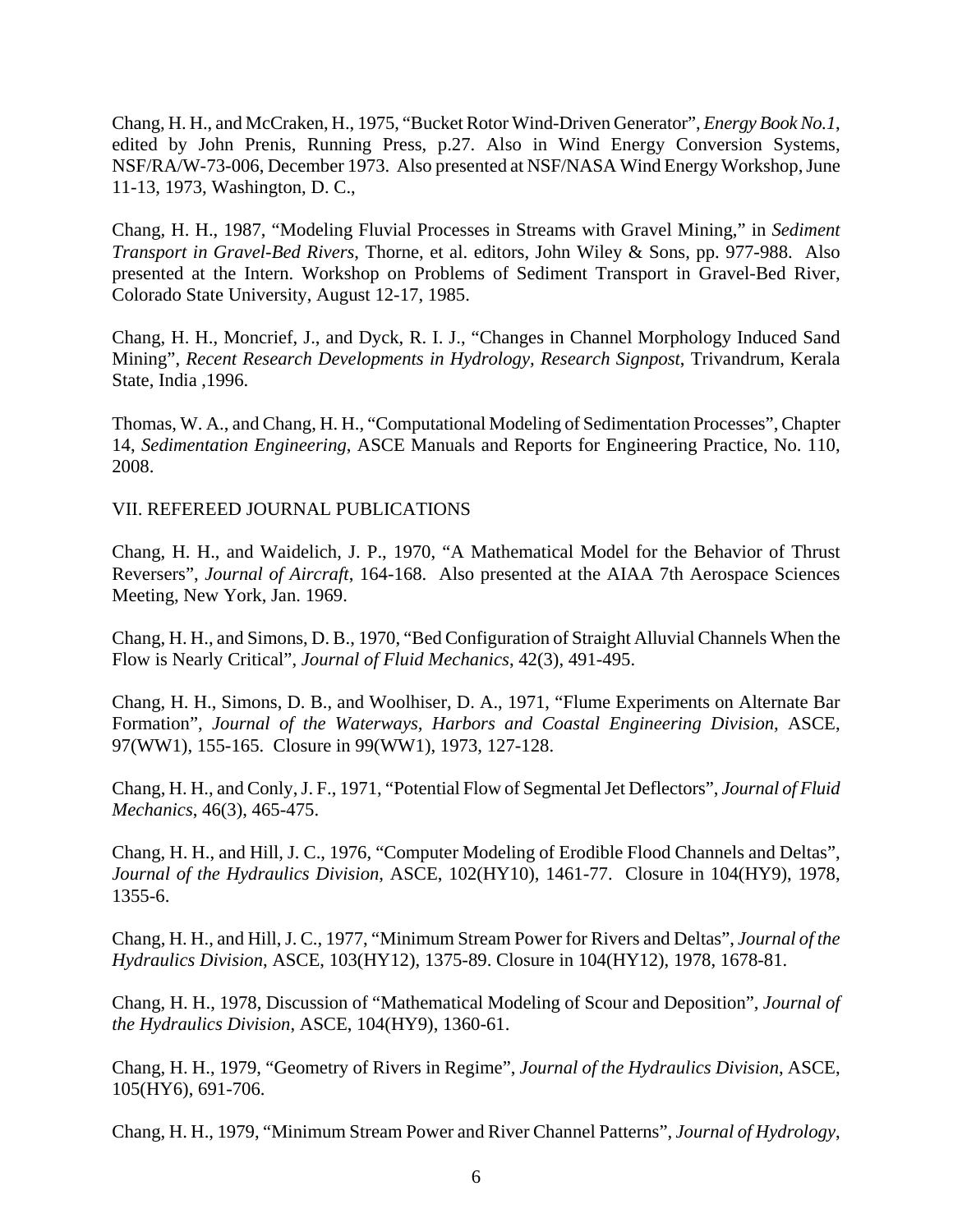41, Elsevier Scientific Publishing Co., Amsterdam, The Netherlands, 303-327.

Chang, H. H., 1980, "Stable Alluvial Canal Design", *Journal of the Hydraulics Division* ASCE, 106(HY5), 873-891.

Chang, H. H., 1980, "Geometry of Gravel Streams", *Journal of the Hydraulics Division*, ASCE, 106(HY9), 1443-56. Closure in 108(HY2), 1982, P. 298.

Chang, H. H., 1982, "Mathematical Model for Erodible Channels", *Journal of the Hydraulics Division*, ASCE, 108(HY5), 678-689. Closure in 109(HY4), 655-656.

Chang, H. H., 1982, "Fluvial Hydraulics of Deltas and Alluvial Fans", *Journal of the Hydraulics Division*, ASCE, 108(HY11), 1282-1295.

Lane, L. J., Chang, H. H., Graf, W. L., Grissinger, E. H., Guy, H. P., Osterkamp, W. R., Parker, G., and Trimble, S. W., 1982, "Relationships between Morphology of Small Streams and Sediment Yield", *Journal of the Hydraulics Division*, ASCE, 108(HY11), 1328-65.

Chang, H. H., 1983, "Energy Expenditure in Curved Open Channels", *Journal of Hydraulic Engineering*, ASCE, 109(7), 1012-22. Closure in 110(6), 1984, p. 865.

Chang, H. H., 1984, "Analysis of River Meanders", *Journal of Hydraulic Engineering*, ASCE, 110(1), 37-50.

Chang, H. H., 1984, "Modeling of River Channel Changes", *Journal of Hydraulic Engineering*, ASCE, 110(2), 157-172. Closure in 113(2), 1987, 265-267.

Chang, H. H., 1984, "Modeling General Scour at Bridge Crossings", *Transportation Research Record*, 950, Vol. 2, 238-243. Also presented at the Second Bridge Engineering Conference, Transportation Research Board, Minneapolis, Minnesota, September 24-26, 1984.

Chang, H. H., 1984, "Regular Meander Path Model", *Journal of Hydraulic Engineering*, ASCE, 110(10), 1398-1411. Closure in 113(3), 1987, 407-409.

Chang, H. H., 1984, Comment on "Extremal Hypotheses for River Regime: An Illusion of Progress," by George A. Griffiths, *Water Resources Research*, 20(11), 1767-68.

Chang, H. H., 1984, "Variation of Flow Resistance through Curved Channels", *Journal of Hydraulic Engineering*, ASCE, 110(12), 1772-82.

Chang, H. H., 1984, "Meandering of Underfit Streams", *Journal of Hydrology*, Elsevier Science Publishers B.V., Amsterdam, 75, 311-322.

Chang, H. H., 1985, "River Morphology and Thresholds", *Journal of Hydraulic Engineering*, ASCE, 111(3), 503-519.

Chang, H. H., 1985, "Design of Stable Alluvial Canals in a System", *Journal of Irrigation and Drainage Engineering*, ASCE, 111(2), 36-44.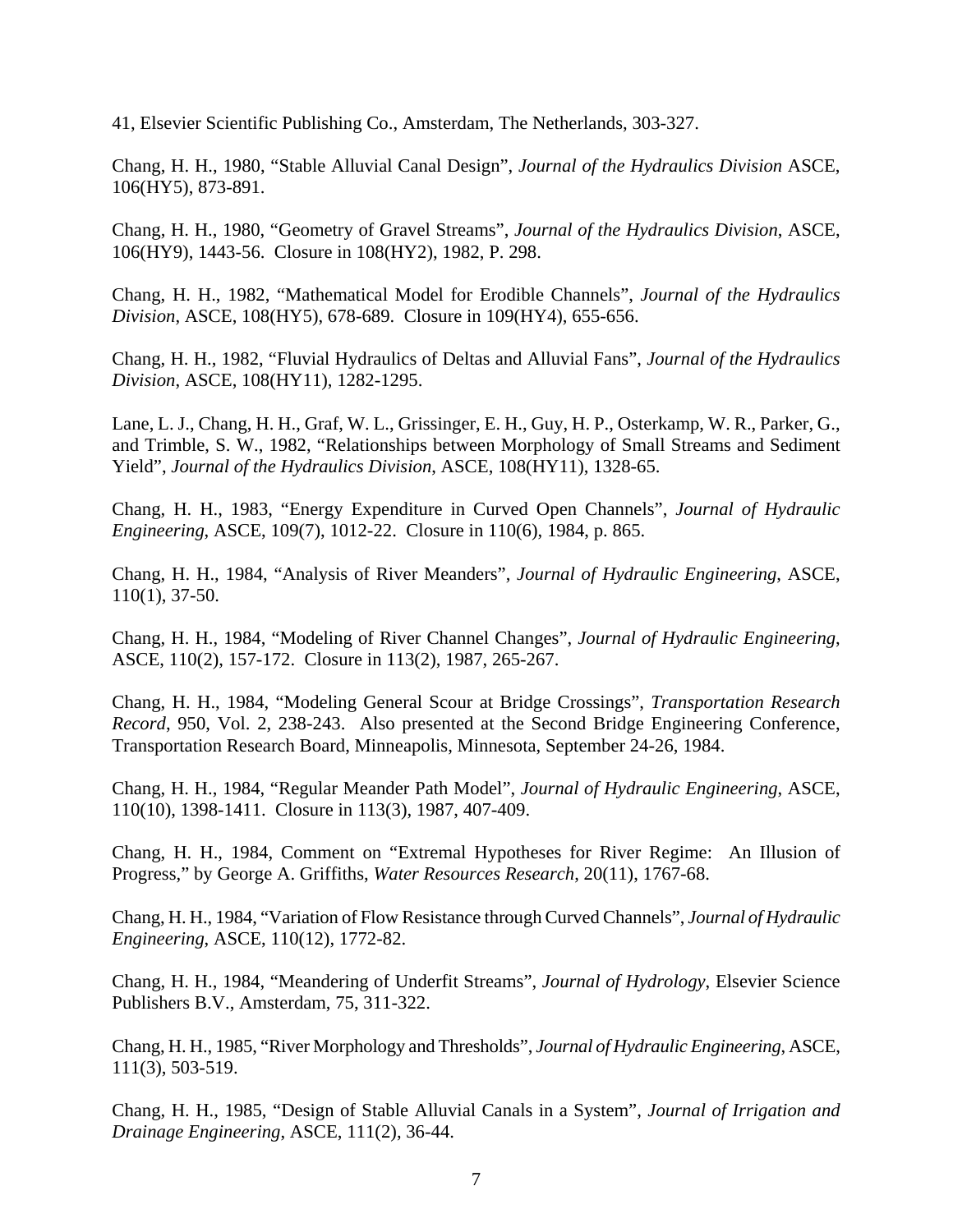Chang, H. H., 1985, "Water and Sediment Routing through Curved Channels", *Journal of Hydraulic Engineering*, ASCE, 111(4), 644-658.

Chang, H. H., 1985, "Channel Width Adjustment during Scour and Fill", *Journal of Hydraulic Engineering*, ASCE, 111(10), 1368-70.

Chang, H. H., 1985, "Formation of Alternate Bars", *Journal of Hydraulic Engineering*, ASCE, 111(11), 1412-20.

Chang, H. H., 1986, "River Channel Changes: Adjustments of Equilibrium", *Journal of Hydraulic Engineering*, ASCE, 112(1), 43-55.

Stow, D. A., and Chang, H. H., 1987, "Coarse Sediment Delivery by Coastal Streams to the Oceanside Littoral Cell, California," Journal of the American *Shore and Beach* Preservation Association, 55(1), 30-40.

Chang, H. H., 1987, Comment on "Modeling of Alluvial Channels", by Dawdy and Vanoni, *Water Resources Research*, 23(11), 2153-2155.

Stow, D. A., and Chang, H. H., 1987, "Magnitude-Frequency Relationship of Coastal Sand Delivery by a Southern California Stream", *Geo-Marine Letters*, an International Journal of Marine Geology, 23(1), 217-222.

Chang, H. H. and Stow, D., 1988, "Sediment Transport Characteristics of a Coastal Stream", *Journal of Hydrology*, Elsevier Science Publishers B. V., Amsterdam, 99, 201-214.

Chang, H. H. and Osmolski, Z., 1988, "Fluvial Design of River Bank Protection", *Hydrosoft*, Computational Mechanics Publications, U. K. 1(2), 88-92.

Chang, H. H. and Osmolski, Z., 1988, "Computer-Aided Design for Channelization", *Journal of Hydraulic Engineering*, ASCE, 114(11), 1377-1389.

Chang, H. H. and Stow, D., 1989, "Mathematical Modeling of Fluvial Sediment Delivery", *Journal of Waterway, Port, Coastal, and Ocean Engineering*, ASCE, 115(3), 311-326.

Chang, H. H., 1990, "Hydraulic Design of Erodible-Bed Channels", *Journal of Hydraulic Engineering*, ASCE, 116(1), 87-101.

Webb, C. K., Stow, D. A., and Chang, H. H., 1991, "Morphodynamics of Southern California Inlets", *Journal of Coastal Research*, 7(1), 167-187.

Zhou, J., Chang, H.H., and Stow, D., 1993, "A Model for Phase Lag of Secondary Flow in River Meanders", *Journal of Hydrology*, 146, pp. 73-88.

Chang, H. H., 1994, "Selection of Gravel-Transport Formula for Stream Modeling", *Journal of Hydraulic Engineering*, ASCE, Vol. 120, No. 5, May, pp. 646-651.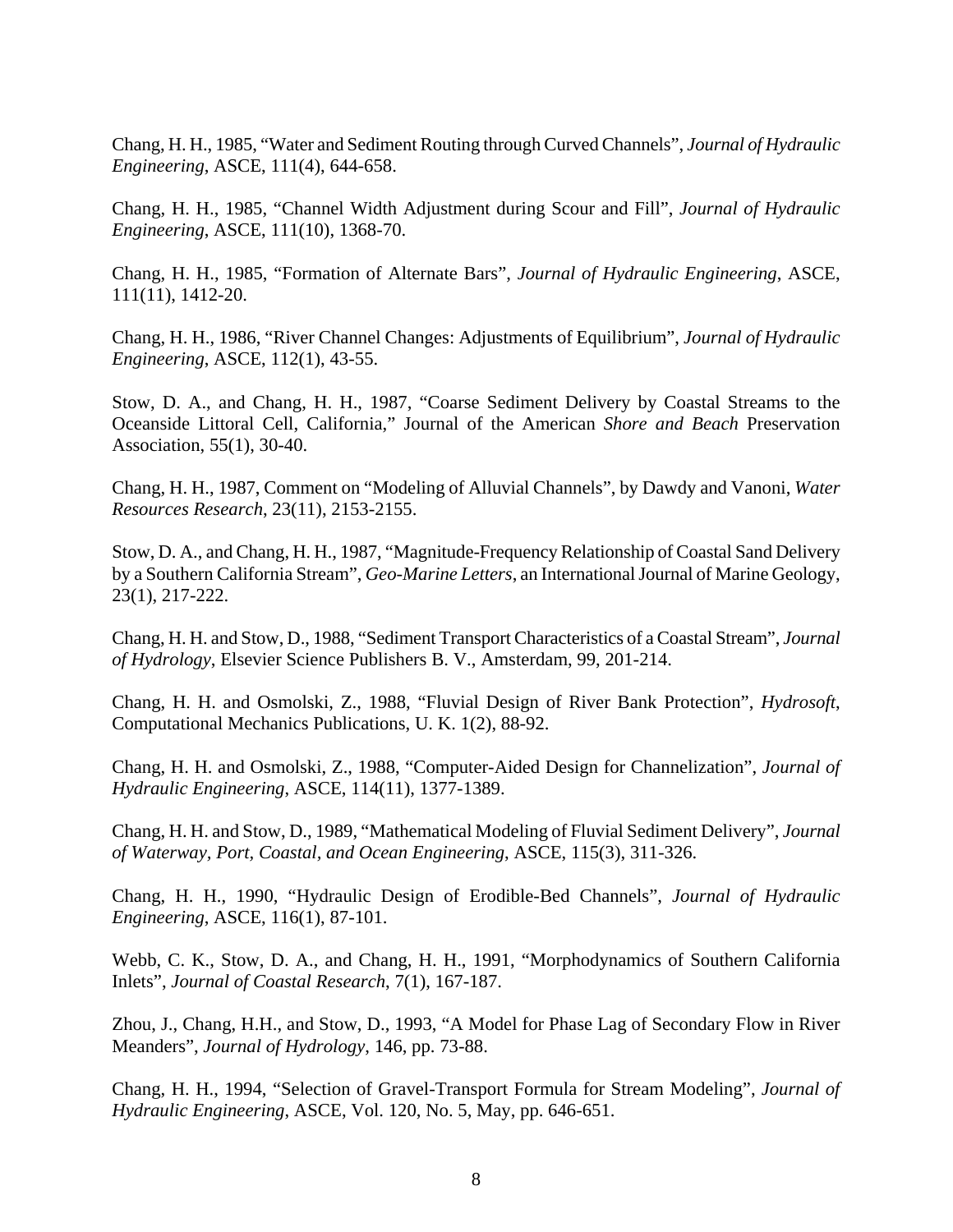Chang, H. H., Harrison, L., Lee, W., and Tu, S., 1996, "Numerical Modeling for Sediment-Pass-Through Reservoirs", *Journal of Hydraulic Engineering*, ASCE, Vol. 122, No. 7, pp. 381-388.

Chang, H. H., 1997, "Modeling Fluvial Processes in Tidal Inlet", *Journal of Hydraulic Engineering*, ASCE, Vol. 123, No. 12, pp. 1161-1165.

Chang, H. H., 1998, "Riprap Stability on Steep Slopes", *International Journal of Sediment Research*, Beijing, China, Vol. 13, No. 2, June, pp. 40-49.

Chang, H.H., "River Engineering", *Encyclopedia of Science & Technology*, McGraw-Hill Inc., New York, NY, 2000.

Chang, H. H., Grove, R., and Pearson, D., 2001, "Modeling Changes in an Ephemeral Coastal River", *Journal of Floodplain Management*, Floodplain Management Association, Vol. 2, No. 2, April, pp. 17-28.

Chang, H. H., Pearson, D., and Tanious, S., "Lagoon Restoration near an Ephemeral River Mouth", *Journal of Waterways, Ports and Coastal Engineering*, ASCE, March 2002, pp79-87.

Chang, H. H., "Sediment Transport Modeling for Stream Channel Scour Below a Dam", *Applied Engineering in Agriculture*, Vol 17(6), ASAE, Paper No. SW3684, 2002, pp94-96.

Chang, H. H., Tanious, S., and Pearson, D., "Flood Level Computation for Ephemeral Coastal Streams", *Journal of Floodplain Management*, Floodplain Management Association, Vol. 3, No. 1, June 2002, pp. 9-16.

Huang, H. Q., Chang, H. H., and Nanson, G. C., "Minimum Energy as the General Form of Critical Flow and Maximum Flow Efficiency, and for Explaining Variations in River Channel Patterns", *Water Resources Research*, Vol. 40, W04502, 2004.

Huang, H. Q. and Chang, H. H., "The Scale Independent Linear Behavior of Alluvial Channel Flow", *Journal of Hydraulic Engineering*, ASCE, Vol. 132, No. 7, Technical Paper 722, July 2006.

Chang, H.H., "A Case Study of Fluvial Modeling of River Responses to Dam Removal", *Journal of Hydraulic Engineering*, ASCE, Vol. 134, No. 3, March 1, 2008, pp. 295-302.

Chang, H.H., "River Morphology and River Channel Changes", Transactions *of Tianjin University*, Volume 14, November 4, August, 2008, pp254-262, ISSN 1006-4982 (print), 1995-8196 (online).

### VIII. CONFERENCE PROCEEDING PUBLICATIONS

Chang, H. H., Simons, D. B., and Brooks, R. H., 1967, "The Effect of Water Detention Structures on River and Delta Morphology", *Proceedings* of the 14th General Assembly, International Union of Geodesy and Geophysics, Berne, Switzerland, 438-448. Also presented at the Assembly.

Chang, H. H., Simons, D. B., and Brooks, R. H., 1974, "Laboratory Study of Delta Formation", ASCE Annual and Environmental Engineering Convention, Kansas City, Missouri, Meeting Preprint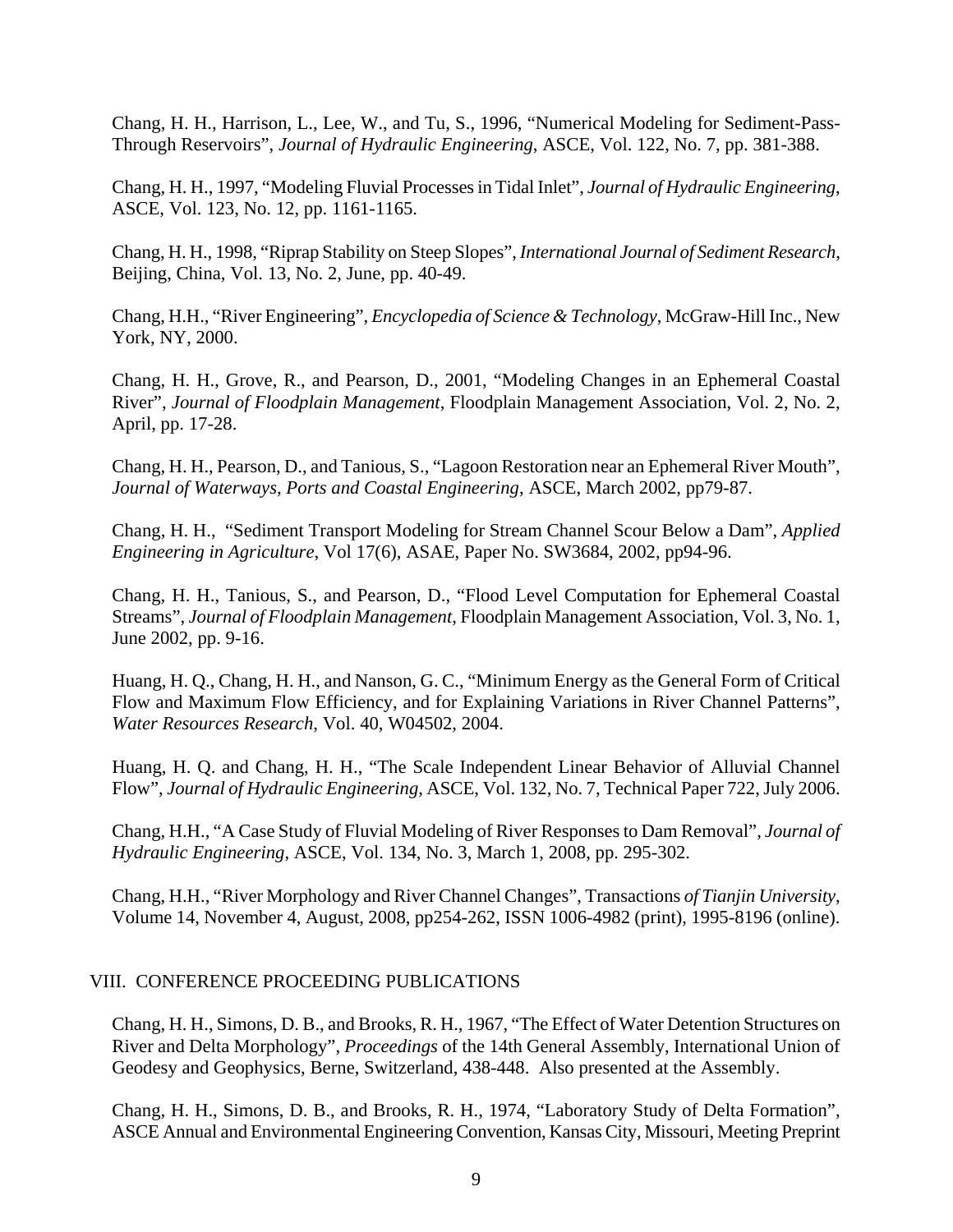2381, 21 pp.

Chang, H. H., and Hill, J. C., 1978, "Morphology of Rivers and Delta Using Energy Method", *Proceedings* of the International Conference on Water Resources Engineering, January 10-13, Bangkok, Thailand, 255-275.

Chang, H. H., 1979, "Floods and Changing Streams", *Earthquakes and Other Perils of San Diego Region*, edited by Abbott, P. L., and Elliott, W. J., prepared for Geological Society of America field trip by San Diego Association of Geologists, 151-158.

Chang, H. H., 1979, "Sediment Yield in Relation to Stream Morphology", *Proceedings* of the 18th Congress, 5, International Association for Hydraulic Research, Cagliari, Italy, September 10-14, 11-21.

Chang, H. H., 1980, "Stream Bed Erosion and Sedimentation in Southern California, U.S.A.", *Proceedings* of the International Symposium on River Sedimentation, Vol. 1, Beijing, China, March 24-29, 529-542.

Chang, H. H., 1981, "Evaluation of Downstream Changes for the Elk River", *Proceedings* of Downstream River Channel Changes from Diversion or Reservoir Construction, Research Institute of Colorado, Ft. Collins, Colorado, August, 27-29, 193-199.

Chang, H. H., and Hill, J. C., 1982, "Modeling River channel Changes Using Energy Approach", *Applying Research to Hydraulic Practice, Proceedings* of the Hydraulics Division Specialty Conference, ASCE, Jackson, Miss., August 17-20, 454-465.

Chang, H. H., 1982, "Analysis of Alluvial Stream Geometry, Channel Patterns and Channel Types", *Proceedings* of the Third Congress of the Asian and Pacific Regional Division of the International Association for Hydraulic Research, Bandung, Indonesia, Volume C, August, 308-322.

Chang, H. H., 1983, "Meander Path Model", *Proceedings* of the D. B. Simons Symposium on Erosion and Sedimentation, Colorado State University, Ft. Collins, Colo., July 27-29, pp. 3.35-3.51.

Chang, H. H., 1983, "Plan Geometry of River Meanders", *Frontiers in Hydraulic Engineering, Proceedings* of the Hydraulics Division Specialty Conference, ASCE, Massachusetts Institute of Technology, August 9-12, 133-140.

Chang, H. H., 1983, "Width Formation of Alluvial Rivers", *Proceedings* of the Second International Symposium on River Sedimentation, Nanjing Hydraulic Research Institute, Nanjing, China, October 11-16, 724-729.

Chang, H. H., Osmolski, Z., and Smutzer, D., 1985, "Computer-Based Design of River Bank Protection", in *Hydraulics and Hydrology in the Small Computer Age, Proceedings* of Hydraulics Division Conference, ASCE, Orlando, Florida, August 13-16, 426-431.

Chang, H. H., 1986, "River Channel Responses during Floods," *Proceedings* of the Third International Symposium on River Sedimentation, Jackson, Miss., April, 144-149.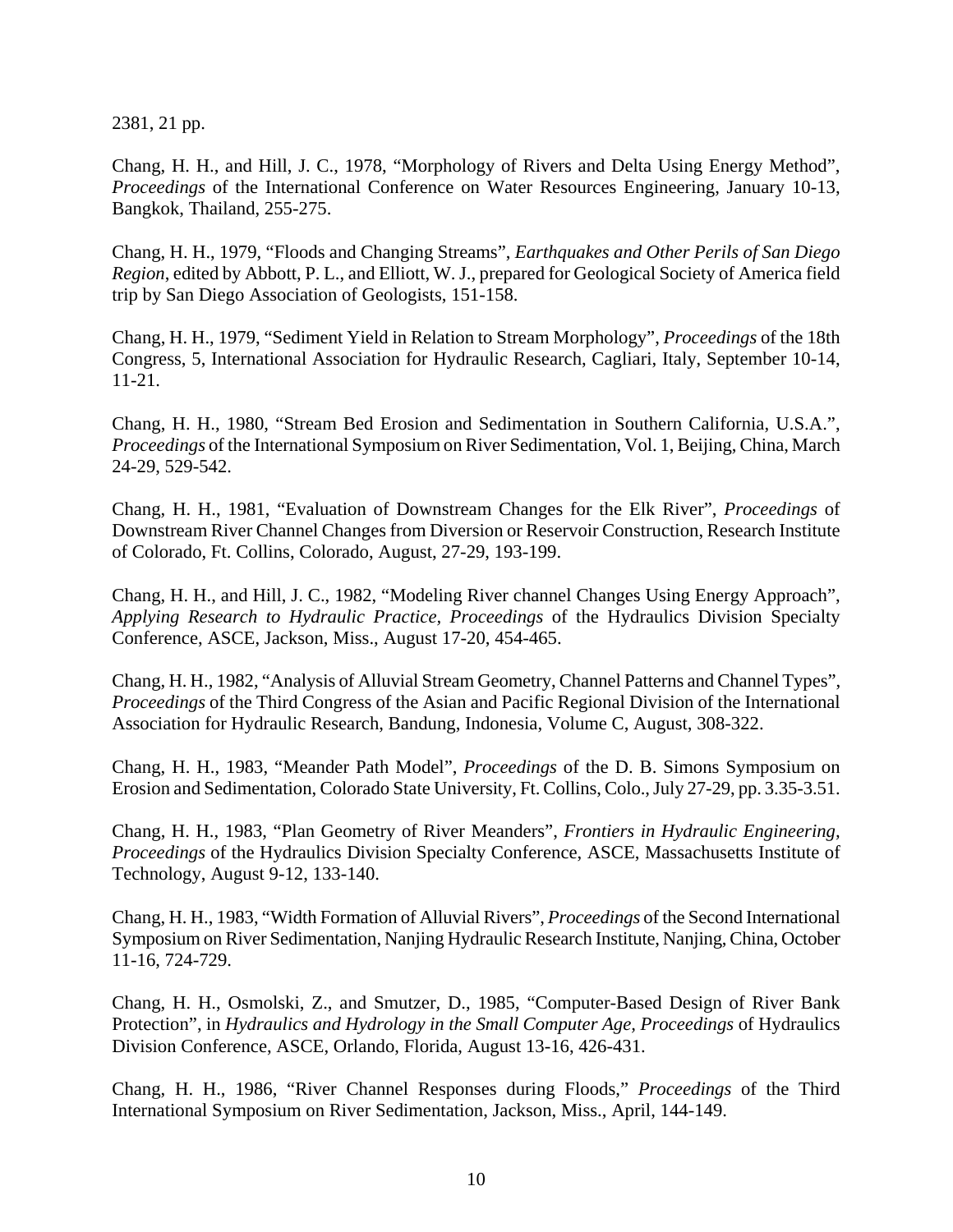Chang, H. H., and Osmolski, Z., 1987, "Fluvial Design of Structural Flood Control for Santa Cruz River", *Proceedings* of Computational Hydrology '87, Lighthouse Publications, pp. B1-B5.

Chang, H. H., and MacArthur, R. C., 1987, "Modeling Sediment Yield Affected by In-Stream Sand Mining", *Hydraulic Engineering, Proceedings* of National Conference on Hydraulic Engineering and Engineering Hydrology Symposium, pp. 451-456, August 3-7, Williamsburg, Virginia.

Chang, H. H., Jennings, M. E., and Jordan, P. R., 1988, "Use of Calibrated Model for Continuous Record of Fluvial Sediment Load", *Professional Paper*, U. S. Geological Survey.

Chang, H. H., 1988, "On the Cause of River Meandering", *Proceedings* of the Intern. Conf. on River Regime, May 18-20, Wallingford, England, 83-94.

Chang, H. H., 1988, "Introduction to FLUVIAL-12 - Mathematical Model for Erodible Channels", in *Twelve Selected Computer Stream Sedimentation Models Developed in the U. S.*, S. S. Fan, Editor, Published by Federal Energy Regulatory Commission, 353-412.

Thorne, C. R., Chang, H. H., and Hey, R. D., 1988, "Prediction of Hydraulic Geometry of Gravel-Bed Streams Using the Minimum Stream Power Concept", *Proceedings* of Intern. Conf. on River Regime, May 18-20, Wallingford, England, 29-40.

Chang, H. H., 1988, "Simulation of River Channel Changes Induced by Sand Mining", *Proceedings* of Intern. Conf. on Fluvial Hydraulics, IAHR, May 30-June 3, Budapest, Hungary.

Cao, S-Y and Chang, H. H., 1988, "Entropy as a Probability Concept in Energy-Gradient Distribution", *Proceedings* of the National Conference on Hydraulic Engineering, August 8-12, Colorado Springs, CO.

Yang, X-Q. and Chang, H. H., 1988, "Mathematical Modeling of Compound Channel with High Sediment Concentration", *Proceedings* of the National Conference on Hydraulic Engrg., August 8- 12, Colorado Springs, CO.

Chang, H. H., 1988, "Processes Governing Meander Bend Migration", *Proceedings* of the National Conference on Hydraulic Engrg., August 8-12, Colorado Springs, CO.

Chang, H. H. and Osmolski, Z., 1988, "Fluvial Design of River Bank Protection", *Hydrosoft*, Computational Mechanics Publications, U. K. 1(2), 88-92.

Chang, H. H., 1989, "Background and Applications of FLUVIAL-12", *Sediment Transport Modeling, Proceedings* of the 1989 National Conference on Hydraulic Engineering, August 14-18, New Orleans, 648-652.

Chang, H. H., Dawdy, D., Edwards, K., Faltas, M., James, D., Korsten, E., Lenaburg, R., and Slosson, J., "Erodible Channel Models: State of the Art Review", *Proceedings* of the International Symposium on the Hydraulics and Hydrology of Arid Lands, July 30-Aug. 3, 1990, San Diego, CA.

Chang, H. H., 1991, "Simulation of Bed Topography in a Meandering River", *Proceedings* of the Fifth Interagency Sedimentation Conference, Las Vegas, NV, March 21-28.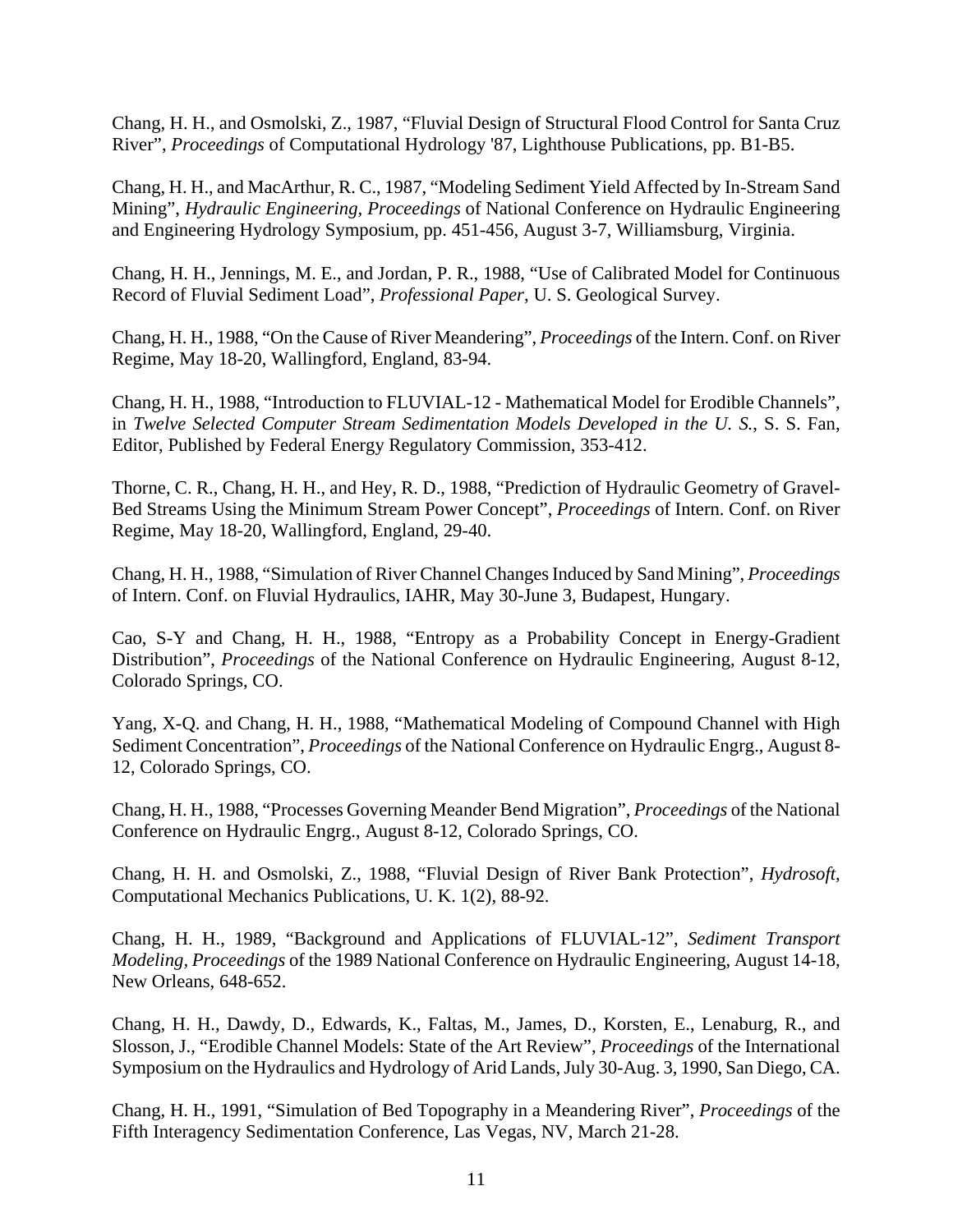Chang, H. H., 1991, "Computer Simulation of River Channel Changes Induced by Sand Mining", *Proceedings* of International Conference on Computer Applications in Water Resources, July 3-6, Taipei, Taiwan, Vol. 1, 226-234.

Jones, N. and Chang, H. H., 1991, "Fluvial Recharge of Sand Mining Pit", *Proceedings* of the 1991 National Conference on Hydraulic Engineering, Nashville, TN, July 29-August 2.

Chang, H. H., 1992, "Overview of Erodible Channel Models", *Proceedings* of Seminar on Mathematical Modeling of Alluvial Rivers, UNDP/UNESCO, Kathmandu, Nepal, April 14-18, 1992.

Chang, H. H., Jennings, M. E., and Olona, S., 1992, "Computer Simulation of River Channel Changes on a Point Bar", *Proceedings* of the 1992 National Conference on Hydraulic Engineering, Baltimore, MD, August 3-5.

Bakall E., Moncrief, J., Walters, J., and Chang, H. H., 1993, "Emergency Protection, San Luis Rey River Aqueducts", *Proceedings* of the 1993 National Conference on Hydraulic Engineering, San Francisco, CA, July 25-30, pp. 962-967.

Chang, H. H., Harris, C., Lindsay, W., Nakao, S. S., and Kia, R., 1993, "Selecting Sediment Transport Equation for Scour Simulation at Bridge Crossing", *Proceedings* of the 1993 National Conference on Hydraulic Engineering, San Francisco, CA, July 25-30, pp. 1744-1949.

Thomas, W. A., Chang, H. H., and Holly, F. M., 1993, "Computational Modeling of Sedimentation Processes", *Proceedings* of the 1993 National Conference on Hydraulic Engineering, San Francisco, CA, July 25-30.

Chang, H. H., Ergun, B., Moncrief, J., and Friehauf, D., "Fluvial Evaluation of Design for Aqueduct Protection", *Proceedings* of the International Symposium, Eat-West, North-South Encounter on the State-of-the-Art in River Engineering Methods and Design Philosophies, Vol. 1, pp. 325-333, May 16-20, 1994, State Hydrologic Institute, St. Petersburg, Russia.

Chang, H. H., Harrison, L., Lee, W., and Tu, S., 1994, "Numerical Modeling for Sediment-Pass-Through Operations of Reservoirs", *Proceedings* of the 1994 National Conference on Hydraulic Engineering, Buffalo, NY, August 1-5.

Chang, H. H., Grove, R., and Pearson, D. C., 1994, "Fluvial Simulation of an Ephemeral River", *Proceedings* of the International Symposium on River Waterfront Development, Nile Research Institute, Egypt, Sept. 15-17.

Tu, S., Geary, G., Lee, W., and Chang, H. H., 1995, "Operation Rule to Maintain Long-Term Sediment Balance in Reservoirs", *Proceedings* of Hydro Power of 95.

Tu, S., Geary, G., Lee, W., and Chang, H. H., 1995, "Development of Reservoir Operation Rules to Control Sedimentation, A Numerical Model Study", *Proceedings* of the 15th United States Committee on Large Dams Annual Meeting, San Francisco, May 15-19, 1995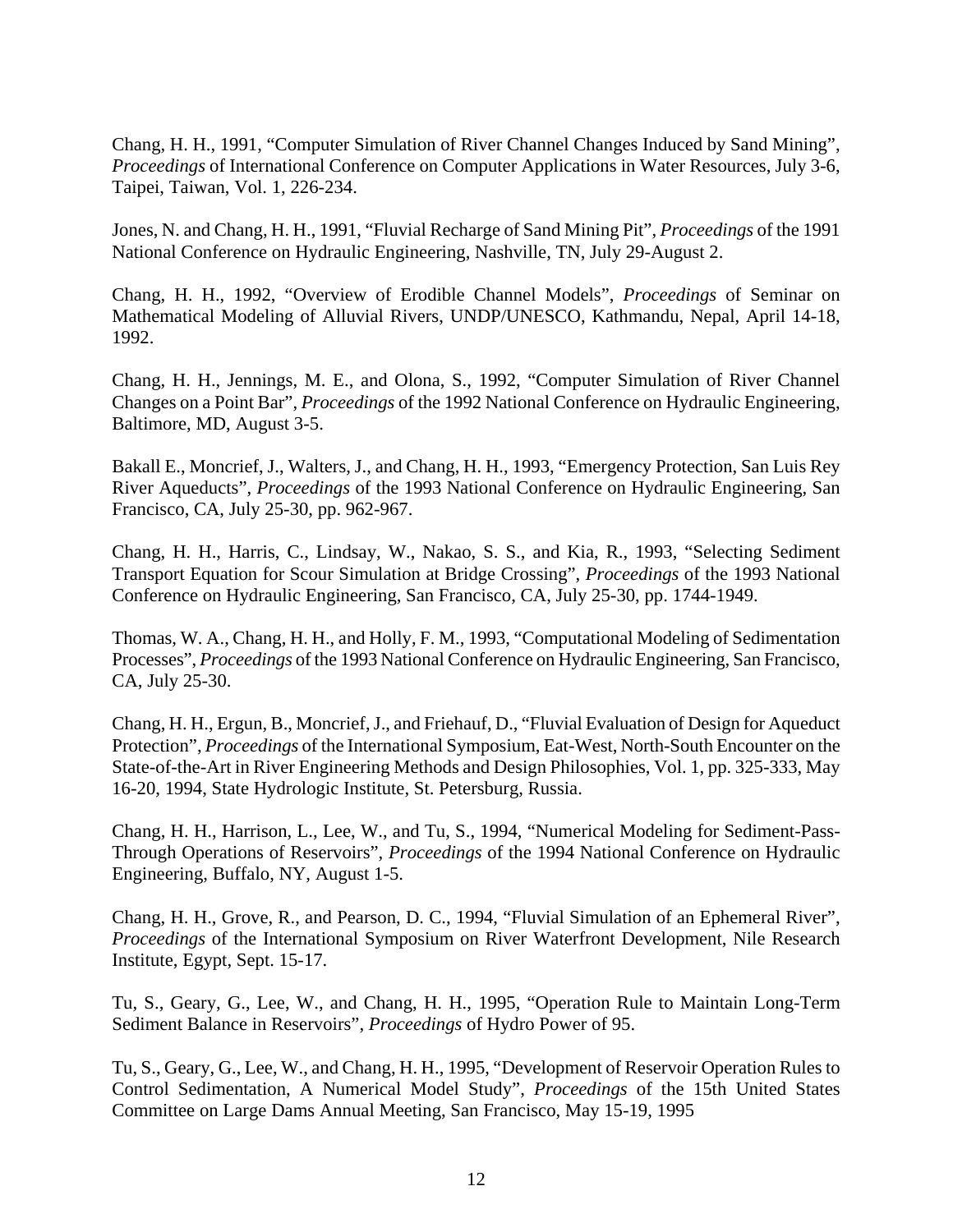Chang, H. H., Harrison, L., Lee, W., and Tu, S., 1995, "Fluvial Modeling for Sediment-Pass-Through Operations of Reservoirs", *Water Resources Engineering*, *Proceedings* of the First International Conference on Water Resources Engineering, pp. 1178-1183, San Antonio, Texas, August 14-18.

Chang, H. H., Dunn, D. D., and Vose, J., 1995, "Simulation of General Scour at US-59 Bridge Crossing on the Trinity River in Texas", *Water Resources Engineering*, *Proceedings* of the First International Conference on Water Resources Engineering, pp. 623-628, San Antonio, Texas, August 14-18.

Chang, H. H. and Pearson, Daniel, 1995, "Flushing and Recharge of Inlet Channel for an Ephemeral Coastal River", *Proceedings* of the 4th International Conference on Estuarine and Coastal Modeling, October 26-28, San Diego.

Chang, H. H and Fan, S-S., 1996, "Reservoir Erosion and Sedimentation for Model Calibration", *Proceedings* of the Sixth Interagency Sedimentation Conference, Las Vegas. This paper is also in *Reservoir Sedimentation, Proceedings* of the St. Petersburg Workshop, Bruk and Zebidi, Editors, UNESCO, Paris, 1996, pp. 265-272.

Chang, H. H., 1966, "Scour Study for Bridge Design on Temecula Creek", *Proceedings* of North American Water and Environment Congress '96, June 22-28, Anaheim, California.

Chang, H. H., 1966, "Simulation of Channel Changes Induced by a Reservoir", *Proceedings* of North American Water and Environment Congress '96, June 22-28, Anaheim, California.

Chang, H. H., 1997, "Modeling of Reservoir Sedimentation", *Proceedings* of the Third Conference on Exchanging Technologies and Information in Water Resources Across the Taiwan Strait, July 28- 30, Beijing, China, pp543-552.

Chang, H. H., 1997, "Routing of Tailings in a Stream Channel", *Proceedings* of the 27th International Association for Hydraulic Research Congress, August, 1997, San Francisco.

Chang, H. H., 1998, "Evaluation of Flood Impacts", Proceedings of the Annual Conference for the State Floodplain Managers Association, San Diego, CA, March 1998.

Wight, J., Chang, H. H., and Walters, J, "GIS Provides SDG&E Speedy Assessment of El Nino Flood Damage Potential", *Proceedings* of the Annual Conference for the State Floodplain Managers Association, San Diego, CA, March 1998.

Chang, H. H. and Abcarius, Jack, "Hydraulic Design of Bridge with Erodible Road Embankments", *Proceedings* of the 1998 International Water Resources Engineering Conference, Memphis, Tennessee, August, 1998.

Chang, H. H., "Modeling Floodplain Changes Below Seven Oaks Dam", *Proceedings* of the 2000 Water Resources Engineering Conference, ASCE, Minneapolis, Minnesota, August, 2000.

Harding, M.V., Forrest, C.L., and Chang, H.H., "Caltrans Erosion Control Pilot Study", *Proceedings* of Soil Erosion Research for the 21<sup>st</sup> Century, ASAE, January 3-5, 2001, Honolulu, Hawaii.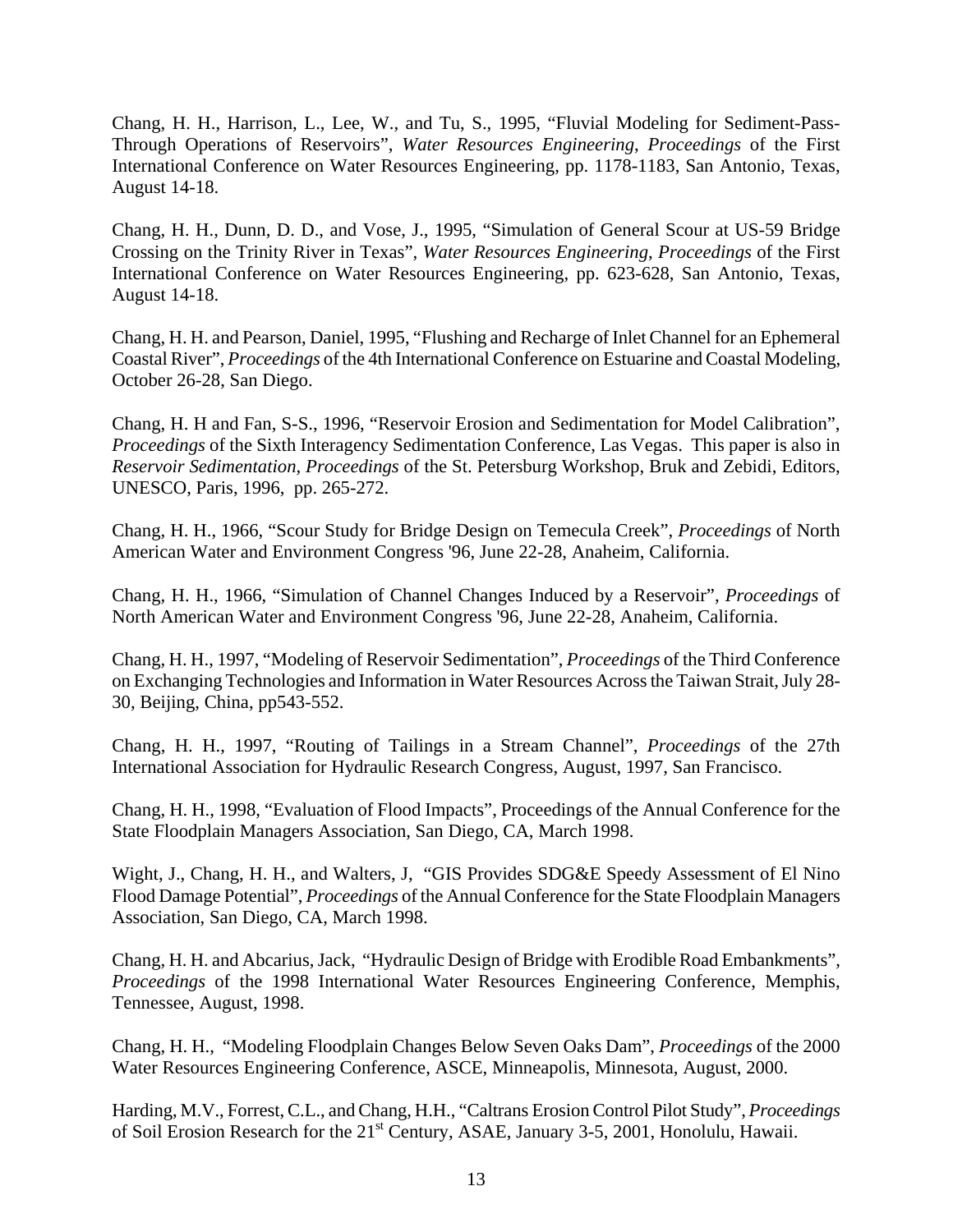Chang, H.H., "Sediment Transport Modeling for Stream Channel Scour Below a Dam", *Proceedings* of Soil Erosion Research for the 21<sup>st</sup> Century, ASAE, January 3-5, 2001, Honolulu, Hawaii.

Chang, H.H., "Modeling of Morphological Changes of an Ephemeral Stream", *Proceedings* of the Seventh Federal Interagency Sedimentation Conference, Reno, Nevada, March 25-29, 2001.

Harding, M.V., Forrest, C.L., and Chang, H.H., "The Effects of Soil Roughness on Rainfall-Induced Erosion", *Proceedings* of 33rd Annual Conference and Expo, International Erosion Control Association, Feb. 25 - March 1, 2002, Orlando, Florida.

Forrest, C.L., Harding, M.V., Gardner, N., and Chang, H.H., "Caltrans Erosion Control Pilot Study", *Proceedings* of 33<sup>rd</sup> Annual Conference and Expo, International Erosion Control Association, Feb. 25 - March 1, 2002, Orlando, Florida.

Chang, H. H., "Fluvial Modeling of Ventura River Responses to Matilija Dam Removal", *Proceedings* of the ASCE 2005 Watershed Management Conference, Williamsburg, Virginia, July 2005.

Chang, H. H., "River Morphology and River Channel Changes", *Proceedings* of the Conference on River and Coastal Investigation and Planning, Taichung, Taiwan, September 7-10, 2005.

## IX. TECHNICAL REPORTS

Chang, H. H., 1967, "Hydraulics of Rivers and Deltas", Ph.D. Dissertation, Colorado State University, Ft. Collins, Colorado, 176 pp.

Chang, H. H., 1968, "Flow Analysis Inside Thrust Reversers", Engineering Report 24-2287, Rohr Corp., Chula Vista, California.

Chang, H. H., and Scotchie, J. P., 1969, "Analysis of Subsonic Flow Surrounding a Fully Deployed Thrust Reverser", Engineering Report 24-2288, Rohr Corp., Chula Vista, California.

Chang, H. H., 1969, "Work Statement and Technical Approach of In-Flight Thrust Reversers", Engineering Report 24-2299, Rohr Corp., Chula Vista, California.

Chang, H. H., 1969, "Development of the Rohr/SDSU Water Table as an Experimental Tool for Compressible Flows", Engineering Report 24-2297, Rohr Corp., Chula Vista, California.

Chang, H. H., 1970, "Analysis of Thrust Reverser Internal Flow and Aerodynamic Loads", Engineering Report 832-318, Rohr Corp., Chula Vista, California.

Chang, H. H., and Cummings, D. P., 1970, "Water Table Experimental Study of Cascade Thrust Reverser Parameters", TN 823-033, Rohr Corp., Chula Vista, California.

Chang, H. H., Simons, D. B., and Brooks, R. H., 1970, "Mechanics of Aggrading and Degrading Channels", National Fall Meeting, American Geophysical Union, San Francisco.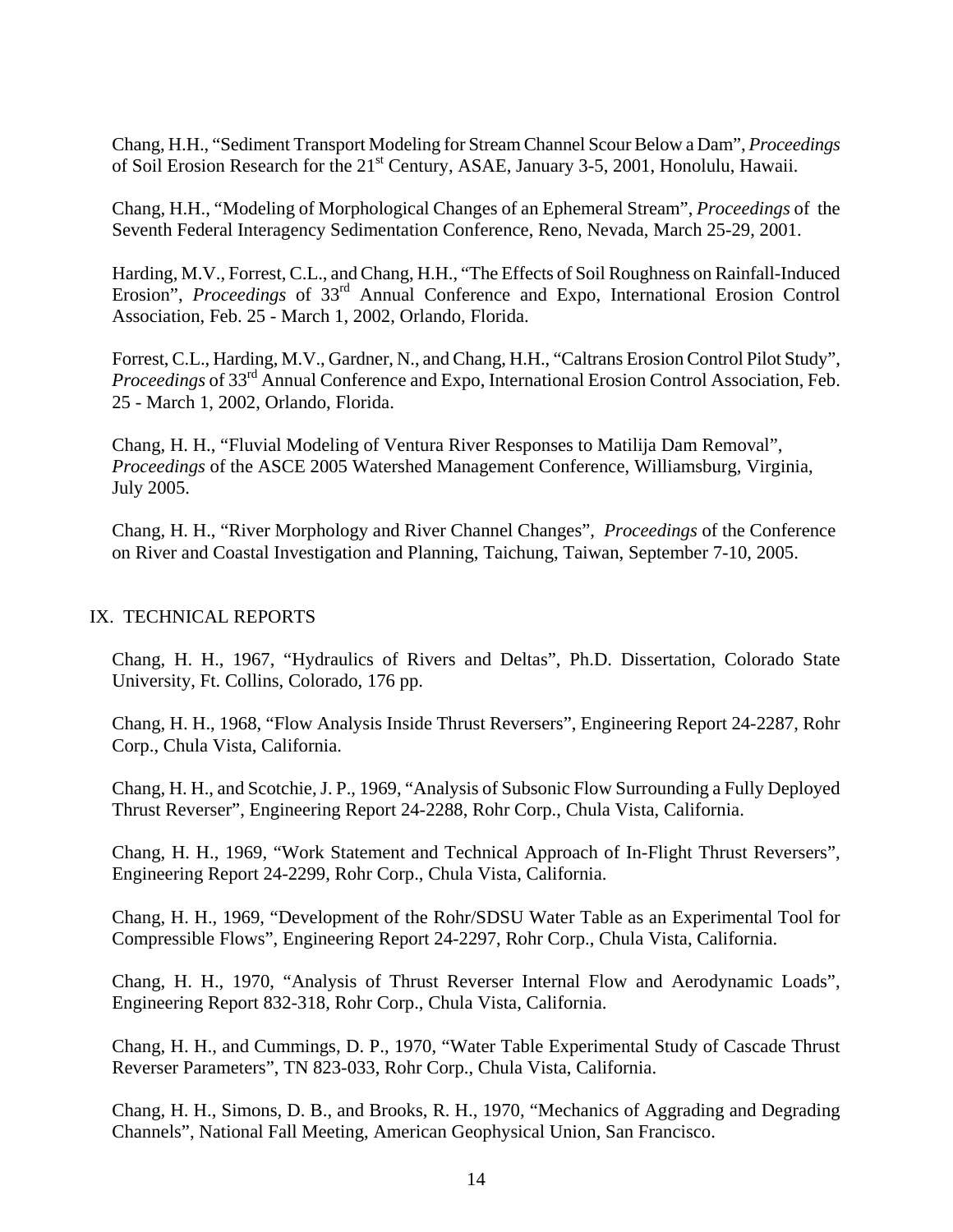Duvvuri, T., Chang H. H., and Prior, B. W., 1972, "Analytical Study of In-Flight Thrust Reversers, Vol. 1 - Final Technical Report and Vol. 2 - User's Manual and Source Listings for Computer Programs", Technical Report AFFDL- TR-72, Air Force Flight Dynamics Lab., Air Force Systems Command, Wright Patterson Air Force Base, Ohio.

Chang, H. H., 1972, "Design Manual for Stable Earth Channel", Dept. of Sanitation and Flood Control, Public Works Agency, County of San Diego.

Chang, H. H., 1972, "Evaluation of Sedimentation and Erosion in the Flood Plains of San Diego County", Dept. of Sanitation and Flood Control, Public Works Agency, County of San Diego.

Chang, H. H., 1974, "Flood Plain Sedimentation and Erosion, Phase III", Dept. of Sanitation and Flood Control, Public Works Agency, County of San Diego, 78 pp.

Chang, H. H., 1974, "Flood Plain Sedimentation and Erosion, Phase IV", Dept. of Sanitation and Flood Control, Public Works Agency, County of San Diego, 77 pp.

Chang, H. H., 1975, "Flood Plain Sedimentation and Erosion, Phase V", Dept. of Sanitation and Flood Control, Public Works Agency, County of San Diego, 87 pp.

Chang, H. H., and Hill, J. C., 1975, "Numerical Modeling of Flood Channel Deformation", Spring Annual Meeting, American Geophysical Union, Washington, D. C., June 16-19.

Chang, H. H., 1975, "Flood Plain Sedimentation and Erosion, Phase IV", Dept. of Sanitation and Flood Control, Public Works Agency, County of San Diego, 77 pp.

Chang, H. H., 1976, "Estimation of Sand Influx into the Ocean from a Flood Channel", Workshop on Sediment Management for Southern Calif. Mountains, Coastal Plains and Shoreline, California Institute of Technology, March 15-16.

Chang, H. H., 1976, "User's Manual for Generalized Computer Program with Versions Fluvial-1 and Fluvial-3", Dept. of Sanitation and Flood Control, Community Services Agency, County of San Diego, 52 pp.

Chang, H. H., 1977, "Dam Failure Inundation Report and Map for an Enlarged Rattle-snake Reservoir", Lowry and Associates, Irvine, Calif.

Chang, H. H., and Decker, G., 1978, "Erosion Study of San Diego River near Lakeside Sewage Treatment Plant", Dept. of Sanitation and Flood Control, Public Works Agency, County of San Diego.

Chang, H. H., 1979, "Stable Alluvial Canals for Water Conveyance", presented at the annual meeting of the Transportation Research Board, National Research Council, Washington, D. C., January 15-19.

Chang, H. H., 1979, "Evaluation and Mitigation of Stream-Bed Erosion at the Bridge Crossing of Magnolia Avenue", Report for the Dept. of Transportation, County of San Diego.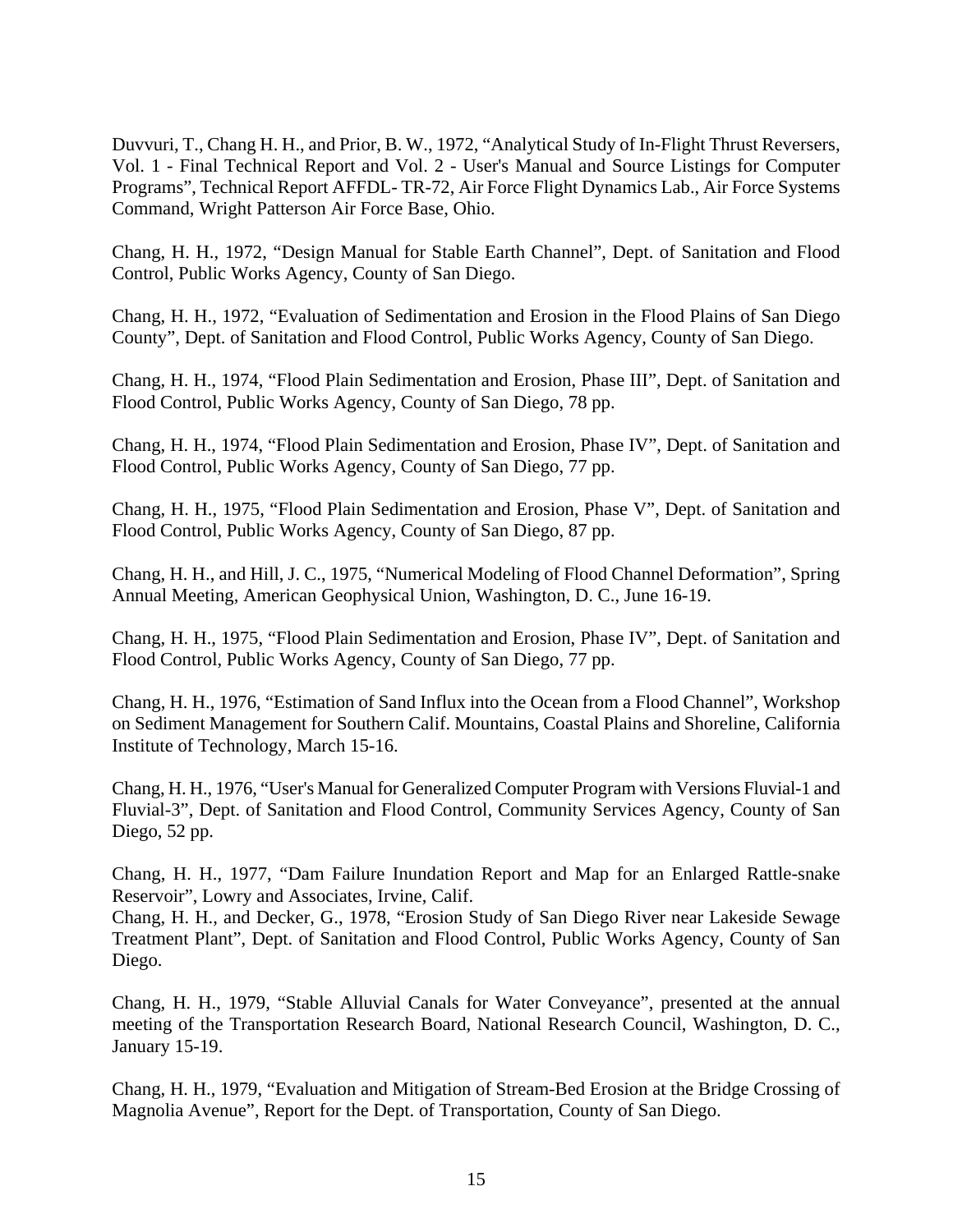Chang, H. H., and Hill, J. C., 1981, "A Case Study for Erodible Channel Using a Mathematical Model", report for Special Study of Computer-Based Flood and Sediment Routing Models for National Research Council, National Academy of Sciences.

Chang, H. H., 1981, "Hydraulic and Sediment Transport Effects on the Lakeside Trunk Sewer", report for the Office of County Counsel, County of San Diego.

Chang, H. H., 1981, "The City of Poway Floodwater Detention Basin Study", SDSU Civil Engineering Series No. 81143, 109 pp.

Chang, H. H., 1981, "Repair Abutments at Three Bridge Sites, MCB Camp Pendleton", Graves Engineering, Inc., San Diego, Calif., 41 pp.

Chang, H. H., and Hill, J. C., 1982, "Computer-Based Flood and Sediment Routing Model", report for Committee on Hydrodynamic Models, National Research Council, National Academy of Sciences, Washington, D. C., 85 pp.

Chang, H. H., 1982, "Overview of Design Methods for Alluvial Channels", in Lecture Notes for Applied Sedimentation and River Engineering, edited by Chang, H. H., SDSU Civil Engineering Series 82121.

Chang, H. H., and LaCava, J., 1982, "Santa Margarita River Levee Study", report for Western Division, Naval Facilities Engineering Command, San Bruno, Calif.

PRC Toups and Chang, H. H., 1982, "Carmel Valley Basin Analysis", report for Carmel Valley Home and Property Owners' Assoc., 32 pp.

Chang, H. H., Editor, 1983, "Applied Sedimentation and River Engineering", SDSU Civil Engineering Series 83215.

Chang, H. H., 1983, "River Hydraulics", San Diego State University Syllabus, No. 301, 120 pp.

Chang, H. H., and Clark, R. 1983, " Proposed Sesko Sand Extraction in San Luis Rey River", PRC Toups Corp., La Jolla, Calif.

Chang, H. H., 1983, "Mathematical Modeling of Alluvial Channels", report for the National Science Foundation (Grant No. CEE-8209029), SDSU Civil Engineering Series No. 83158, 55 pp. Chang, H. H., and Hill, J. C., 1983, "Modeling of Flood Plain Changes", Specialty Conference of the Irrigation and Drainage Division, ASCE, Jackson, Wyoming, July 20-22.

Chang, H. H., and Hu, D. P., 1983, "Computer Modeling of Width Formation for Alluvial Rivers", ASCE National Convention, Houston, Texas, October 17-21.

Chang, H. H., 1984, "Slope Protection for Mar Lado Subdivision and Bridge Pier Scour at Foussat Street, Oceanside, California", report for William Lee Company.

Chang, H. H., 1984, "Mathematical Modeling of Alluvial Channels", report for the National Science Foundation (Grant No. CEE-8209029), SDSU Civil Engineering Series No. 84155.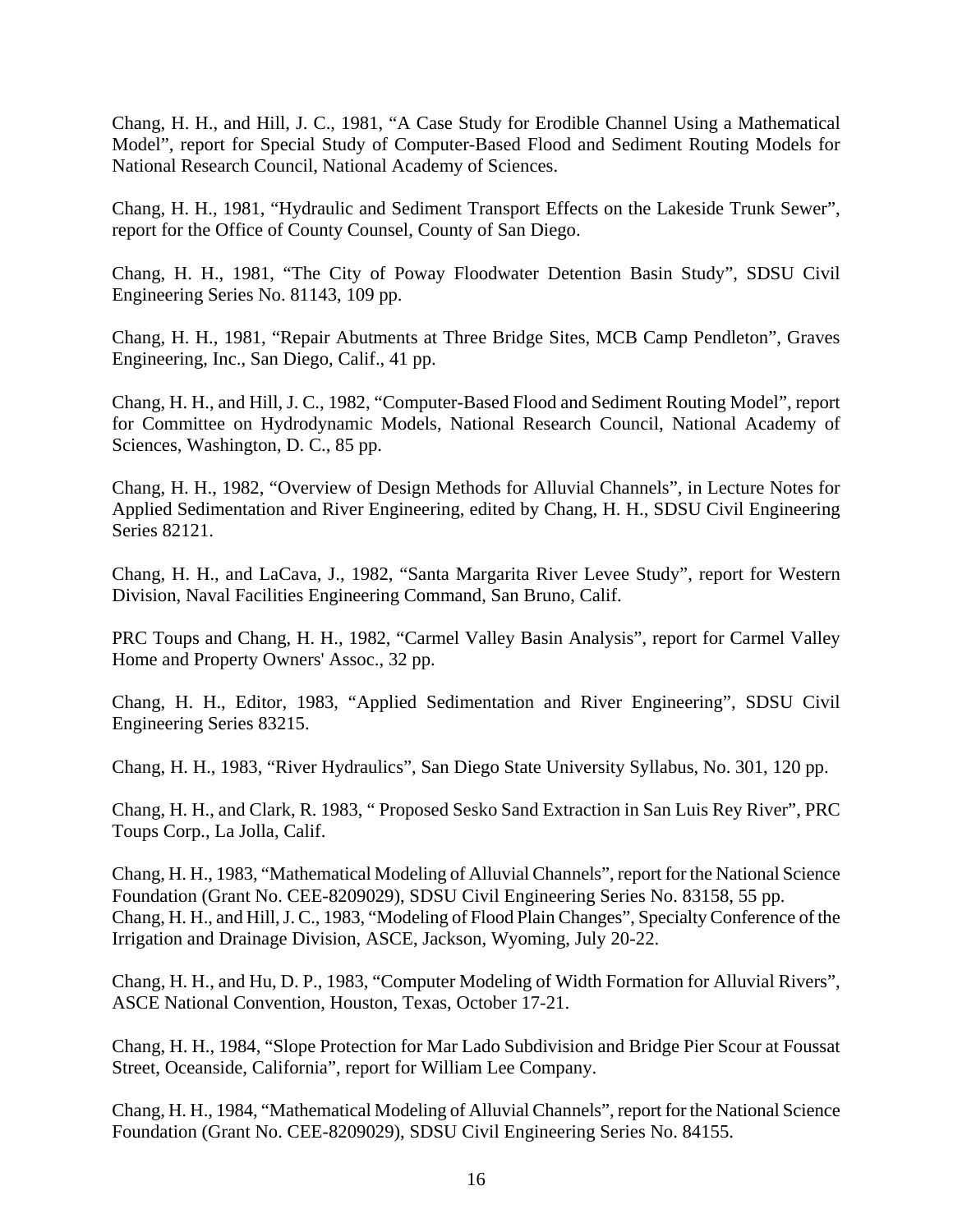Chang, H. H., 1984, "Sediment Study for Carmel Valley Village", report for Carlsberg Construction Co., Inc., 42 pp.

Chang, H. H., 1984, "Fluvial Study for Rillito River: from La Cholla to Craycroft", report for the Dept. of Transportation and Flood Control District, Pima County, Arizona, 162 pp.

Vasquez, F. M., and Chang, H. H., 1985, "Design Concept Report: Silvercroft Wash between Speedway Boulevard and Grant Road", VEA Ltd., Tucson, Arizona.

Phillips, B., and Chang, H. H., 1985, "Design Report for E7605M: Repairs to Santa Margarita River Dike", Marine Corps Air Facility, Camp Pendleton, California, A-E Contract No. N62474-85-C-8279, Robert Bein, William Frost & Associates, Newport Beach, Calif.

Chang, H. H., 1985, "Computer-Based Design of Bank Protection in Curved Channels", presented at the Hydraulic Conference for the Highway Community, Ft. Collins, Colorado, June 24-28.

Chang, H. H., 1985, "Drainage Design Report for the Channelization of the Santa Cruz River between Ina Road and Cortaro Road", Cella Barr Associates, Tucson, Arizona.

Chang, H. H., 1985, "Hydraulic and Sediment Studies for Sand Removal and Flood Channel Improvement Plan, Upper San Diego River Lakeside", report for Woodward Sand and Materials Company, 45 pp.

Chang, H. H., 1985, "Analysis of Hydrological Impacts from Proposed Development and Channel Improvements in Spring Valley", Stevens Planning Group, Inc.

Chang, H. H., 1985, "Engineering of River Sedimentation", SDSU Civil Engineering Series No. 85144, 212pp.

Chang, H. H., 1985, "Flushing of Entrance Channel for Coastal Lagoons: Mathematical Simulation", West Coast Regional Coastal Design Conference, Oakland, Calif., Nov. 6-8.

Chang, H. H., 1986, "Modeling of Movable Bed Streams", Western State High Risk Flood Areas Symposium, March 24-26, Las Vegas, Nevada.

Chang, H. H., 1986, "Dynamic Modeling of Alluvial Rivers", invited lecture at the U. S. Geological Survey, Menlo Park, Calif., 1986.

Chang, H. H., 1986, "Hydraulic Design of Flood control Channel for San Vicente Creek," report for Dept. of Public Works, County of San Diego, (County Contract No. 23278-E).

Chang, H. H., 1986, "Sediment Study for Buena Vista Creek," report for the City of Vista.

Chang, H. H., 1986, "Users Manual for Generalized Computer Program FLUVIAL-12.

Chang, H. H., 1986, "Computer-Aided Design for Santa Cruz River between Valencia and Speedway," report for Pima County, Arizona.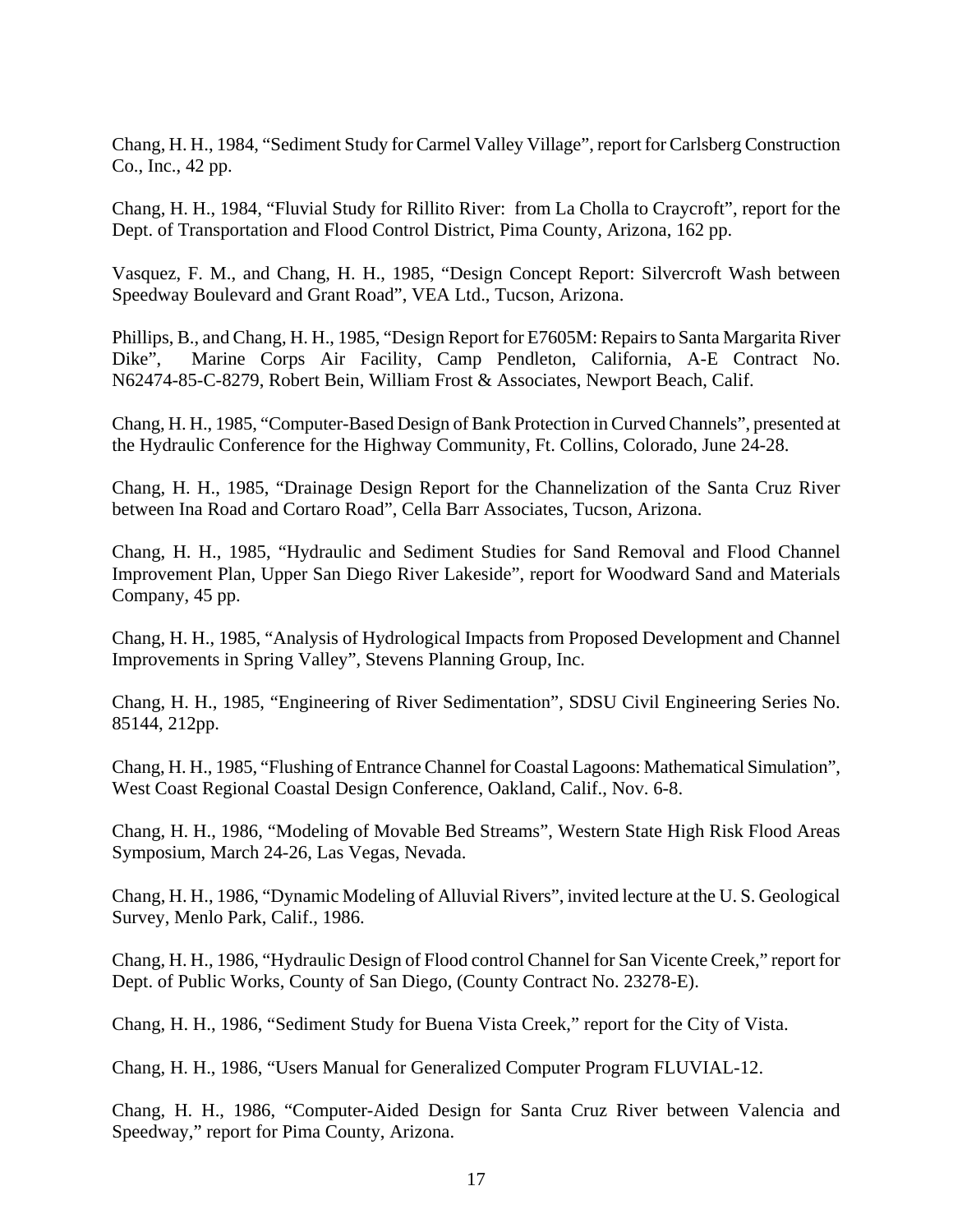Chang, H. H., 1986, "Hydraulic and Fluvial Studies for Channelization of Moosa Canyon Creek at Brookside Farms," report for Brookside Farms, Bonsall, Calif.

Stow, D. A., and Chang, H. H., 1987, "Numerical Simulation of Coastal Entrance Channel Processes in Southern California," presented at the Asso. of American Geographers Conference, Portland, Oregon, April 24.

Chang, H. H., and Osmolski, Z., 1987, "Hydraulic Design of Structural Flood Control for Santa Cruz River," presented at Floodplains '87, Conference of the State Flood Plain Managers, Seattle, Wash., June 9-12.

Chang, H. H., 1987, "Hydraulic and Fluvial Studies for Demetrie Wash", rept. for McGovern, MacVitte and Associates, Tucson, Arizona.

Cooper, A. and Chang, H. H., 1987, "Flood Plain Management Study for Moosa Canyon Creek, County of San Diego," prepared for the County of San Diego, 159 pp.

Chang, H. H. and Brown, W., 1987, "Identifying and Managing Debris-Flow Hazard and Erodible Channels in the Western U. S.", invited short course at the Arizona Floodplain Management Association meeting, Wickenburg, Arizona, September 17-18.

Chang, H. H., 1988, "Fluvial Sand Source for South Central California Coast", prepared for Beach Erosion Authority for Control Operations and Nourishment, via Noble Consultants, Irvine, Calif., 65 pp.

Chang, H. H., 1988, "Hydraulic and Fluvial Studies for Channelization of Canada del Oro Wash and Linear Park Development", prepared for McGovern, MacVittie, Lodge & Associates, Tucson, Arizona, 88 pp.

Chang, H. H., 1988, "Fluvial Study for Bank Protection of Sycamore Creek in Poway", prepared for Oceanview Development, Solana Beach, Calif., 62pp.

Chang, H. H., 1988, "Fluvial Study for Channelization of Temecula Creek at Rancho Village Assessment District", prepared for Rancho Pacific Engineering Corporation, Temecula, Calif., 123pp.

Chang, H. H., 1988, "Sediment Study for Flood Control Plan of Bullhead City, Arizona", prepared for Kaminski-Hubbard Engineering, Inc., Phoenix, 89pp.

Chang, H. H., 1988, "Test and Calibration of FLUVIAL Model Using Missouri River Data", prepared for Waterway Experiment Station, U. S. Army Corps of Engineers, Vicksburg, Mississippi.

Chang, H. H., 1988, "Fluvial Study for Channelization of Santa Gertrudis Creek", prepared for Rancho Pacific Engineering Corporation, Temecula, Calif., 113pp.

Chang, H. H., 1988, "Fluvial Study for Sand Recovery in Upper Sweetwater Reservoir", prepared for Sweetwater Authority, Chula Vista, CA, 78pp.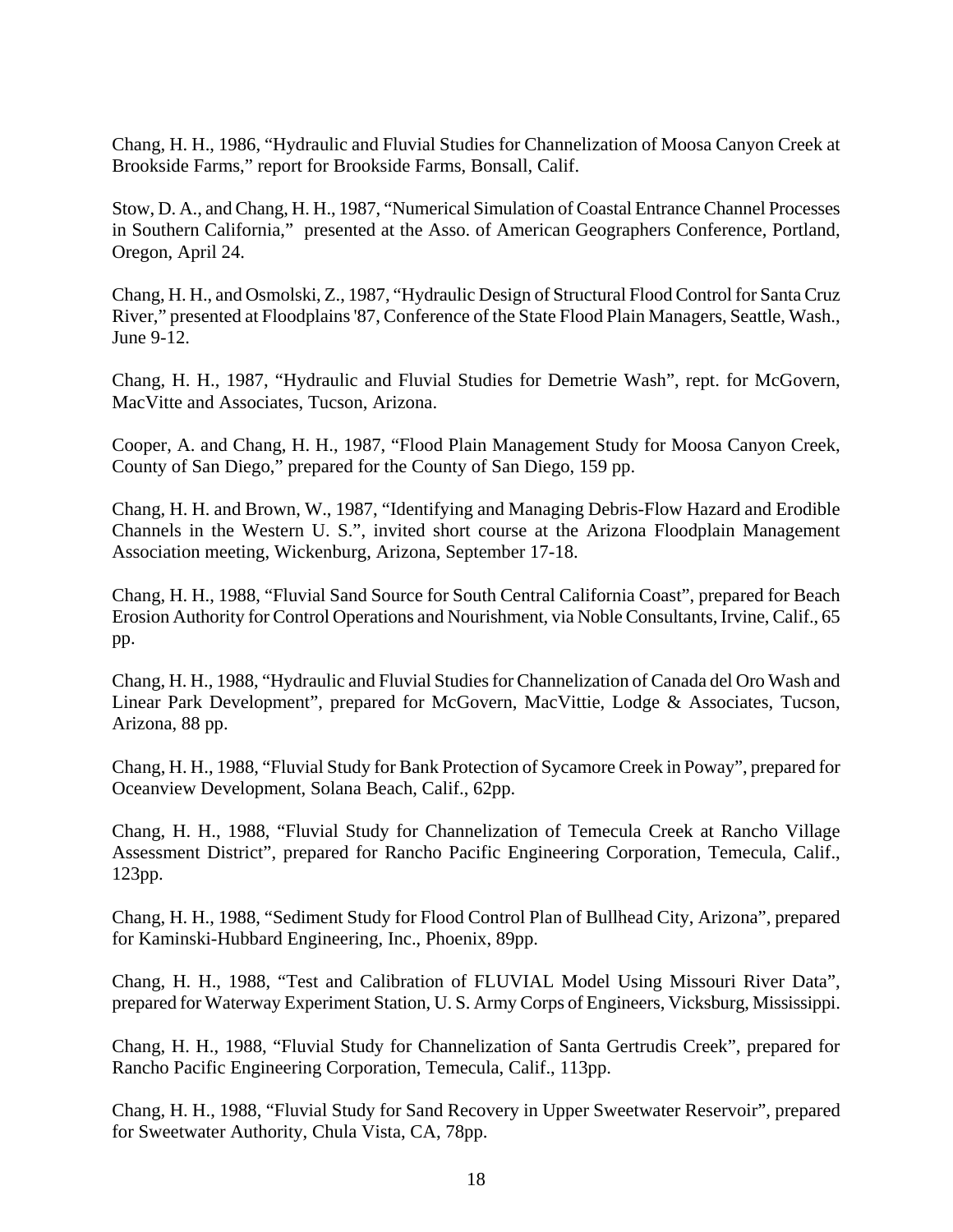Webb, C. K., Stow, D. A., and Chang, H. H., 1988, "Coastal Inlet Processes in Southern California", Annual Meeting of the Association of American Geographers, Phoenix, AZ.

Webb, C., Stow, D., and Chang, H. H., 1988, "Flushing of Tijuana Estuary - Modeling Study", presented at the 1988 Annual Meeting and Conference, California Shore and Beach Preservation Association, November 2-4, San Diego.

Chang, H. H., 1988, "Development of Bank Protection for Alisal Ranch Golf Course", prepared for the Alisal, Solvang, California.

Chang, H. H., 1989, "Drainage Study/Design for Coffee-Webb Industrial Park", prepared for Snipes-Dye Associates, Lemon CA., 33pp.

Chang, H. H., 1989, "Hydraulic Design of Drop Structures and Streambed Stabilizers for Temecula Creek", prepared for Ranpac Engineering Corp., Temecula, CA. 102pp.

Chang, H. H. and Stow, D., 1989, "Fluvial Sand Delivery by the Santa Clara River", presented at the Workshop on Coastal Sedimentation, May 22-23, Catalina Island, CA.

Stow, D. and Chang. H. H., 1989, "Inlet Dynamics - Southern California", presented at the Workshop on Coastal Sedimentation, May 22-23, Catalina Island, CA.

Chang, H. H., 1989, "Hydrology Study for Northeastern Carlsbad", prepared for Hofman Planning Group.

Chang, H. H., 1989, "Sediment Study for Calavera Lake Creek in Carlsbad, for Sediment Detention Basins at Rancho Carlsbad", prepared for Hofman Planning Group.

Chang, H. H., 1989, "Sedimentation", Chapter III, Carmel Valley Restoration and Enhancement Project, by Nolte and Associates for California Dept. of Transportation.

Chang, H. H., 1989, "Hydrological Design of Floodwater Detention Basin for La Costa Southwest", prepared for Fieldstone/La Costa Associates, Carlsbad.

Chang, H. H., 1990, "Drainage Study for Encinitas Creek", prepared for Fieldstone/La Costa Associates, Carlsbad.

Chang, H. H., 1990, "Hydrological Delineation for the Waters of the United States for Temecula Creek", prepared for Ranpac Engineering Corp., Temecula, CA.

Chang, H. H., 1990, "Hydrology Study for Coyote Wash, Imperial County, California, prepared for Jaykim Engineers, Diamond Bar, CA.

Chang, H. H. and Nolte & Associates, 1990, "Calibration Study of FLUVIAL-12 Model Using Data from San Luis Rey River", prepared for the San Diego County Water Authority, 45pp.

Chang, H. H. and Nolte & Associates, 1991, "Assessment of Sand and Gravel Mining Impacts on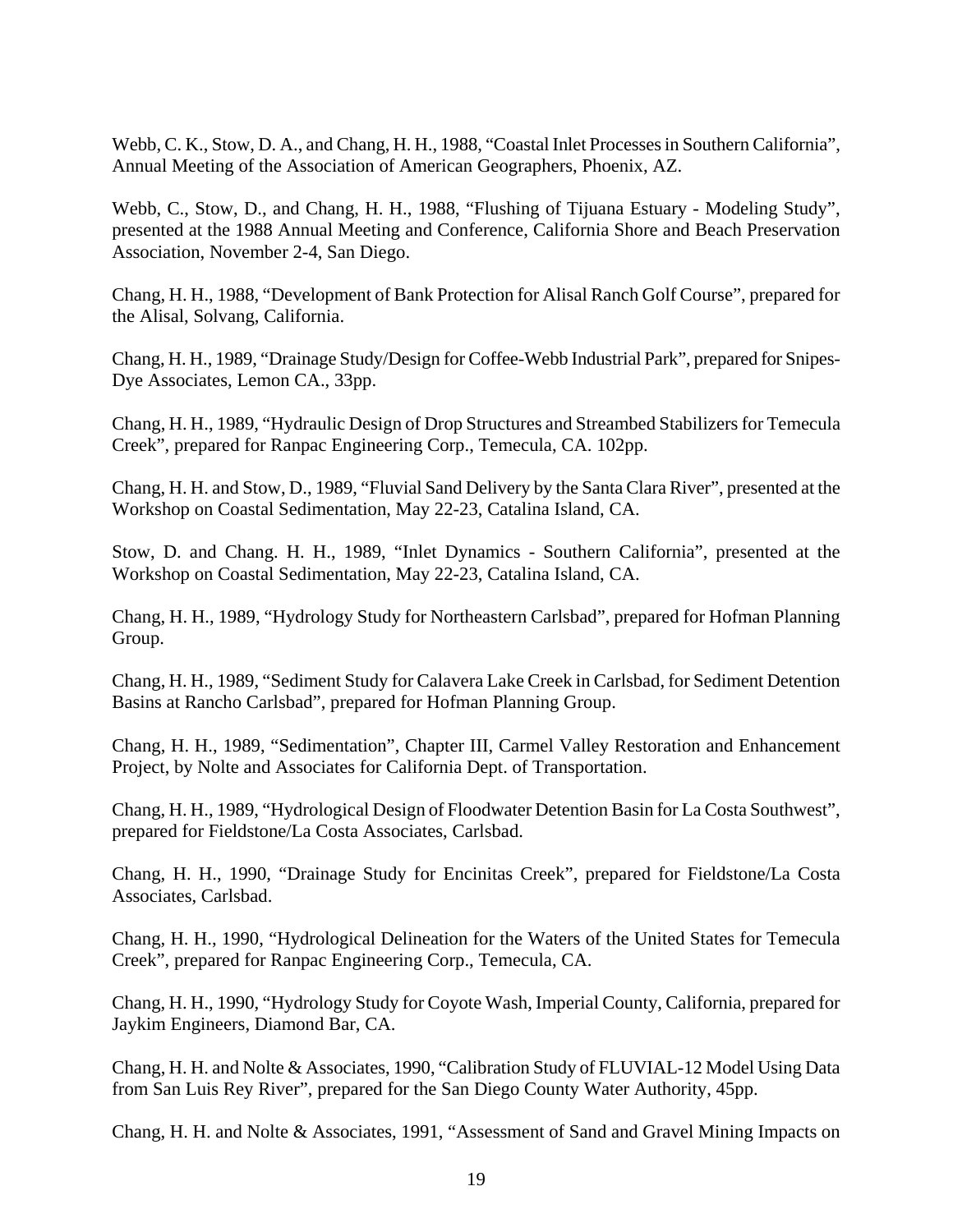San Luis Rey River near Aqueduct Crossings", prepared for the San Diego County Water Authority, 186pp.

Chang, H. H., 1991, "Evaluation of Water Quality Management using Instream Flow Regulation", project report for San Diego River Live Stream Discharge Study, prepared for Environmental and Energy Services Co. and City of San Diego.

Chang, H. H., 1991, "Mathematical Modeling of Bridge Scour", invited lecture at the Region 6 Bridge Inspection and Management Conference, Federal Highway Administration, May 29-31, Arlington, TX

Chang, H. H., 1991, "Evaluation of Impacts of Proposed Sand and Gravel Extraction in Brazos River on I-59 Bridge", prepared for the Texas State Dept. of Highways and Public Transportation, Austin, TX.

Chang, H. H., 1991, "Control of Lagoon Siltation Associated with Land-Side Sediment Sources", invited lecture at San Dieguito Lagoon Restoration Technical Workshop, December 12.

Chang, H. H., 1992, "River Channel Scour at Three Proposed Pipeline Crossings on the Otay River", prepared for CWP Geosciences, San Diego, CA.

Chang, H. H., 1992, "Impacts of Proposed Sand and Gravel Extraction in the San Luis Rey River at Pala by JB Sand", prepared for JB Unlimited Sand Project, Escondido, CA, 155pp.

Chang, H. H., 1993, "Drainage Study for Ramona", prepared of the County of San Diego, 225pp.

Chang, H. H., 1993, "Design Report for Permanent Protection of the San Luis Rey River Aqueduct Crossings, Fluvial Study for Probable Maximum Flood", prepared for Parsons Brinckerhoff and San Diego County Water Authority, 77 pp.

Chang, H. H., 1994, "Numerical Modeling for Sediment-Pass-Through Operations of Reservoirs on North Fork Feather River", prepared for Pacific Gas & Electric Company, San Francisco, 225pp.

Chang, H. H., 1994, "Validation of FLUVIAL-12 Model Using Data from the San Dieguito River", prepared for Southern California Edison Company, Rosemead, California, 123pp.

Chang. H. H., 1994, "Dam Breach and Inundation Map for Eastlake Greens Reservoir", prepared for Otay Water District, 92pp.

Chang. H. H., 1995, "Hydraulic and Sedimentation Impacts of Lagoon Restoration for San Dieguito River", prepared for Southern California Edison Company, Rosemead, California, 224pp.

Chang, H. H., 1996, "Drainage Study for Rainbow", prepared for the County of San Diego, 225pp.

Chang, H. H., 1996, "Sediment Modeling for Clark Fork River and Silver Bow Creek in Montana", prepared for the Atlantic Richfield Company in connection with the case U.S. versus ARCO, et al., No. CV-89-039-BU-PGH, 232 pp.

Chang, H. H., 1997, "Hydraulic and Fluvial Study for Wetland Restoration in the San Dieguito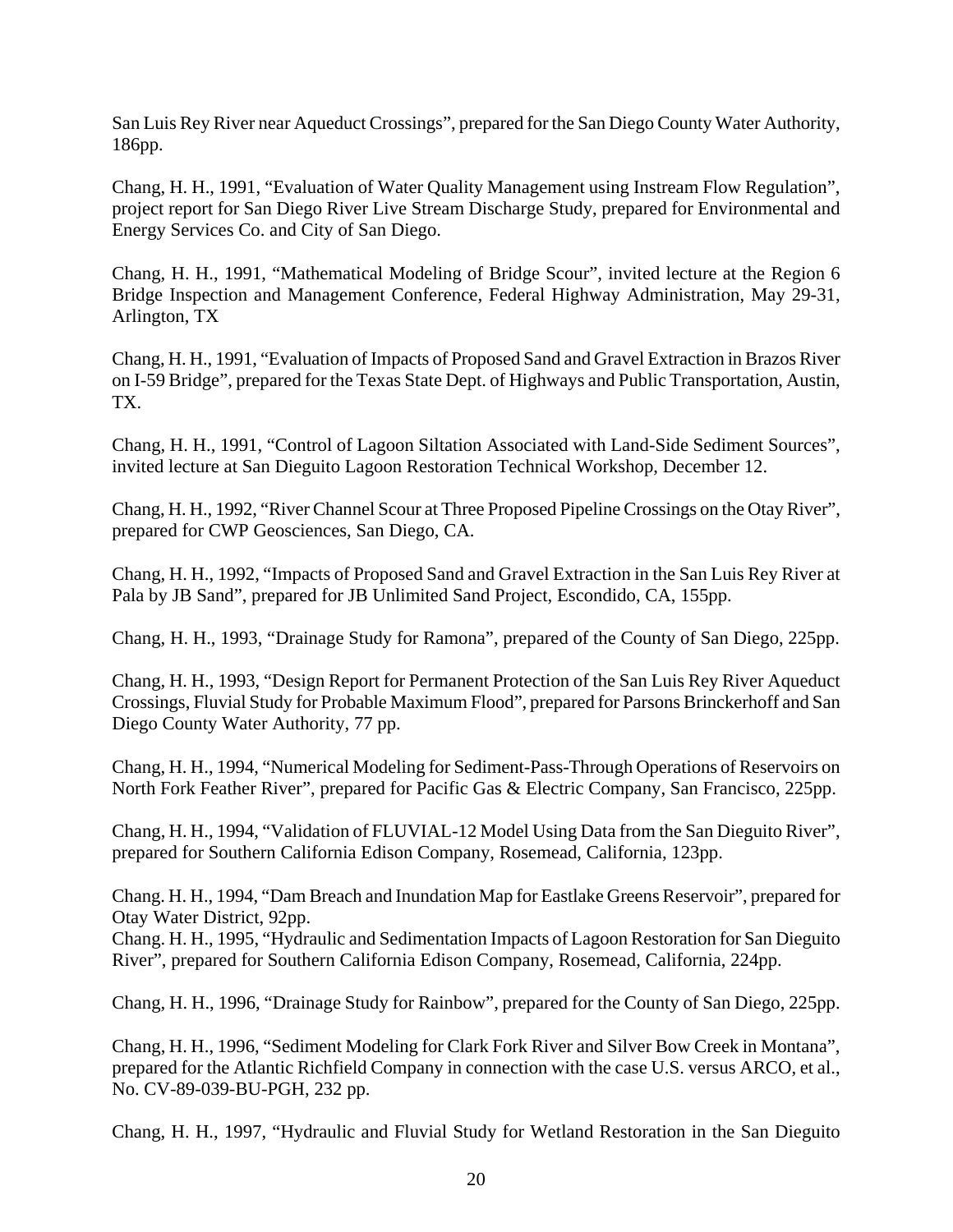River", prepared for the Southern California Edison Company, 155pp.

Chang, H. H., 1999, "Santa Ana River/Mentone Fan Hydrological Study", prepared for Department of Fish and Game, Conservation Planning Division, Long Beach, California, 123pp.

URS Greiner Woodward Clyde Consultants and Chang, H.H., 1999, "Laboratory Manual Soil Erosion Laboratory & Outdoor Test Plots, A January 29, 255pp.

Chang., H. H., 1999, "San Diego County Alluvial Studies", in Section 4.5, Riverine Erosion Hazard Areas - Mapping Feasibility Study published by the Hazard Study Branch, Federal Emergency Management Agency, Washington, D. C..

URS Greiner Woodward Clyde Consultants and Chang, H.H., 1999, "Soil Stabilization for Temporary Slopes, A prepared for Caltrans, Sacramento, CA, November.

Chang, H.H., 2000, "Fluvial Study for Serrano Creek (Facility No. F19)," prepared for Public Facilities and Resources Department, County of Orange, CA

Chang, H.H, 2000, "Sediment Yield Study for Muddy Canyon and Los Trancos Canyon", prepared for the Irvine Community Development Company, Newport Beach, CA.

Chang, H. H., 2001, "Fluvial Study to Determine Failure of Bridge No. 504.1 of Burlington Northern and Santa Fe Railroads in Kingman, Arizona", prepared for Jardine, Baker, Hickman & Houston, 3300 North Central Street, Suite 600, Phoenix, AZ 85012.

Chang, H. H., 2002, "Calleguas Creek Watershed Sediment Study", prepared for Ventura County Flood Control District, Ventura, CA.

Chang, H. H., 2003, "Fluvial Modeling Study for Ventura River Responses to Matilija Dam Removal and Related Issues", prepared for Ventura County Flood Control District, Ventura, CA.

Chang, H. H., 2004, "Fluvial Modeling Study of Feather River Responses to Oroville Dam and Related Issues", prepared for California Department of Water Resources, Northern District.

Chang, H.H., 2007, "Hydraulic and Scour Studies for Willow Street Bridge Project", prepared for Simon Wong Engineering.

Chang, H.H., 2008, "Fluvial Study of Serrano Creek Channel Stabilization, Trabuco Road to Rancho Parkway (Facility No. F19)", prepared for Public Works/Flood Control Division, County of Orange.

Chang, H.H., 2008, "Hydraulic Requirements for SARI Pipeline Protection along Channel Bank and at River Crossing of the Santa Ana River below Prado Dam", prepared for County of Orange Resources and Development Management Department.

# X. TECHNICAL TRAINING COURSES TAUGHT

Lecturer of the short course "Background and Applications of the HEC-2 Program for Water-Surface Profiles", offered to engineers of the County of San Diego and the City of San Diego, January 21-26,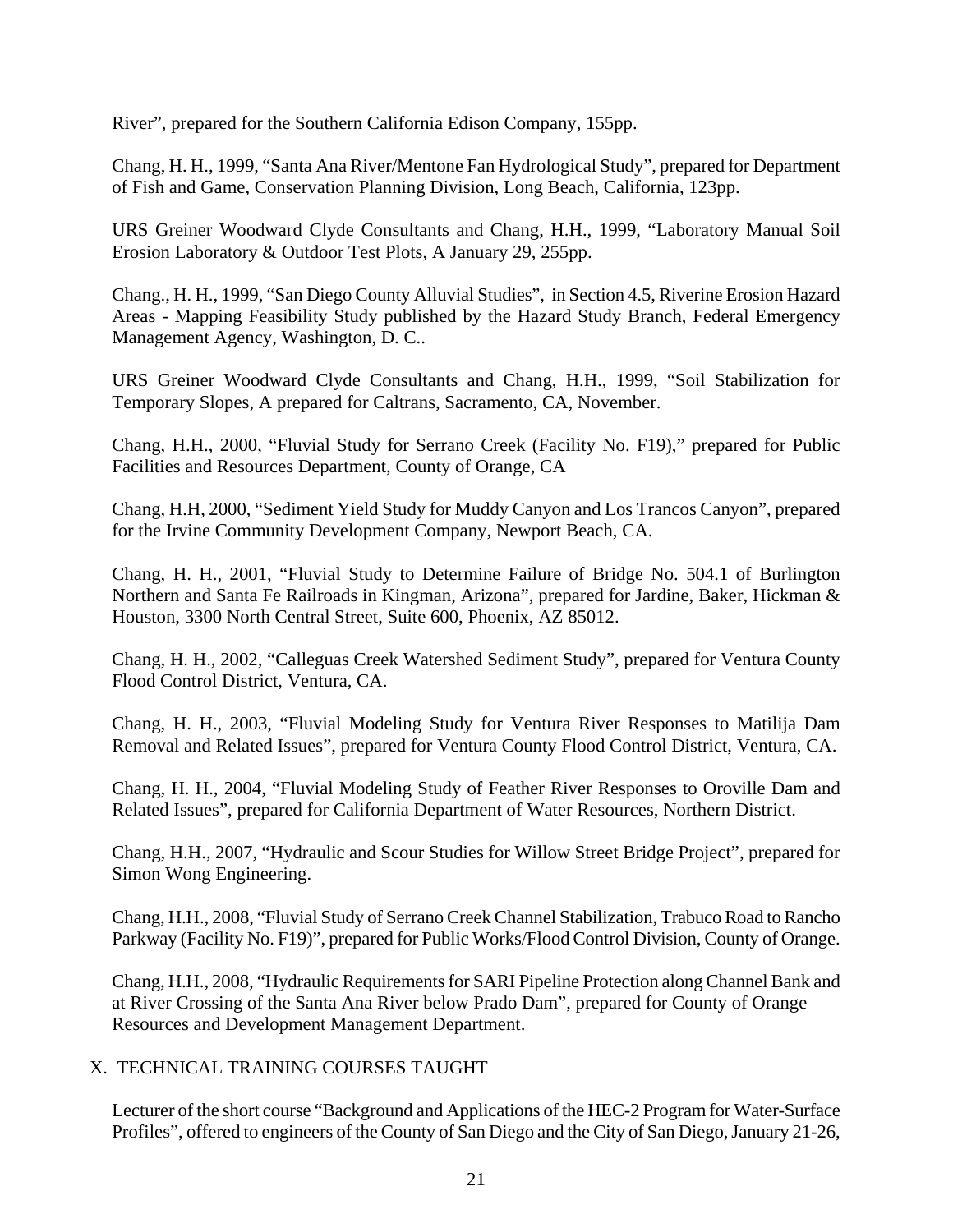1973.

Coordinator and principal lecturer of the short course, "Applied Sedimentation and River Engineering," attendance: 61, Shelter Island, San Diego, January 14-17, 1982.

Coordinator and principal lecturer of the short course, "Applied Sedimentation and River Engineering," attendance: 56, Shelter Island, San Diego, January 18-21, 1984.

Lecturer of the course "River Processes and Engineering", offered to engineers and researchers at the Central Water and Power Research Station, Poona, India, Dec. 27, 1985 to January 18, 1986. The course was financially supported by UNDP for which the instructor was a consultant.

Guest lecturer of the two-day short course "Hydrology of Flood Control", July 1986 and July 1987

Lecturer of the short course "Identifying and Managing Debris-Flow Hazard and Erodible Channels in the Western U. S.", for the Arizona Floodplain Management Association meeting, Wickenburg, Arizona, September 17-18, 1987.

Lecturer of the two-day short course "River Engineering", offered to the engineers of the City of Tucson, March 3-4, 1988.

Guest lecturer on "Alluvial Fan and River Channels", at the workshop on Analysis and Evaluation of Mud Flow and Alluvial Fan Flooding, West Consultants, 1988.

Lecturer of the three-day short course "River Processes and Sedimentation", offered to the faculty and graduate students of the Civil Engineering Department, Clarkson University, Potsdam, New York, May 30-June 2, 1988.

Lecturer of the three-day short course "Sedimentation Engineering", invited by and offered at Queensland University of Technology, Attendance: 28, Brisbane, Australia, July 12-14, 1989.

Lecturer of the three-day workshop "River Sedimentation Modeling Using the GFLUVIAL Program", sponsored by the U. S. Geological Survey, attended by 20 professionals from the U.S. Geological Survey and Federal Highway Administration, Denver, Colorado, April 10-12, 1990.

Lecturer of the short course "Background and Applications of the HEC-2 Program", offered by invitation at Ranpac Engineering Corporation, Temecula, CA. June, 1990.

Guest lecturer of the three-day short course "Water-Surface Profile Computation Using HEC-2", sponsored by Continuing Education Service, ASCE, New York, course offered at San Diego, July 26-28, 1990.

Lecturer and Rapporteur at the four-day seminar on Mathematical Modeling of Alluvial Rivers, UNDP/UNESCO Regional Training Program on Erosion and Sedimentation for Asia, Kathmandu, Nepal, April 14-17, 1992.

Lecturer at the Hydrology Training Program sponsored by the City of Carlsbad, Calif., on floodplain management, erosion control and desilting basins, May 5, 1992.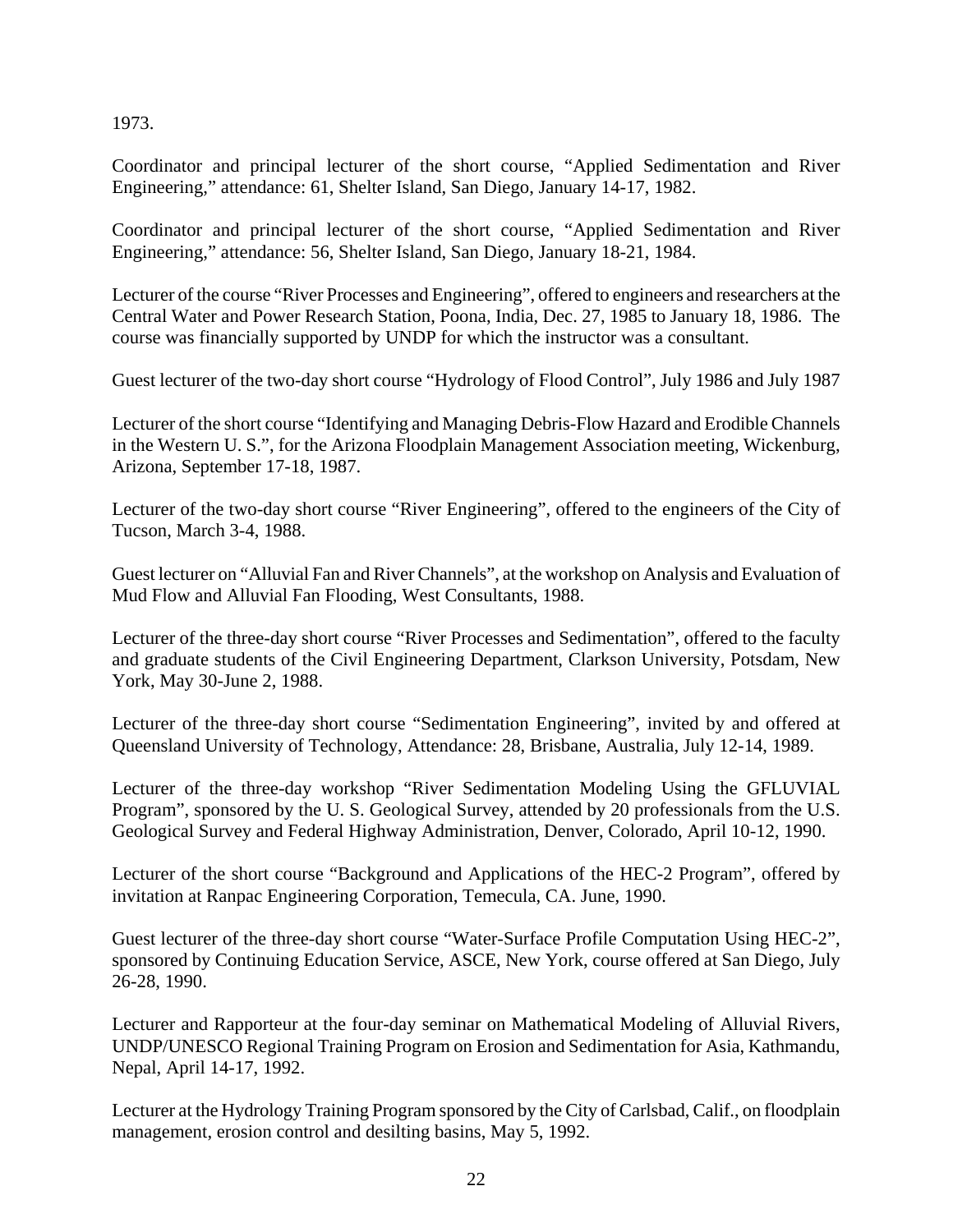Lecturer at the workshop on Hydraulic Engineering, sponsored by the Chinese National Science Foundation and National Cheng Kung University, Tainan, Taiwan, July 6-10, 1992

Lecturer at the training course on river engineering at Yangtze Scientific Institute, Wuhan, China, May 1998.

Lecturer at the three-day workshop "Applications in Stormwater Management", sponsored by the American Society of Civil Engineers, San Diego, CA, November 10-12, 1999.

Invited Senior Visiting Scholar by the Chinese National Academy of Sciences to present a series of lectures on river modeling at the Nanjing Hydraulic Research Institute, December 16 to 23, 2000.

Invited Senior Visiting Scholar by the Institute of Mountain Hazard and Environment, Chinese National Academy of Sciences to present a series of lectures on river modeling in Kunming, China, June 4-10, 2001.

Invited lecturer for a two-day short course on river engineering at Ventura County Flood Control District, CA, February 20-21, 2002.

Invited lecturer for a week long short course on river hydraulics and river engineering at Administrative Bureau of River Valley, Kuerle, South Xinjiang, China, May 25 to June 3, 2005.

Invited lecturer for a week long short course on river hydraulics and river engineering at Lanzhou China, August 16-23, 2005.

### XI. INVITED LECTURES

Invited speaker at the Mission Valley Planning Commission, the San Diego City Planning Commission, and the San Diego City Council on the topic "First San Diego River Improvement Project", 1980.

Invited speaker on the FLUVIAL model: at the University of Alaska, 1984; the Pima County, Arizona, 1986; U.S. Geological Survey at Menlo Park, CA, 1986; U.S. Army Corps of Engineers at Cincinnati, 1987; the Second Seminar on Stream Sedimentation Models, Sedimentation Committee, Federal Interagency Advisory Committee on Water Data, Denver, CO, October 19-20, 1988.

Invited speaker at the International Symposium on River Sedimentation, 1980, 1984, and 1986.

Invited speaker on the topic "Erodible Channel Modeling," at the Seminar on Stream Channel Erosion Protection, sponsored by the Federal Emergency Management Agency, Colorado Springs, August 27-28, 1987.

Invited speaker on the topic "Modeling General Scour at Bridge Crossings", at the Second Bridge Engineering Conference, Transportation Research Board, Minneapolis, Minnesota, September 24-26, 1984.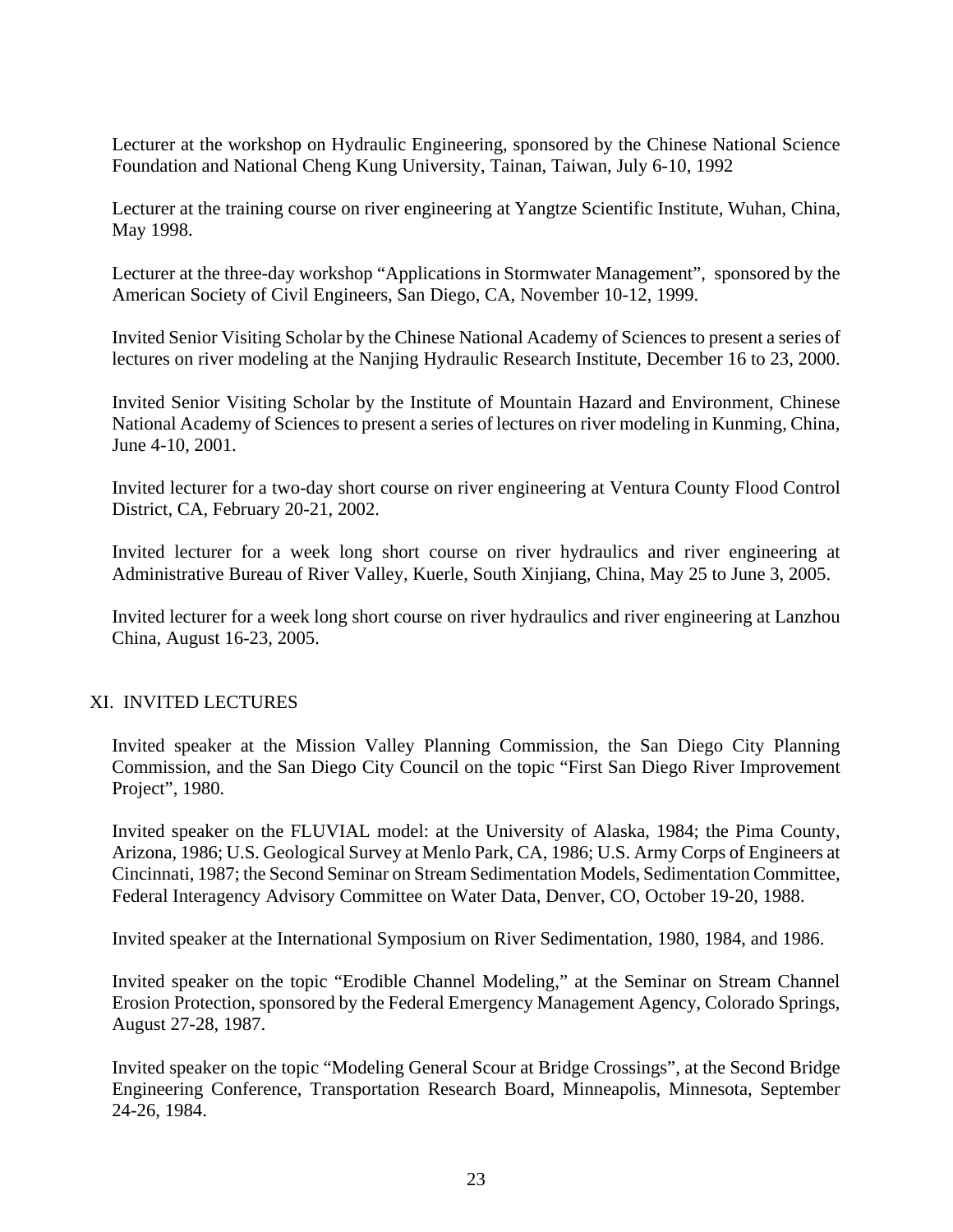Invited speaker on the topic "River Morphology and Responses to Alterations", at the Seminar on Stream Channel Erosion Protection by the Federal Emergency Management Agency, Colorado Springs, August 27-28, 1987.

Invited speaker at the Geological Science Seminar, SDSU, Dec. 2, 1987.

Invited speaker on the topics of "Analytical River Morphology" and "Computer-Aided River and Sedimentation Engineering", at Yangtze River Research Institute, Wuhan; IWHR and Qinghua University, Beijing; Hohai University and Nanjing Hydraulic Research Institute, Nanjing, October 17-October 28, 1987.

Invited speaker on "River Engineering", Nolte and Associates, San Jose, California, November 16, 1987.

Invited dinner meeting speaker on the topic "Bridge Scour", the Hydraulic Engineer's Meeting, California Dept. of Transportation, Los Angeles, September 29-30, 1988.

Invited speaker on the topic "Sediment Transport Modeling", at the U. S. and China Bilateral Symposium on Flood Forecasting", sponsored by National Weather Service, NOAA, March 28-31, 1989, Portland, Oregon.

Invited speaker at the Bilateral Workshop on Understanding Sedimentation Processes and Model Evaluation, National Research Council, Washington, D. C., December 16-18, 1991.

Invited speaker on the topic "Design of Intakes for Sediment Exclusion", Royal Institute of Technology, Stockholm, Sweden, May 14, 1993.

Invited speaker at the Bilateral Workshop on Understanding Sedimentation Processes and Model Evaluation, National Research Council, Washington, D. C., July 23-24, 1993.

Invited panel expert on Flood Control and Sedimentation Issues on Three Gorges Dam Project in China, Sponsored by Chinese Institute of Engineers/USA, Chinese American Environmental Protection Association, International River Networks, San Francisco, July 28, 1993.

Invited panel expert at the Forum on China's Three-Gorges Project, Sponsored by Chinese Institute of Engineers/USA, San Francisco Bay Area Chapter, San Francisco, October 30, 1993.

Invited speaker on Flood Control and River Sedimentation at the Technical Workshop on San Dieguito Lagoon Restoration, Santa Barbara, CA, January 28, 1994.

Invited speaker on Reservoir Sedimentation at the International Coordinating Committee on Reservoir Sedimentation, May 20, 1994, St. Petersburg, Russia.

Invited keynote speaker at the International Symposium on River Waterfront Development on Computer-Aided Design for River Channel Stabilization, Nile Research Institute, Egypt, Sept. 16, 1994.

Invited speaker at the Aerospace and Mechanical Engineering Colloquium, San Diego State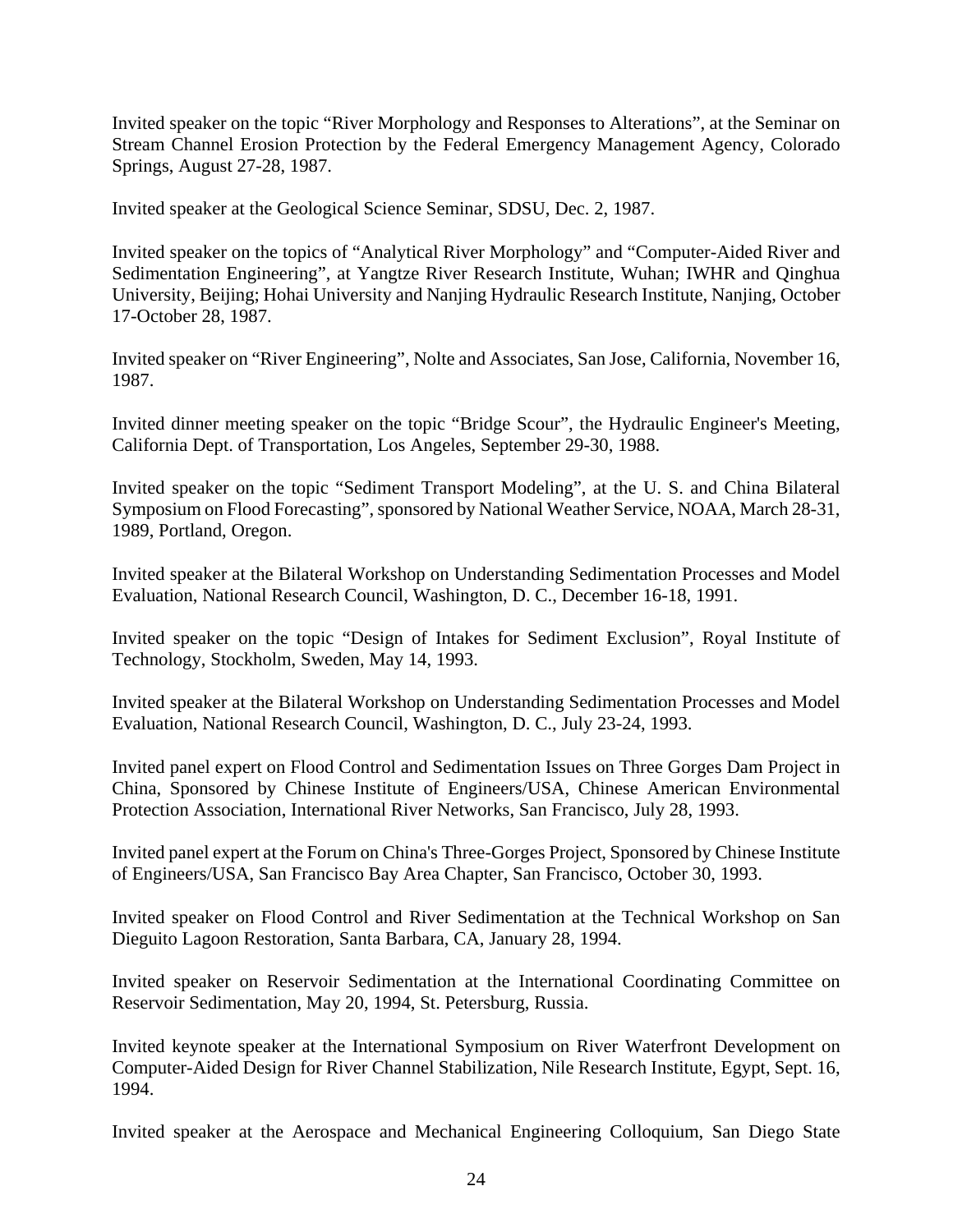University, on Numerical Modeling of River Channel Dynamics, October 20, 1994.

Invited speaker at the California Coastal Commission in San Francisco, on Flushing and Recharge of Inlet channel for the San Dieguito River, March 17, 1995.

Invited speaker at the HEC-6/FLUVIAL-12 Workshop sponsored by the Floodplain Mangers Association Conference, on FLUVIAL-12 Modeling, March 30, 1995, Anaheim, California.

Invited speaker at the International Reservoir Sedimentation Workshop, on Modeling for Sediment-Pass-Through Operations of Reservoirs, San Francisco, August 2, 1995.

Invited speaker at the Floodplain Management Association Conference, on San Dieguito Lagoon Restoration, Anaheim, CA, March 28, 1996.

Invited speaker at the Joint Power Authority workshop for San Dieguito Lagoon, on River Channel Responses to Lagoon Restoration, San Diego, CA, January 16, 1997.

Invited speaker at the Science Advisory Board, County of San Diego, on Application of Computer Models in San Diego County, August 11, 1997.

Invited speaker at the Board of Supervisors, County of San Diego, on Evaluation of Flood Impacts for El Nino Year, October 4, 1997.

Invited speaker at luncheon honoring ARCS scholars and donors, on San Dieguito Lagoon Restoration, San Diego State University, November 11, 1997.

Invited speaker at Wuhan University on river modeling, Wuhan, China, May 1998.

Invited speaker at the ASCE Student Chapter meeting, on Sediment Issues in Lagoon Restoration, San Diego State University, February 9, 1999.

Invited speaker at the U. S. Fish and Wildlife Services, on Applications of Fluvial Geomorphology to Environmental Assessments, Carlsbad, California, February 11, 1999.

Invited speaker at the bi-monthly meeting of the U.S.-China Peoples= Friendship Association on Three Gorges Dam Project, San Diego, California, September 11, 1999.

Invited speaker at the SDSU student chapter of ASCE on Three Gorges Dam Project, San Diego, California, October 18, 1999.

Invited speaker on Special Studies and Issues Relating to Sediment Transport and Channel Scour in the Western U. S., at the seminar on Applications in Stormwater Management, sponsored by ASCE, San Diego, California, November 11, 1999.

Invited speaker on Stabilization of Serrano Creek, to the engineers of the Public Facilities and Resources Department, County of Orange, February 15, 2000.

Invited speaker on Floodplain Mapping Relating to Riverine Erosion, at the Annual Conference for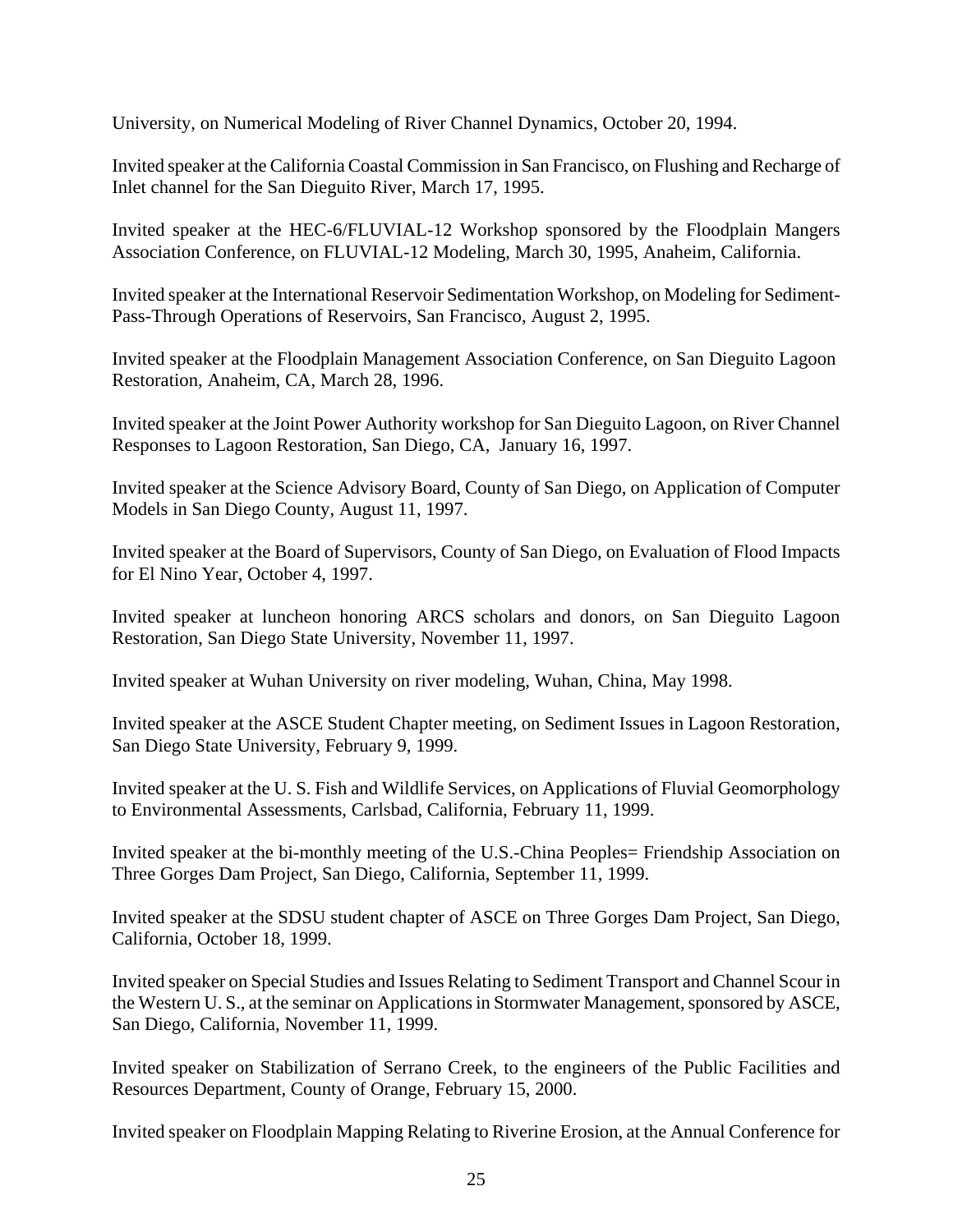the Association for State Floodplain Managers, San Diego, CA, February 29, 2000.

Invited speaker on Three Gorges Dam in China, at the Young Member Forum of ASCE, San Diego, March 21, 2000.

Invited speaker on Riverine Erosion and Lateral Migration, at the Southwest River Management Restoration Conference for the Arizona Floodplain Management Association, Phoenix, AZ, April 4, 2000.

Invited speaker on Environmental Impacts of Three Gorges Dam, at the College of Engineering seminar, University of California at San Diego, April 21, 2000. Invited speaker on River Modeling, at the Tibetan Hydrologic Insinuate, Lahsa, Tibet, China, May 26, 2000.

Invited speaker on Mountain Stream Dynamics, at the Institute of Mountain Hazards and Environment, Chinese Academy of Sciences and Ministry of Water Resources, Chengdu, China, June 2, 2000.

Invited speaker on Legal Aspects of River and Sedimentation Engineering, Sichuan University, Chengdu, China, June 5, 2000.

Keynote speaker on Floodplain Mapping for an Erodible Channel, at the plenary session of the Association of State Floodplain Managers, September 14, 2000, Sacramento, CA.

Invited speaker on Serrano Creek Modeling at the workshop on Stream Bank Stabilization for the Millennium, sponsored by Serrano Creek Conservancy, Lake Forest, CA, October 3, 2000.

Invited speaker on San Dieguito Lagoon Restoration at the ASCE Student chapter seminar SDSU, April 10, 2001.

Invited speaker on Three Gorges Dam at the San Diego Chinese Scientists and Engineers Association seminar, April 28, 2001.

Invited key note speaker on Three Gorges Dam at the ASCE Arizona Chapter seminar, Phoenix, Arizona, September 28, 2001.

Invited speaker on Sediment Modeling of River Channels at the College of Engineering Seminar, San Diego State University, October 1, 2001.

Invited speaker on Modeling of Fluvial Morphological Processes at the seminar on Applications in Stormwater Management, sponsored by ASCE, San Diego, California, January 10, 2002.

Invited speaker on Modeling River Channel Changes at the Civil Engineering Seminar, Pennsylvania State University, University Park, PA, February 27, 2002.

Invited speaker on Map Modernization at the Semi-Annual Conference for the Association of State Floodplain Managers, San Diego, CA, April 9, 2002.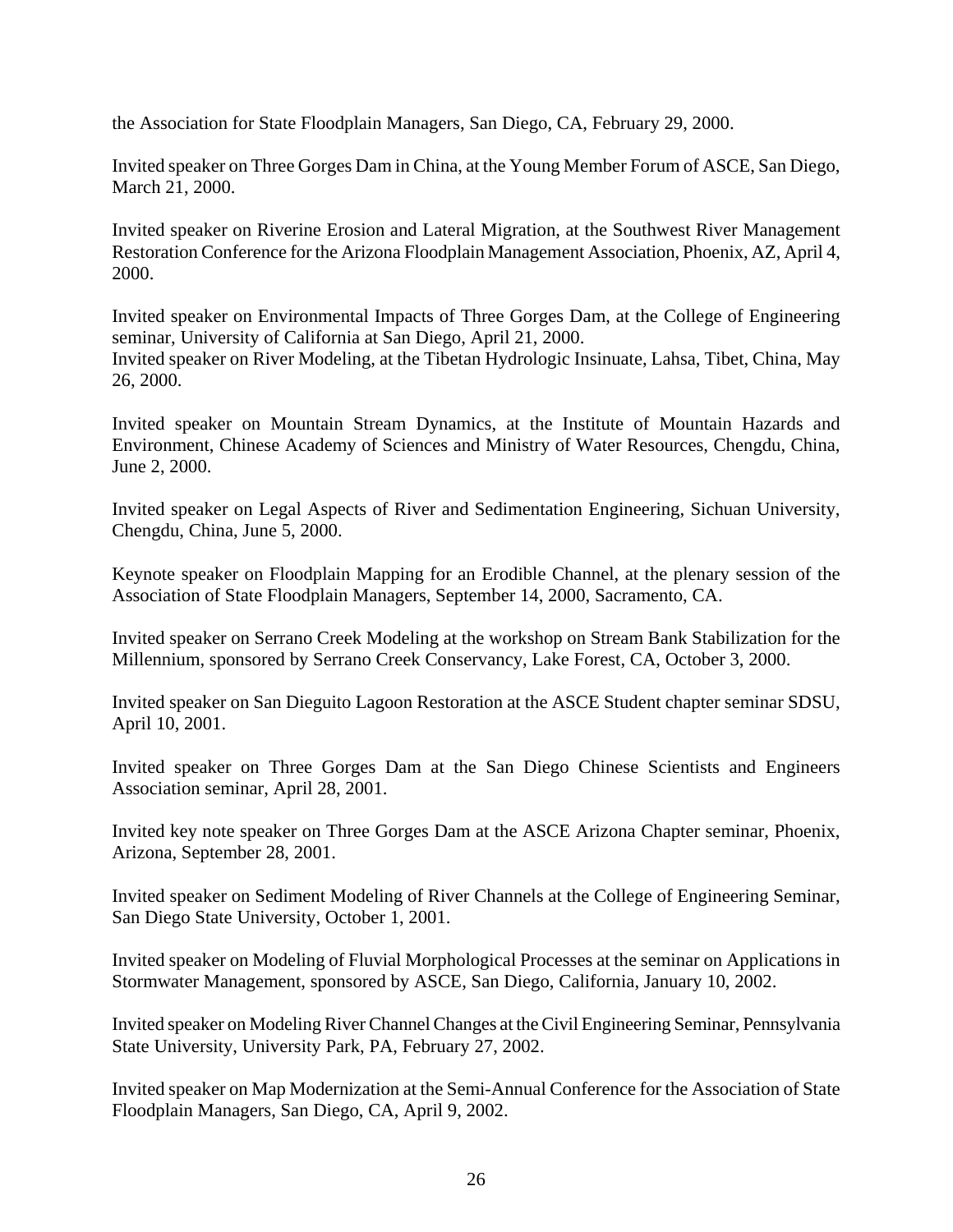Invited speaker on Three Gorges Dam at the seminar of the Metropolitan Wastewater Department, City of San Diego, January 22, 2004.

Invited Speaker on River Modeling at Water Resources Research Institute and Tsinghua University in Beijing on March 24, 2004, and at Yangtze River Scientific Institute in Wuhan, China on March 28, 2004.

Invited Keynote Speaker on "River Morphology and River Channel Changes", at the Conference on River and Coastal Investigation and Planning, Taichung, Taiwan, September 8, 2005.

Invited speaker on "River Morphology and River Channel Changes" at the National Taiwan University in Taipei Taiwan on September 7, 2005 and at Cheng Kung University in Tainan Taiwan on September 9, 2005.

Invited speaker on "River Morphology and River Channel Changes", at the International Symposium on River Regulation and Development, Tianjin University, October 13, 2008.

# XII. GRANTS AND CONTRACTS

Principal Investigator, "Rohr-SDSU Water Table Research Project," awarded by Rohr Corporation, Chula Vista, California, amount \$22,000, Sept. 1968 - Sept. 1969.

Co-Investigator, "Study Program for Derivation of Techniques to Predict Performance of In-Flight Thrust Reversers", awarded by the Aeronautical System Division, U. S. Air Force, \$150,000, November 1970 to September 1971.

Principal Investigator, "Development of Hydrological Methods for Watershed and Flood Plain Analyses", awarded by Public Works Agency, County of San Diego, amount \$41,180, 1972-1975.

Principal Investigator, "The City of Poway Floodwater Detention Basin Study," awarded by the City of Poway, California, amount \$23,000, March 1 to August 31, 1981.

Coordinator of short course, "Applied Sedimentation and River Engineering," total income \$25,000, January 1982.

Principal Investigator, "Computer-Based Flood and Sediment Routing Models," awarded by the National Academy of Science, amount \$10,000, August 1981 - January 1982.

Co-Principal Investigator, "Acquisition of Research Equipment to Improve Capabilities of Civil Engineering Faculty to Carry Out Research in Computational Methods and Computer Needs," awarded by the National Science Foundation, amount \$17,490, May 1982.

Principal Investigator, "A Mathematical Model for Erodible Channels with Width Variation," awarded by the National Science Foundation (Grant No. CEE-8209029), amount \$95,711, November 15, 1982 - November 14, 1985.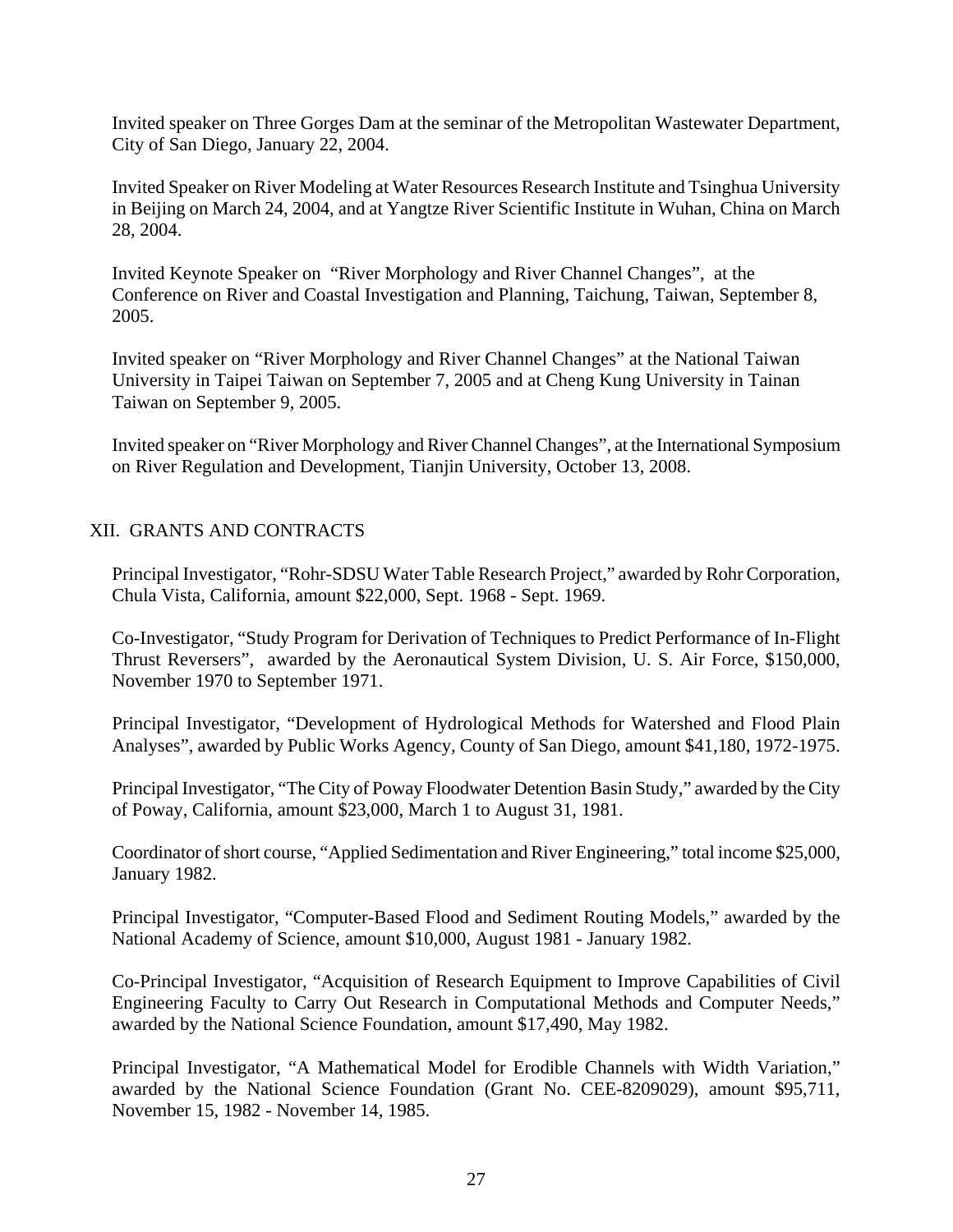Coordinator of short course, "Applied Sedimentation and River Engineering," total income \$20,000, January 1984.

Principal Investigator, "Computer-Aided Stream-Gaging of Fluvial Sediment," awarded by the U. S. Geological Survey, \$3,000, June, 1986.

Principal Investigator, "Maintenance of Entrance Channels for Coastal Lagoons and River Mouths," awarded by the National Sea Grant College Program, estimated total amount \$150,000, October 1, 1986 to September 30, 1989.

Principal Investigator, "Sea Grant Traineeship", awarded by the National Sea Grant College Program, \$30,000, October 1, 1986 to September 30, 1989.

Principal Investigator, "Computer-Based Design for Bank Protection", awarded by the Waterway Experiment Station, U. S. Army Corps of Engineers, Vicksburg, MS, \$ 38,760, 1987.

Principal Investigator, "An Investigation of the Causes of Accelerated Channel Erosion and Development of Countermeasures for Bridge Stabilization on Stony Creek", awarded by California Dept. of Transportation, April 1, 1990 to March 31, 1992, \$ 300,000.

Principal Investigator, "Computerized Gravel Transport Model of Cottonwood Creek", awarded by the California Department of Water Resources, June, 1991, \$ 5,500.

Principal Investigator, "Numerical Modeling Study of Rock Creek, Cresta, and Poe Reservoir System on the Feather River", awarded by the Pacific Gas and Electric Company, San Francisco, CA, 1993-94, \$ 143,000.

Principal Investigator, "Environmental Impact Assessment for Gravel and Sand Mining on Sisquoc and Santa Maria Rivers", awarded by the County of Santa Barbara, CA, 1993-95, \$ 98,000. Principal Investigator, "Environmental Impact Assessment for San Dieguito Wetlands Restoration", awarded by the Southern California Edison Company, Los Angeles, CA, 1993-96, \$ 358,000.

Principal Investigator, "Computer Visualization of Hydrodynamic Models", awarded by the U.S. Navy, 1994-97, \$ 300,000.

Principal Investigator, "Environmental Study for Tailings Delivery along Silver Bow Creek and the Clark Fork River in Montana", awarded by the Atlantic Richfield Company, Los Angeles, CA, 1995-96, \$ 185,000.

Principal Investigator, "Caltrans Erosion Control Pilot Study", awarded by the California Department of Transportation, February 1998- January 2001, \$ 525,000.

Principal Investigator, "Santa Ana River/Mentone Fan Hydrological Study", awarded by the California Department of Fish and Game, April 1998 - March 1999, \$ 37,300.

Principal Investigator, "Research and Cooperation Relating to Yangtze River Bed Evaluation Downstream of the Three Gorges Dam", awarded by the Bureau of Science/Technology, Changjiang Water Resources Commission, China, May 1998.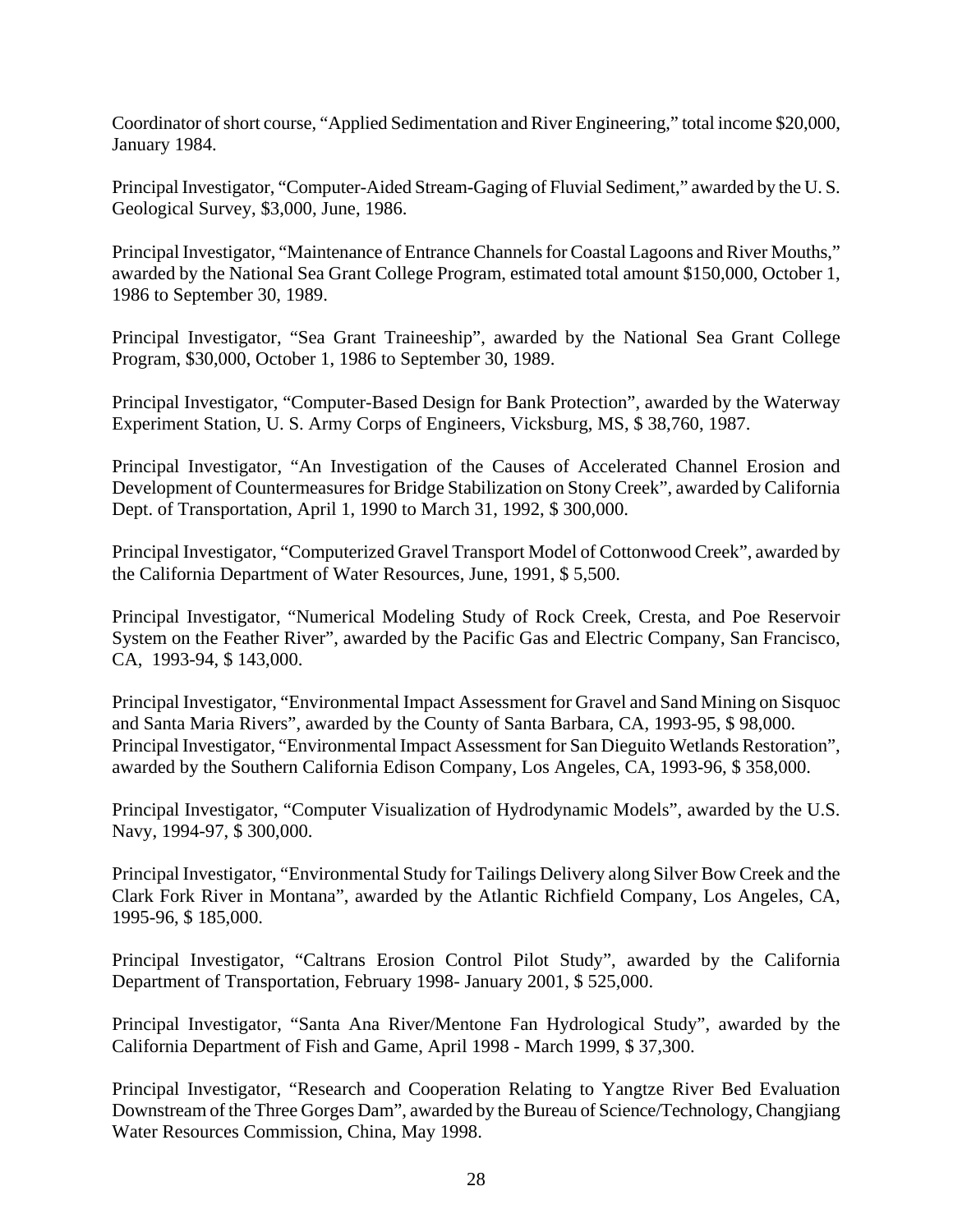Principal Investigator, "Caltrans Slope Stability Study", awarded by the California Department of Transportation, September 1999- November 1999, \$ 65,000.

Principal Investigator, "Laboratory and Field Test Correlation for Temporary Soil Stabilization", awarded by the California Department of Transportation, May 2001- June 2002, \$ 153,600.

# XIII. CONSULTING EXPERIENCES

 I have been involved in professional consulting since joining San Diego State University in 1967. Within the general areas of hydraulics, hydrology, and sedimentation, I have been active in the flood plain mapping, channel design, hydrological simulation, watershed analysis, and river channel erosion and sedimentation. I am the author of over 100 technical reports and several computer models for river morphology and fluvial river hydraulics. Among the professional activities, I have taught short courses on river and sedimentation engineering, hydrology for flood control, and the use of the HEC-2 and the FLUVIAL-12 programs. I have served as a consultant for consulting firms, local, state, and federal governmental agencies, National Research Council and the United Nations. An outline of technical activities is given below.

**Channel Design** - I have been responsible in many channel design projects, including the First San Diego River Improvement Project, the Rillito River Levee Design (18 miles), the Elfin Forest channel design, Santa Cruz River levee design (40 miles), San Vicente Creek channel design, high velocity channel and energy dissipator of Bullhead City, Arizona, and environmental channel of Carmel Valley. In addition, I have served as a consultant to assist other engineers on design projects.

**Hydrological Simulation** - I have made the Floodwater Detention Basin Study for the City of Poway, Rattlesnake Dam Breach Study, and numerous designs and investigations involving hydrological simulation. I am well familiar with such programs as TR-20 and HEC-1. I have also served as an expert witness involving flood damages.

**River and Sediment Studies** - I have developed the FLUVIAL-12 model for simulating river hydraulics, sediment transport, and river channel changes. This model has been applied to the rivers listed below. This model was adopted by Academia Sinica in 1998 as the model for the Yangtze River. Data collection and model calibration were made in several cases. I have also made studies of sediment yields from many natural and disturbed watershed, and sediment deliveries by river channels.

Sweetwater River upstream of Sweetwater Reservoir, Upper San Diego River near Old Mission Dam, Otay River near the Beyer Way bridge, San Dieguito River near Rancho Santa Fe, San Dieguito River mouth in Del Mar, San Luis Rey River in Oceanside, San Elijo Lagoon in Del Mar, San Luis Rey River near Pala, Upper San Diego River in Santee and Lakeside, Otay River near the I-805 bridge crossing, Los Chollas Creek in San Diego, South Chollas Creek in San Diego, Canada Del Oro Wash in Tucson, Rillito River in Tuscon, San Lorenzo River in Santa Cruz, California, Salt River in Phoenix, Santa Cruz River in Tucson, Pantano Wash in Tucson, Santa Margarita River at Camp Pendleton, San Mateo River at Camp Pendleton, Trabuco Creek in Orange County, San Juan Creek in Orange County, Tanana River near Fairbanks in Alaska, Tanana River near Nenana in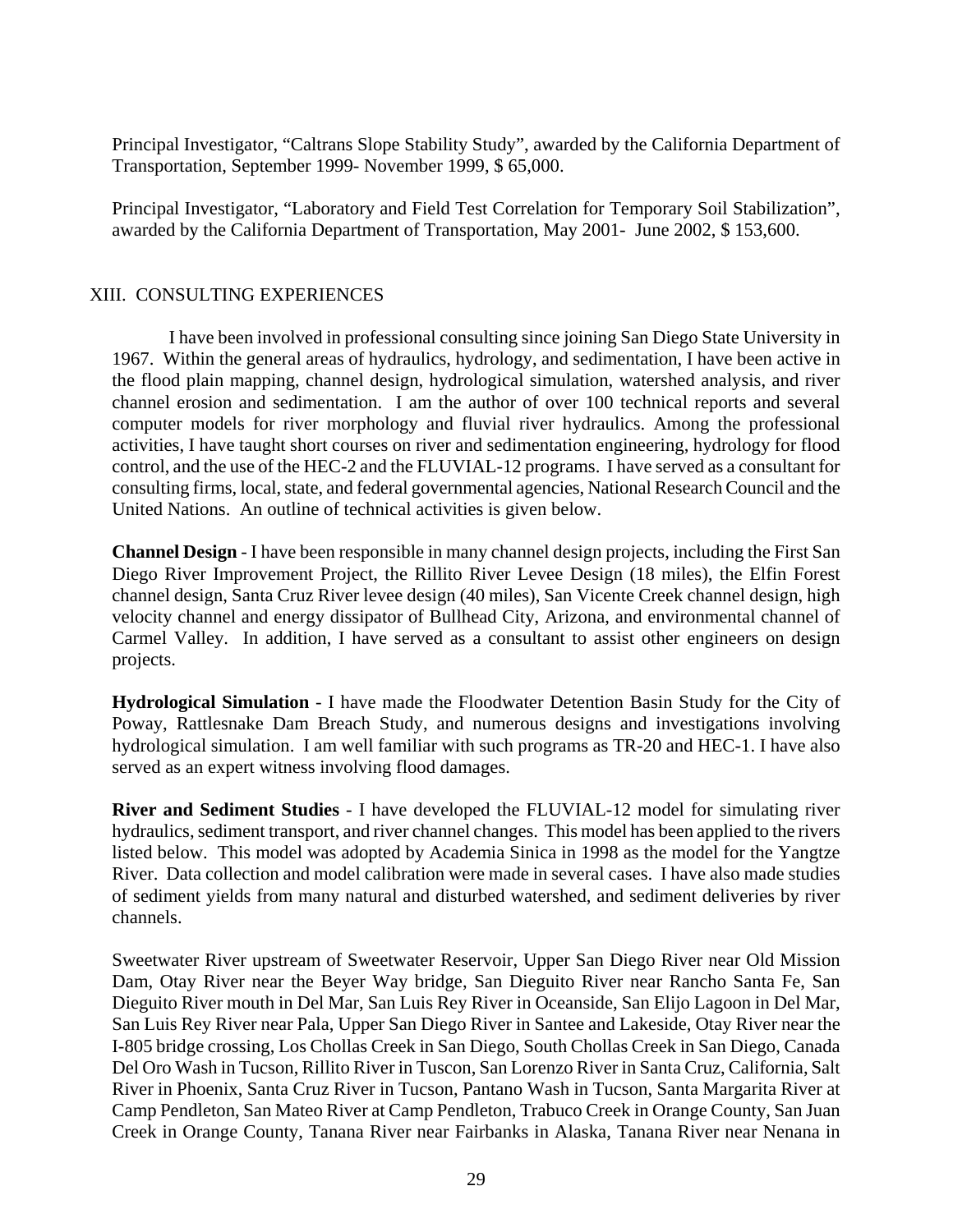Alaska, Escondido Creek in Vista, Buena Vista Creek in Carlsbad and Vista, Yellow River and Yangtze River in China, Santa Clara River in Ventura, Fall River in Colorado, Missouri River in Iowa and Nebraska, Temecula Creek in Riverside.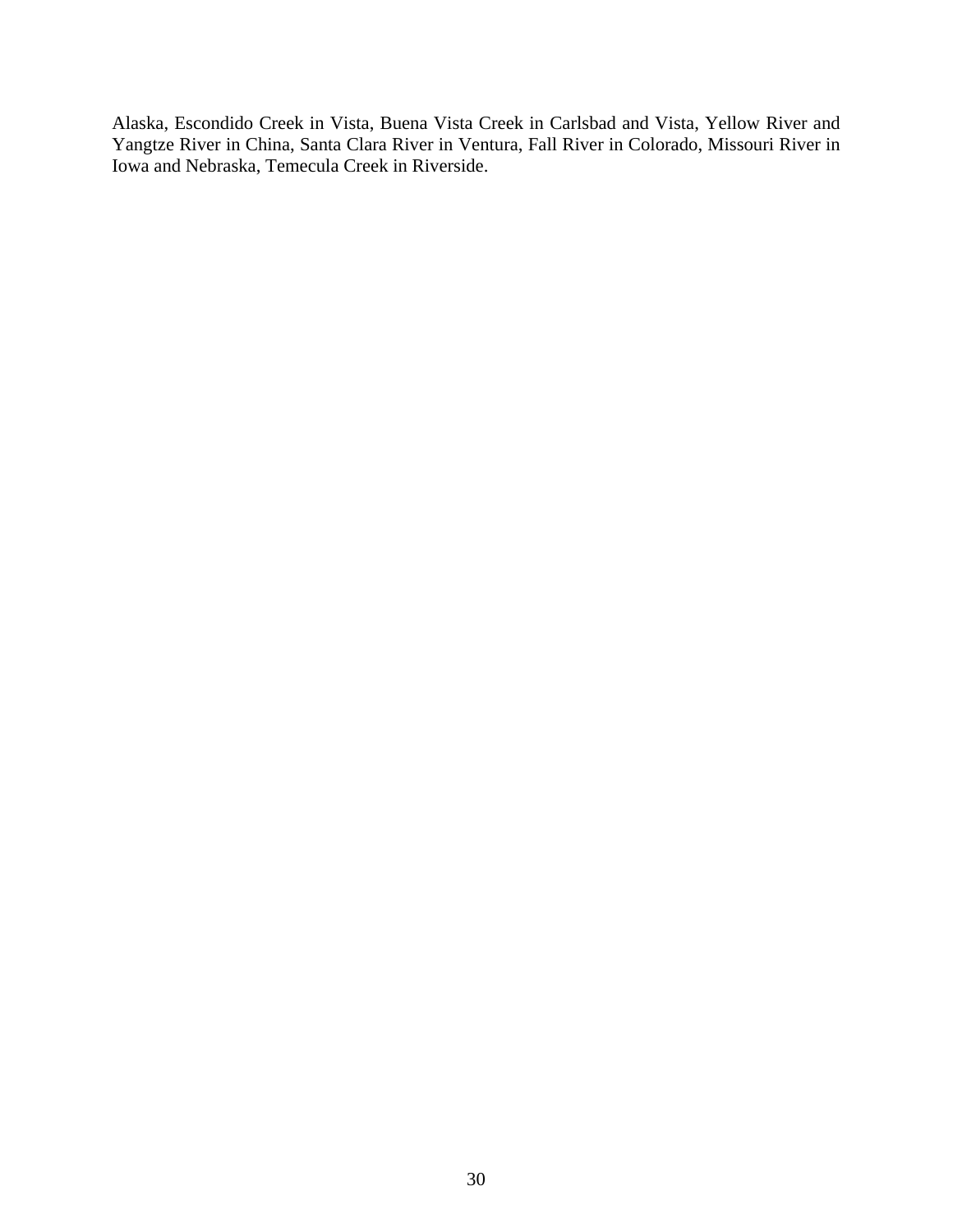Yangtze River Modeling Study, May 1998

XIIII. REFERENCES

Dr. James P. Bennett, U. S. Geological Survey, MS 413, Box 25046, Federal Center, Denver, CO 80225-0046, Tel. (303) 236-4992

Dr. Pierre Julien, Department of Civil Engineering, Colorado State University, Ft. Collins, CO 80523, Tel. (970) 491-8450, FAX (970) 491-7008

Dr. Carl Nordin, Engineering Research Center, CSU Foothills Campus, Ft. Collins, CO 80523, Tel. (970) 223-5347, FAX (970) 491-8671

Dr. William Yeh, Civil Engineering Department, 5732-B Boelter Hall, UCLA, Los Angeles, CA 90095, Tel. (310) 825-2300, FAX (310) 825-7581

Dr. George W. Annandale, Director, Water Resources Engineering, Golder Associates, Inc., 200 Union Boulevard, Suite 304, Lakewood, CO 80228, Tel (303) 980-0540, FAX (303) 985-2080.

Dr. C. Ted Yang, U. S. Bureau of Reclamation, P. O. Box 25007, D-3210, Denver, CO 80225

Dr. Bruce Westermo, Associate Professor of Civil Engineering, San Diego State University, San Die, CA 92182

Professor Philip E. Johnson, Department of Civil Engineering, San Diego State University, San Diego, CA 92182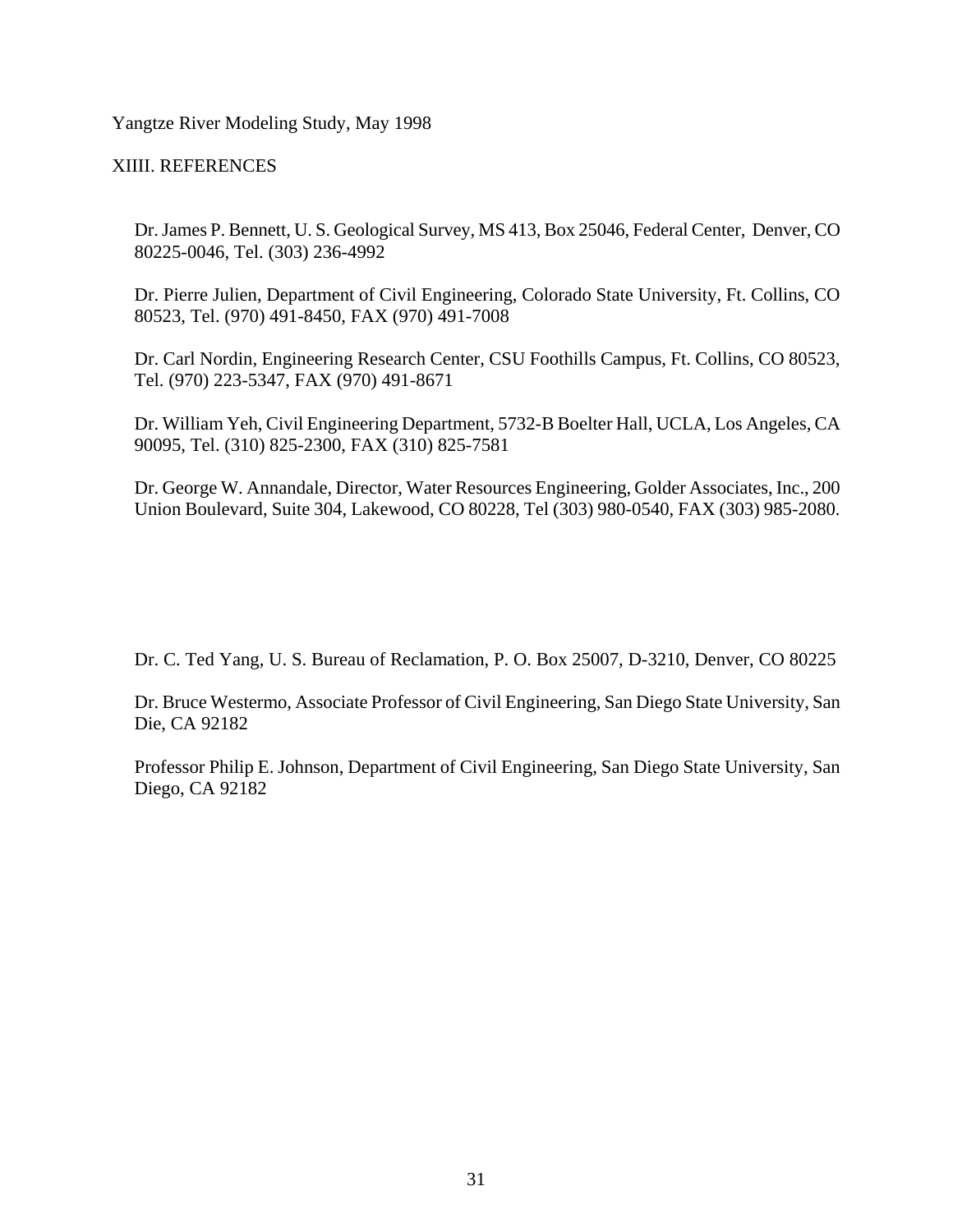# **RESUME OF HOWARD H. CHANG, Ph.D., P.E.**

| <b>Present Position:</b> | Professor of Civil Engineering, San Diego State University |
|--------------------------|------------------------------------------------------------|
| Telephone:               | $(858)$ 756-9050, $(629)$ 594-6380                         |
| Date of Birth:           | November 12, 1939                                          |

# I. EDUCATION

B.S. in Civil Engineering, National Cheng Kung University, Taiwan, China, 1962. M.S. in Civil Engineering, Colorado State University, 1965. Ph.D. in Civil Engineering (Hydraulics, Hydrology, Sedimentation), Colorado State University, 1967.

## II. MEMBERSHIP IN HONORARY AND PROFESSIONAL SOCIETIES

Chi Epsilon Fraternity (Civil Engineering Honorary) Tau Beta Pi Society (Engineering Honorary) Sigma Xi (Scientific Research) Phi Kappa Phi (Scholarship) Phi Beta Delta (International Scholars) American Men of Science (1971) American Society of Civil Engineers Professional Civil Engineer, California and Arizona Sedimentation Committee of the American Society of Civil Engineers, 1977-1981 Chairman of the Civil Engineering Department, San Diego State University, 1976-1979 Who's Who in Technology Today, 1982-83 International Who's Who in Engineering, 1st Edition, Cambridge, England, 1984 Who's Who in California, 1989 National Research Council, National Academy of Sciences, 1984-1987 Associate Editor, Journal of Hydraulic Engineering, ASCE, 1985-1987 Task Committee on Flood Hazard Analysis on Alluvial Fans, ASCE, 1987-1989; Chairman of subcommittee on erodible channels International Scientific Committee, International Symposium on Sediment Transport Modeling, 1989 Conference Chairman, 1990 National Conference on Hydraulic Engrg., ASCE, San Diego Expert Consultant to Committee on Glen Canyon Environmental Studies, Water Resources and Technology Board, National Academy of Sciences, Washington, D. C. 1991

### III. AWARDS

Outstanding Civil Engineering Achievement Award, co-recipient of this award with the Flood Plain Management Program of the County of San Diego, awarded by the San Diego Section of ASCE, 1982.

Outstanding Service Award, for service on the Board of Directors of the San Diego State University Foundation, October 1985.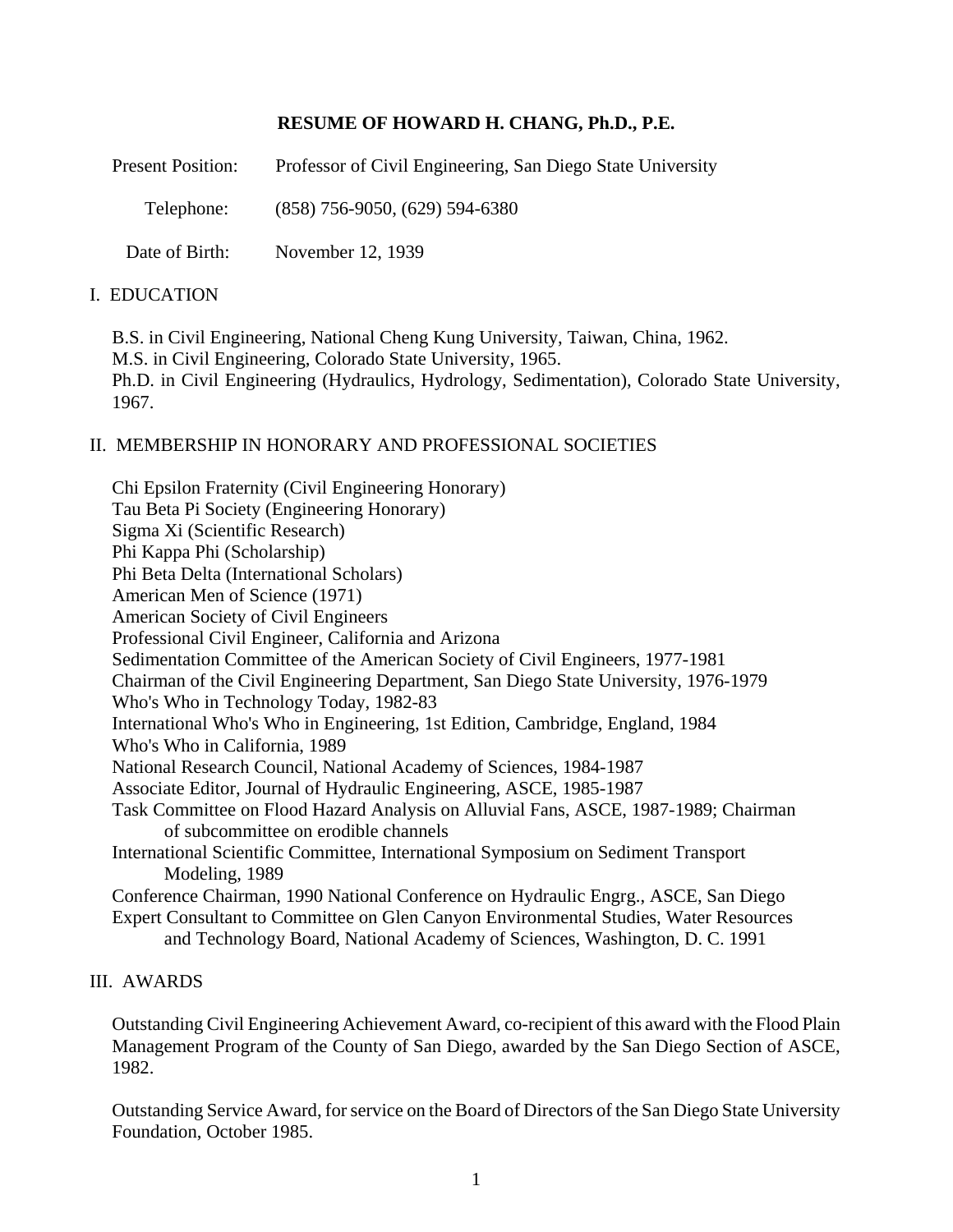Outstanding Civil Engineering Project Award, on the hydraulic design of environmental flood control channel *First San Diego River Improvement Project*, awarded by the San Diego Section of ASCE, 1990.

## IV. CONSULTING EXPERIENCES

 I have been involved in professional consulting since 1967. Within the general areas of hydraulics, hydrology, and sedimentation, I have been active in the flood plain mapping, channel design, hydrological simulation, watershed analysis, and river channel erosion and sedimentation. I am the author of over 100 technical reports and several computer models for river morphology and fluvial river hydraulics. Among the professional activities, I have taught short courses on river and sedimentation engineering, hydrology for flood control, and the use of the HEC-2 and the FLUVIAL-12 programs. I have served as a consultant for consulting firms, local, state, and federal governmental agencies, and the United Nations. An outline of technical activities is given below.

Channel Design: I have been responsible in many channel design projects, including the First San Diego River Improvement Project, the Rillito River Levee Design (18 miles), the Elfin Forest channel design, Santa Cruz River levee design (40 miles), San Vicente Creek channel design, high velocity channel and energy dissipator of Bullhead City, Arizona, and environmental channel of Carmel Valley. In addition, I have served as a consultant to assist other engineers on design projects.

Hydrological Simulation: I have made the Floodwater Detention Basin Study for the City of Poway, Rattlesnake Dam Breach Study, and numerous designs and investigations involving hydrological simulation. I am well familiar with such programs as TR-20 and HEC-1. I have also served as an expert witness involving flood damages.

River and Sediment Studies: I have developed the FLUVIAL model for simulating river hydraulics, sediment transport, and river channel changes. This model has been applied to the rivers listed below. Data collection and model calibration were made in several cases. I have also made studies of sediment yields from many natural and disturbed watershed, and sediment deliveries by river channels.

Santa Clara River: Delivery of sand to the beach as affected by sand and gravel mining, dams, and Freeman diversion, 1987.

Ventura River: River hydraulics, sediment transport, sand delivery to the beach, mitigation methods for sand delivery, 1990.

Other studies cover Sweetwater River upstream of Sweetwater Reservoir, Upper San Diego River near Old Mission Dam, Otay River near the Beyer Way bridge, San Dieguito River near Rancho Santa Fe, San Dieguito River mouth in Del Mar, San Luis Rey River in Oceanside, San Elijo Lagoon in Del Mar, San Luis Rey River near Pala, Upper San Diego River in Santee and Lakeside, Otay River near the I-805 bridge crossing, Los Chollas Creek in San Diego, South Chollas Creek in San Diego, Canada Del Oro Wash in Tucson, Rillito River in Tuscon, San Lorenzo River in Santa Cruz, California, Salt River in Phoenix, Santa Cruz River in Tucson, Pantano Wash in Tucson, Santa Margarita River at Camp Pendleton, San Mateo River at Camp Pendleton, Trabuco Creek in Orange County, San Juan Creek in Orange County, Tanana River near Fairbanks in Alaska, Tanana River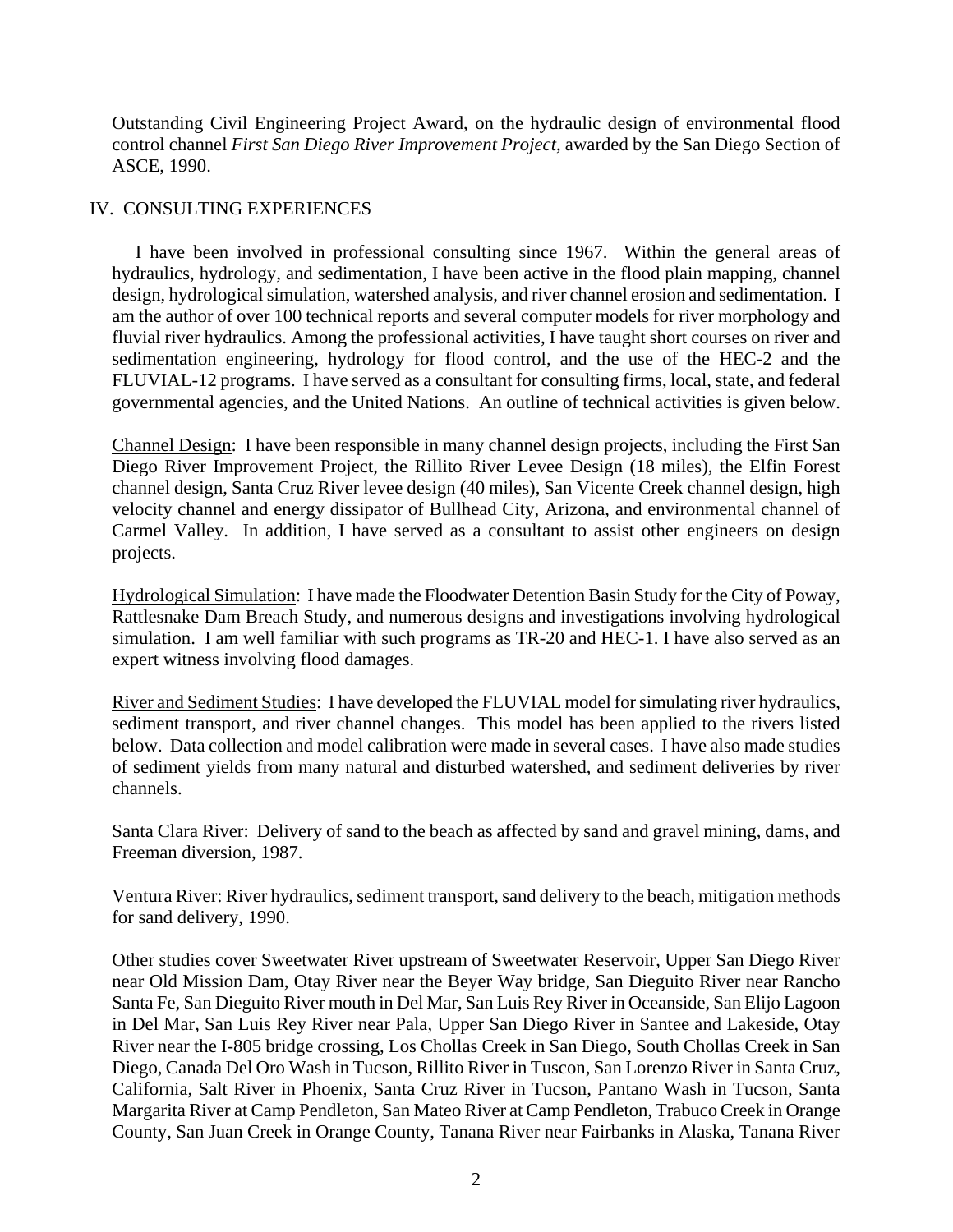near Nenana in Alaska, Escondido Creek in Vista, Buena Vista Creek in Carlsbad and Vista, Yellow River and Yangtze River in China, Santa Clara River in Ventura, Fall River in Colorado, Missouri River in Iowa and Nebraska, Temecula Creek in Riverside.

## V. BOOK PUBLICATIONS

Chang, H. H., *Fluvial Processes in River Engineering*, John Wiley & Sons, February 1988, 432 pp. Known adoptions as a graduate text: Johns Hopkins University, University of Colorado, Clarkson University, University of Canterbury in New Zealand, South Dakota State University, Chengdu University, Clemson University, University of Nebraska. The Chinese translation is published by the Science Press, Beijing, 1990.

Chang, H. H. and Hill, J. C., Editors, *Hydraulic Engineering*, Proceedings of the 1990 National Conference on Hydraulic Engineering, American Society of Civil Engineers, New York, NY, 1204 pp.

## VI. JOURNAL PUBLICATIONS AND TECHNICAL REPORTS

Over 100 publications in refereed journals, conference proceedings, and technical reports. Most publications are in the general areas of hydraulics, hydrology and sedimentation. They deal with channel design, hydrological simulation, sediment transport, and river studies.

## VII. TECHNICAL TRAINING COURSES TAUGHT

Lecturer of the short course "Background and Applications of the HEC-2 Program for Water-Surface Profiles", offered to engineers of the County of San Diego and the City of San Diego, January 21-26, 1973.

Coordinator and principal lecturer of the short course, "Applied Sedimentation and River Engineering," attendance: 61, Shelter Island, San Diego, January 14-17, 1982.

Coordinator and principal lecturer of the short course, "Applied Sedimentation and River Engineering," attendance: 56, Shelter Island, San Diego, January 18-21, 1984.

Lecturer of the course "River Processes and Engineering", offered to engineers and researchers at the Central Water and Power Research Station, Poona, India, Dec. 27, 1985 to January 18, 1986. The course was financially supported by UNDP for which the instructor was a consultant.

Guest lecturer of the two-day short course "Hydrology of Flood Control", July 1986 and July 1987

Lecturer of the short course "Identifying and Managing Debris-Flow Hazard and Erodible Channels in the Western U. S.", for the Arizona Floodplain Management Association meeting, Wickenburg, Arizona, September 17-18, 1987.

Lecturer of the two-day short course "River Engineering", offered to the engineers of the City of Tucson, March 3-4, 1988.

Guest lecturer on "Alluvial Fan and River Channels", at the workshop on Analysis and Evaluation of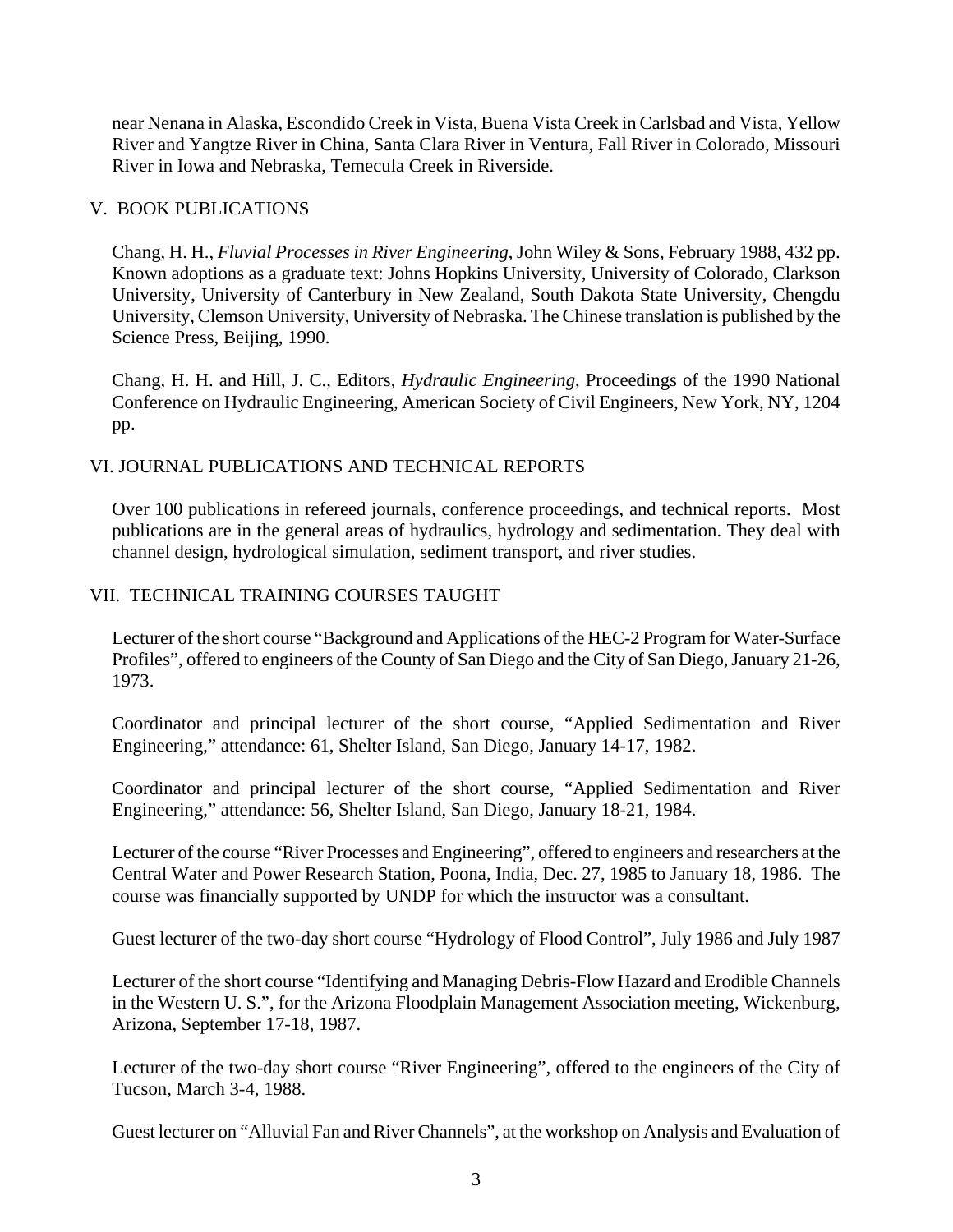Mud Flow and Alluvial Fan Flooding, West Consultants, 1988.

Lecturer of the three-day short course "River Processes and Sedimentation", offered to the faculty and graduate students of the Civil Engineering Department, Clarkson University, Potsdam, New York, May 30-June 2, 1988.

Lecturer of the three-day short course "Sedimentation Engineering", invited by and offered at Queensland University of Technology, Attendance: 28, Brisbane, Australia, July 12-14, 1989.

Lecturer of the three-day workshop "River Sedimentation Modeling Using the GFLUVIAL Program", sponsored by the U. S. Geological Survey, attended by 20 professionals from the U.S. Geological Survey and Federal Highway Administration, Denver, Colorado, April 10-12, 1990.

Lecturer of the short course "Background and Applications of the HEC-2 Program", offered by invitation at Ranpac Engineering Corporation, Temecula, CA. June, 1990.

Guest lecturer of the three-day short course "Water-Surface Profile Computation Using HEC-2", sponsored by Continuing Education Service, ASCE, New York, course offered at San Diego, July 26-28, 1990.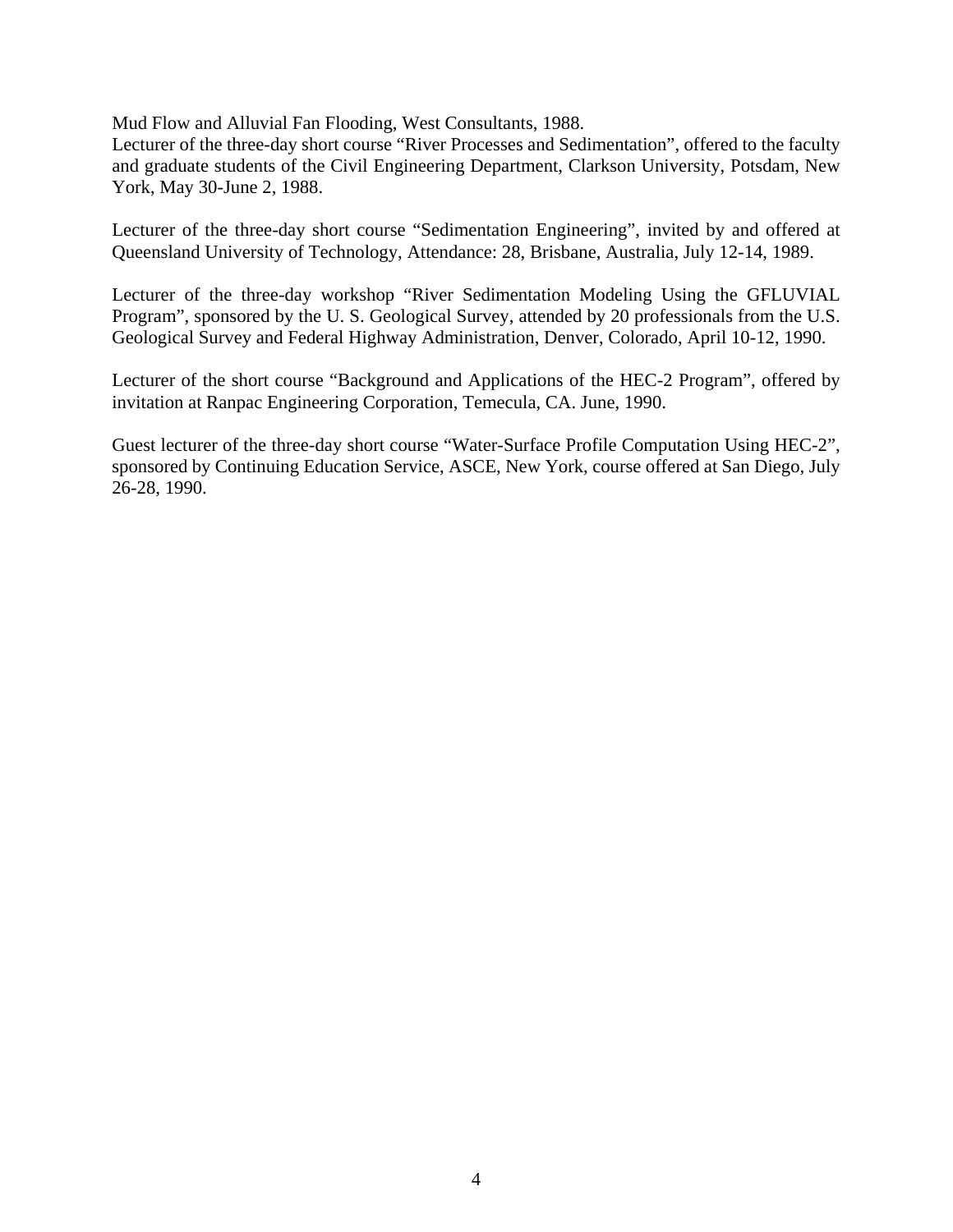#### **Howard H. Chang**, Ph.D. P.E.

Dr. Chang is the president of Howard H. Chang Consultants and a registered civil engineer in California and Arizona. Within the general consulting areas of hydraulics, hydrology, and sedimentation, he has been active in flood plain mapping, channel design, river channel erosion and sedimentation, hydrological simulation, and watershed analysis. He is the author of over 100 technical papers, several computer models for river morphology and fluvial river hydraulics, and the book *Fluvial Processes in River Engineering* published by John Wiley & Sons in 1988.

**Address** P.O. Box 9492, Rancho Santa Fe, CA 92067

Phone: (858) 756-9050

| <b>Education</b>                 | Colorado State University           |
|----------------------------------|-------------------------------------|
|                                  | Ph. D. in Civil Engineering         |
|                                  | Colorado State University           |
|                                  | M. S. in Civil Engineering          |
|                                  | National Cheng Kung University      |
|                                  | B. S. in Civil Engineering          |
|                                  |                                     |
| <b>Professional Registration</b> | Civil Engineer: Arizona, California |

### **Professional Activities**

Among the professional activities, he has taught short courses on river and sedimentation engineering, hydrology for flood control, and the use of the HEC-2 and FLUVIAL programs. He has also severed as a consultant for consulting firms, local, state and federal governmental agencies, and United Nations. Other experiences are given as follows:

**\* Channel Design** - Dr. Chang has been responsible in the hydraulic design of many channel projects, including the First San Diego River Improvement Project, the Rillito River Levee Design (18 miles), channelization of the Santa Cruz River (40 miles), high velocity channel and energy dissipator of Bullhead City, Arizona. In addition, he has served as a consultant to assist other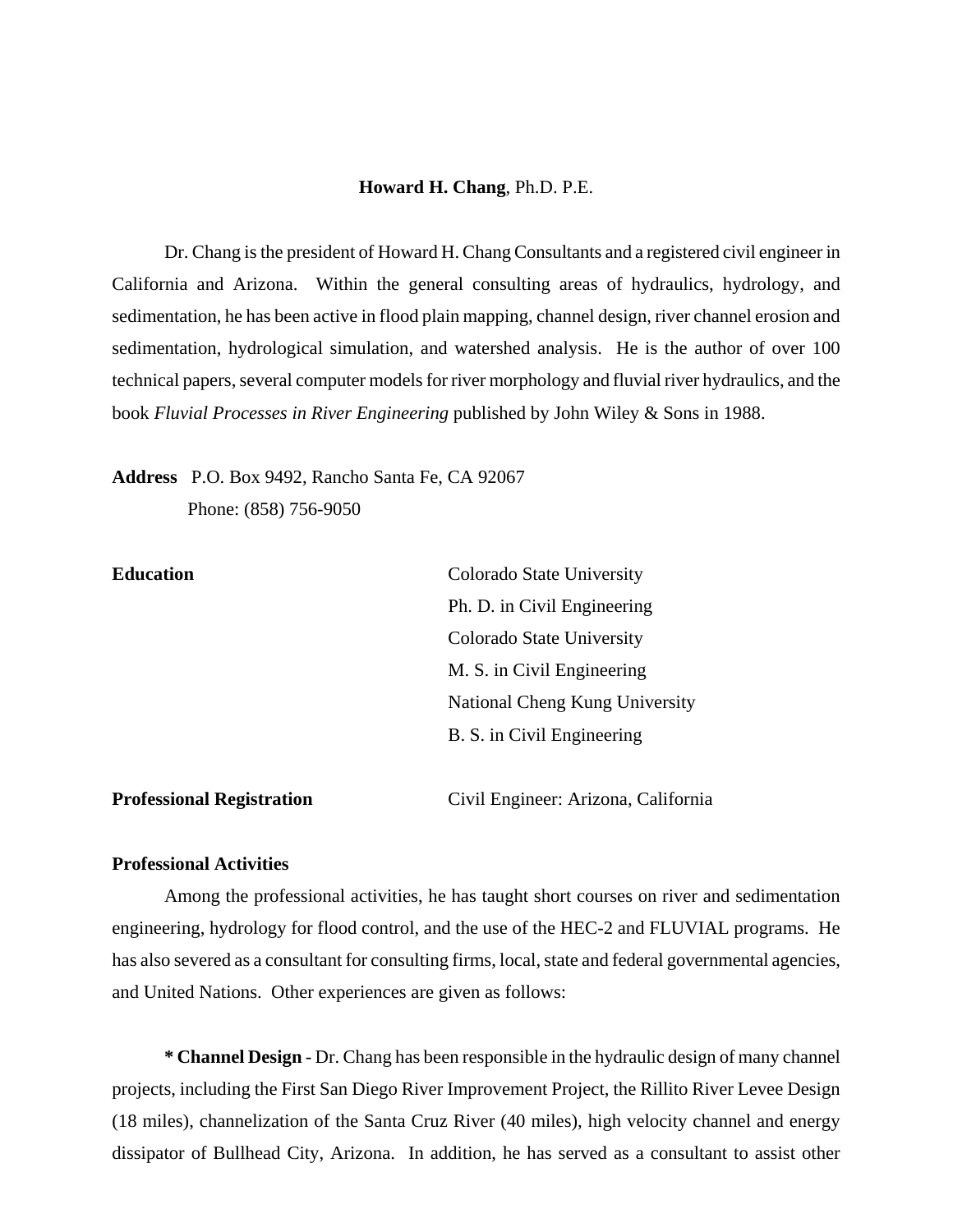engineers on such design projects.

**\* Hydrological Simulation** - Dr. Chang has done the City of Poway floodwater detention basin study, Rattlesnake Dam breach study, and numerous investigations involving hydrological simulation. He is well familiar with such programs as TR-20 and HEC-1.

**\* River and Watershed Studies** - Dr. Chang has developed and applied the FLUVIAL model extensively to over 100 river projects, including the Salt River, the San Diego River, the San Luis River, the Santa Cruz River in Tucson, Trabuco Creek, the Yangtze River in China, and the Tanana River in Alaska. The studies covered general scour at bridge crossings, river responses to gravel and sand mining, reservoir sedimentation, fluvial design for bank protection, and so on. The FLUVIAL model was evaluation by the National Academy of Sciences. Dr. Chang has also made studies of sediment yields from many natural and disturbed watersheds and sediment deliveries by river channels, including the Santa Clara River and Buena Vista Creek. He has also tested and calibrated the FLUVIAL model using six different data sets.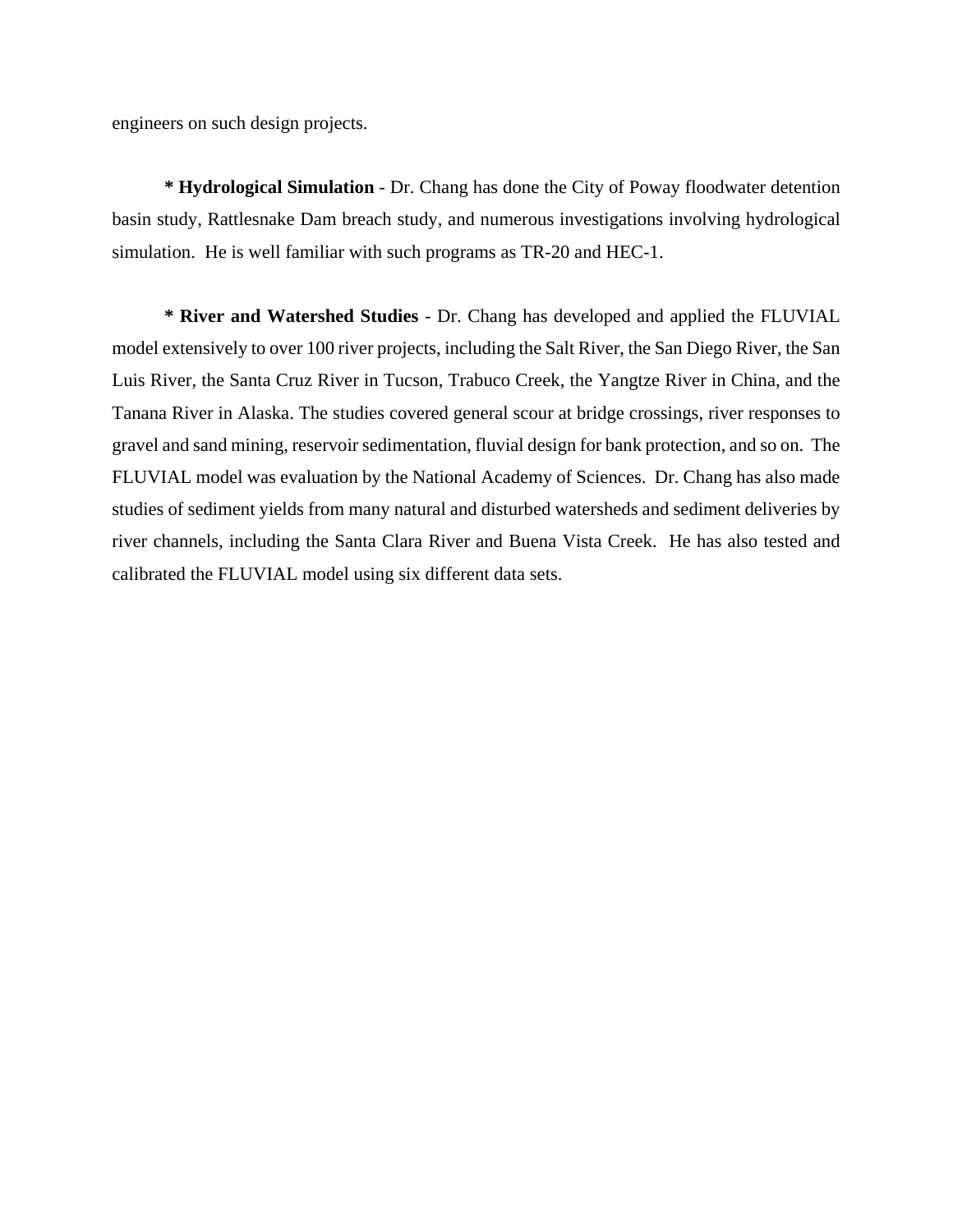#### HOWARD CHANG

- (1) Expert Consultant to the Yangtze Science Institute in Wuhan, China, technology transfer for studying river channel changes affected by the Three Gorges Dam Project which is the largest engineering project in the world.
- (2) Member of the Editorial Board, International Journal of Sediment Research, since 1999, Beijing, China

(3) Principal Investigator, ACaltrans Erosion Control Pilot Study", awarded by the California Department of Transportation, February 1998- January 2001, \$ 525,000.

(4) Principal Investigator, ALaboratory and Field Test Correlation for Temporary Soil Stabilization", awarded by the California Department of Transportation, October 2000- June 2001, \$ 134,000.

(5) Invited speaker on Serrano Creek Modeling at the workshop on Stream Bank Stabilization for the Millennium, sponsored by Serrano Creek Conservancy, Lake Forest, CA, October 3, 2000.

(6) Invited speaker on San Dieguito Lagoon Restoration at the ASCE Student chapter seminar SDSU, April 10, 2001.

(7) Invited speaker on Three Gorges Dam at the ASCE Arizona Chapter seminar, Phoenix, Arizona, September 28, 2001.

(8) Invited Senior Visiting Scholar by the Institute of Mountain Hazard and Environment, Chinese National Academy of Sciences to present a series of lectures on river modeling in Kunming, China, June 4-10, 2001.

#### Publications

Chang, H. H., Grove, R., and Pearson, D., AModeling Changes in an Ephemeral Coastal River", *Journal of Floodplain Management*, Floodplain Management Association, May 2001.